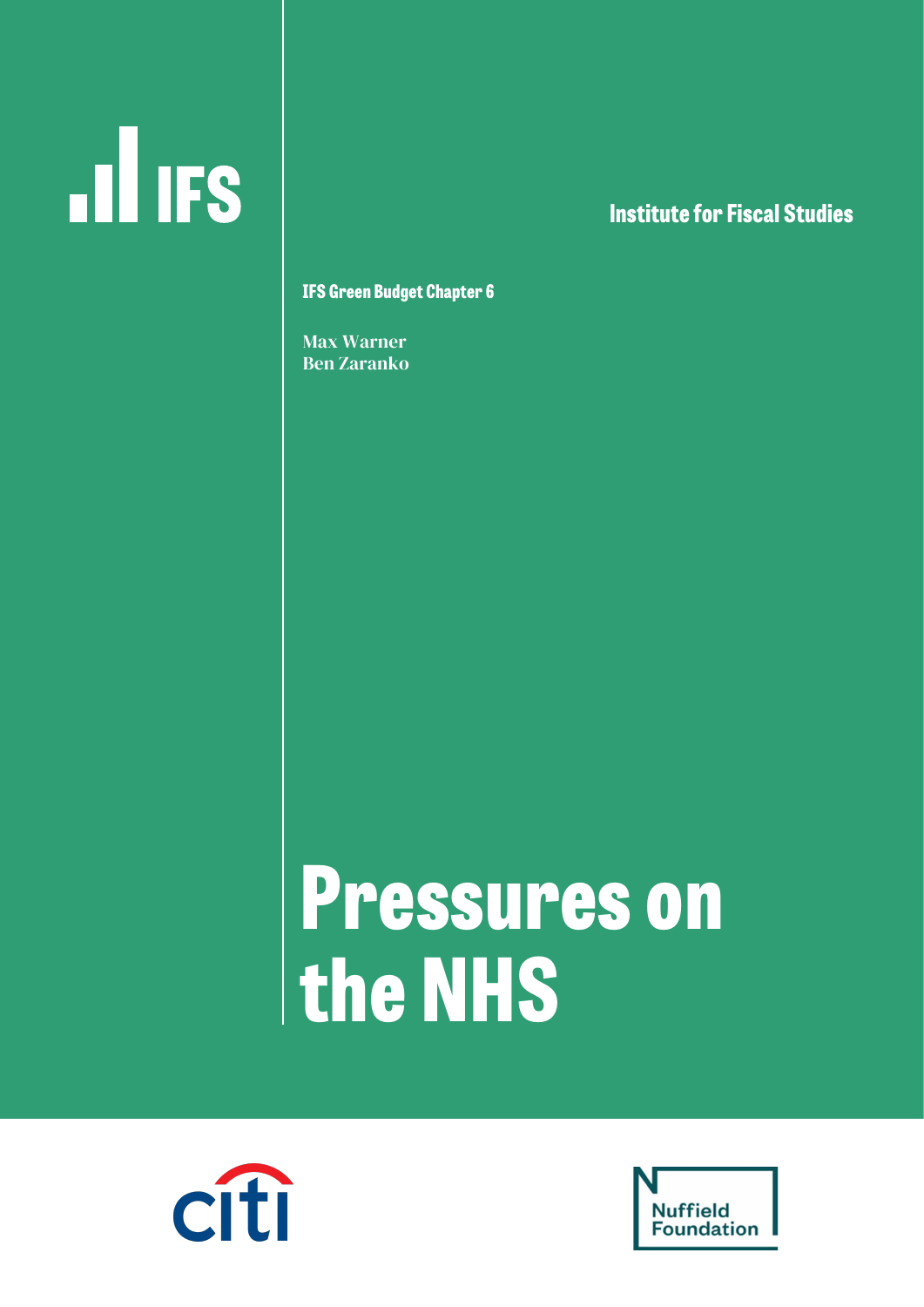## **6. Pressures on the NHS**

#### Max Warner and Ben Zaranko (IFS)**<sup>1</sup>**

## **Key findings**

- 1 **The NHS was showing clear signs of strain even before the pandemic began.** The waiting list for elective treatment had grown by 50% since 2015; just 83% of A&E patients were seen within four hours in February 2020 (down from 92% in February 2015); and the estimated cost of eradicating the 'highrisk' maintenance backlog had quadrupled since 2010.
- 2 Following a decade of big budget increases, between 2009−10 and 2019−20 UK government health spending grew at an average real-terms rate of 1.6% per year – **lower than any previous decade in NHS history**. The NHS entered the pandemic with 39,000 nursing vacancies in England, and fewer doctors, hospital beds and CT scanners per person than in many similar countries. **Continued public sector pay restraint has meant real-terms pay cuts for many NHS staff**: average pay for consultants in 2021 is 9% lower in real terms than it was in 2011. It is 4% lower for junior doctors and 5% lower for nurses.
- 3 **NHS funding plans have been blown out of the water by the pandemic.**  Theresa May's 2018 settlement for the English NHS was to increase annual spending by an eventual £34 billion over five years. **The Department of Health and Social Care spent £63 billion on COVID-19 support in 2020−21, and is planning to spend £34 billion in 2021−22.** This includes an estimated £29 billion in additional NHS England funding (across both years), £28 billion

**<sup>1</sup>** The authors are grateful to George Stoye for helpful comments on this chapter and Paul Aylin, Alex Bottle, Richard Cooley and Mark Cunningham for data access and support. Some analysis of Hospital Episode Statistics was carried out at the Dr Foster Unit at Imperial College London, which is funded through a research grant from Dr Foster Intelligence (a wholly owned subsidiary of Telstra Health). This work uses data provided by patients and collected by the NHS as part of its care and support. The views expressed in this publication are those of the authors and not necessarily those of the National Health Service (NHS). The authors have approval from the Secretary of State and the Health Research Authority under Regulation 5 of the Health Service (Control of Patient Information) Regulations 2002 to hold confidential data and analyse them for research purposes (CAG ref 15/CAG/0005). They have approval to use them for research and measuring quality of delivery of healthcare, including for this analysis, from the London – South East Ethics Committee (REC ref 20/LO/0611).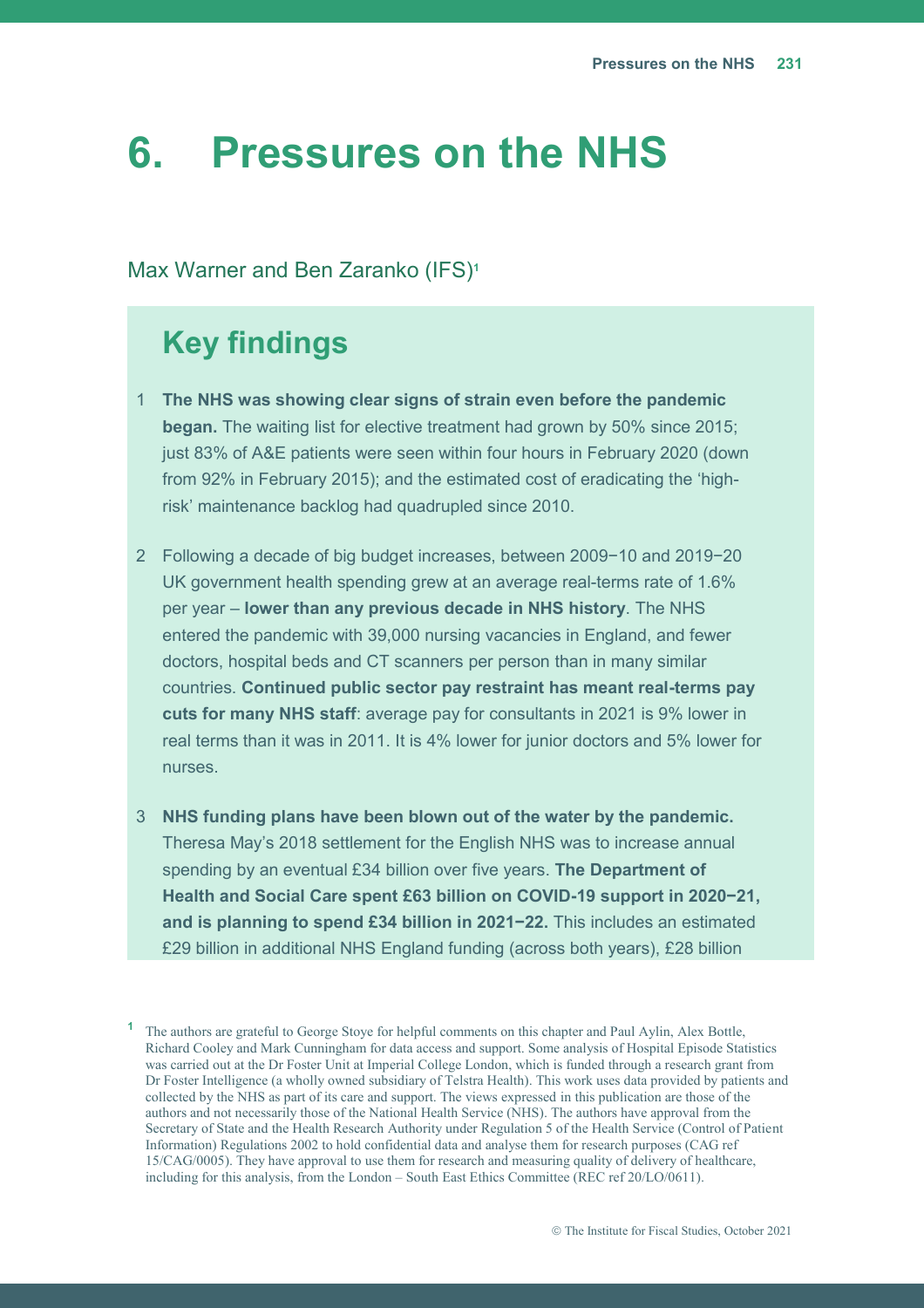for NHS Test and Trace and £15 billion on personal protective equipment (PPE).

- 4 The NHS will continue to face direct and indirect pressures from COVID-19, and pre-pandemic funding plans would be insufficient to meet them. In our central scenario, we estimate that the English NHS will need **£9 billion in 2022−23 (an increase of 6.4% relative to pre-pandemic plans), £6 billion in 2023−24 (4.1% on pre-existing plans) and £5 billion in 2024−25** to deal with pandemic-related pressures. **These are substantial, but manageable, sums.**  These estimates are highly uncertain and sensitive to assumptions about the future course of the pandemic, but are broadly similar to those reached by other organisations.
- 5 The new health and social care settlement, announced by the Prime Minister in September 2021, provides an additional £11.2 billion for the Department of Health and Social Care in 2022−23 and £9.0 billion in 2023−24. Of that, around £1.8 billion each year is earmarked for social care (assuming that the £5.4 billion over three years is spread evenly). **That leaves around £9 billion of additional funding in 2022−23 and £7 billion in 2023−24, to deal with health-related COVID pressures. Based on our analysis, this could be enough to meet the pressures on the NHS over the next two years.**
- 6 **But this new funding announcement is far less likely to be sufficient in the medium term.** The extra funding provided for the NHS in the recent announcement will result in spending growing at 3.9% a year between 2018−19 and 2024−25, exactly the same rate of growth as was planned between 2018−19 and 2023−24. **That suggests that these new plans allow for little or no long-term additional costs as a result of the pandemic, whereas we estimate that virus-related pressures could amount to £5 billion in 2024−25.** Meeting those ongoing pressures would likely require additional funding, or less spending elsewhere in the NHS.
- 7 Direct COVID pressures include the costs of treating patients with COVID-19 and 'long COVID', Test and Trace, vaccinations, PPE and other infection control measures. **These pressures are substantial but are likely to fall rapidly from their current level.** We estimate that the combined cost of meeting these direct pressures could be around £5.2 billion in 2022−23, falling to £2.0 billion in 2023−24 and £0.9 billion in 2024−25.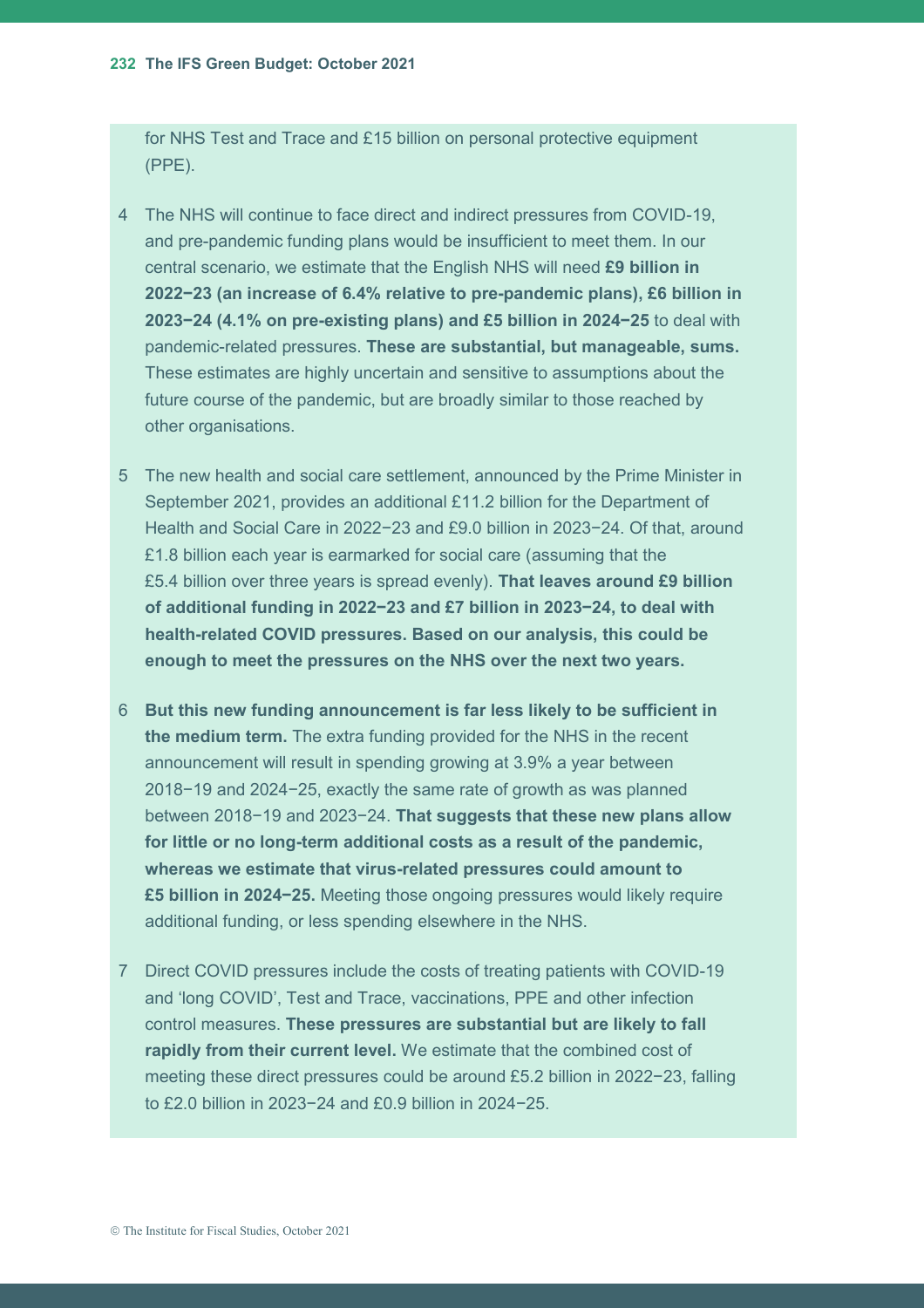- 8 **The indirect costs and pressures associated with the pandemic could be greater and more persistent.** Millions of people missed out on NHS care during the pandemic. Much of this care will need to be delivered eventually and waiting lists are likely to rise rapidly as these 'missing' patients come forward. **We estimate that the NHS could need £2.5 billion per year between 2022−23 and 2024−25 if it is to catch up on missed activity.** This could be sufficient to return waiting lists to their pre-pandemic levels within three years, if the NHS finds effective ways to boost capacity and unit costs do not increase substantially. **Increased demand for mental health services could cost the NHS an additional £1 billion per year. An annual 3% pay rise for NHS staff, if continued over this period, would cost approximately £0.8 billion in 2022−23, £1.3 billion in 2023−24 and £1.8 billion in 2024−25** relative to the 2.1% annual increases assumed in the NHS's long-term plan.
- 9 The pandemic is also likely to save the NHS money in some areas. **The move to remote outpatient appointments, combined with reduced demand as a result of COVID-19 deaths, could save the NHS at least £0.7 billion per year between 2022−23 and 2024−25**. More broadly, the NHS has had to experiment hugely during the pandemic, and there are potential 'upsides' and gains from the resultant organisational learning.

## **6.1 Introduction**

The COVID-19 pandemic has had deep and far-reaching impacts on the National Health Service (NHS). There have been more than 400,000 COVID-19 patients admitted into English hospitals between March 2020 and July 2021, and at the worst points of the pandemic there were genuine fears that the system might be overwhelmed. This has put incredible pressure on a health system that was already struggling to meet many of its constitutional targets even before the pandemic.

The success of the vaccination programme means that there is now less risk of COVID-19 patients overwhelming the system. But that does not mean the NHS is in the clear. In some senses, the challenge is only just beginning.

Millions of people missed treatment during the pandemic; much of that treatment will need to be delivered at some point. Waiting lists are already at their highest level since the current definition was introduced and Sajid Javid, the recently appointed Secretary of State for Health and Social Care, has warned that they could grow by millions more in the coming months (BBC, 2021a). Recent analysis by IFS researchers has shown that the only way for the NHS to catch up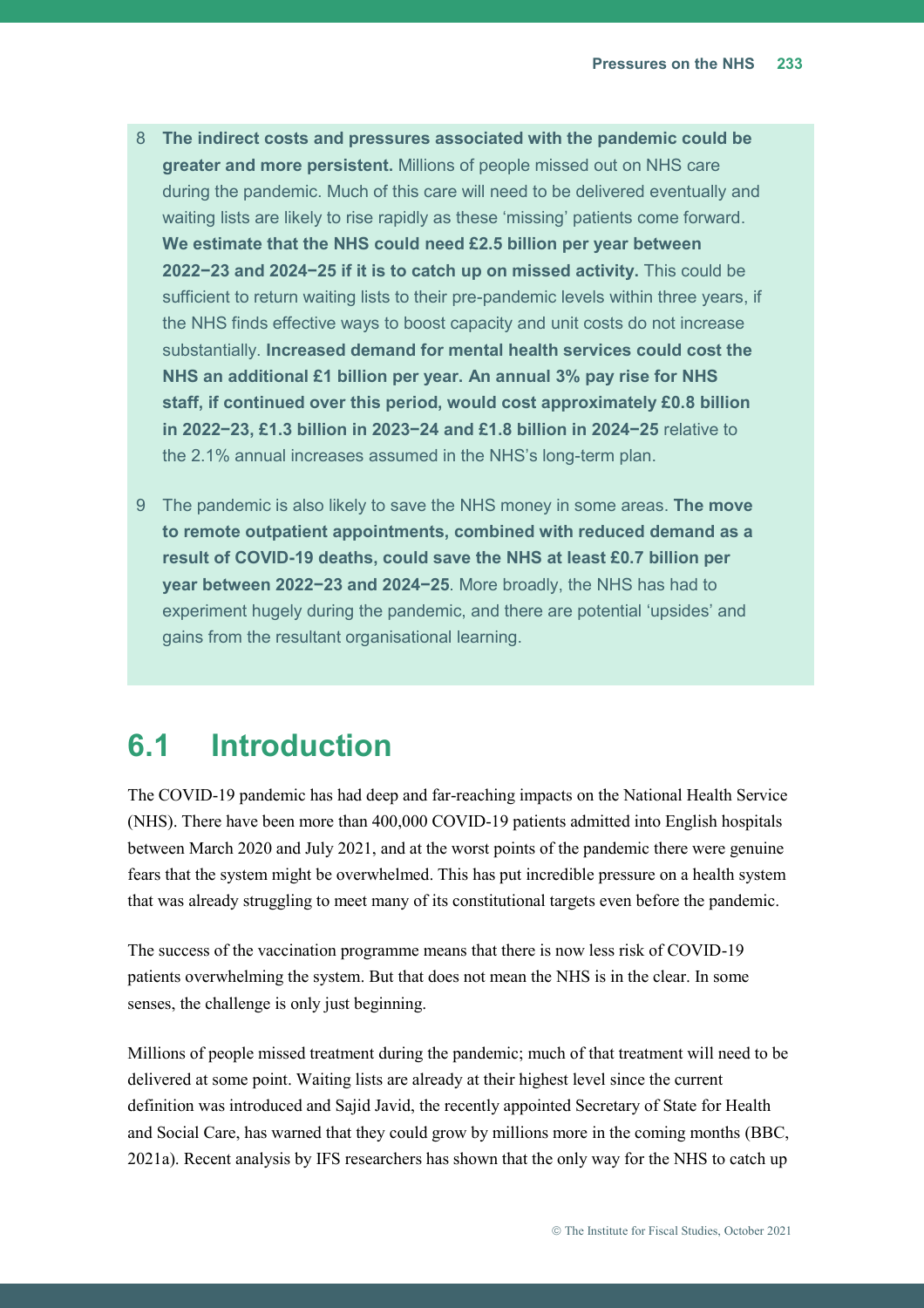is not just to return to normal, but to increase capacity relative to pre-pandemic levels (Stoye, Warner and Zaranko, 2021).

The NHS also faces other ongoing costs and pressures from the pandemic. There will be some COVID-19 hospital admissions for a long time. Even with a small number of COVID-19 cases, the need for infection control measures and personal protective equipment (PPE) will persist as long as COVID-19 continues to circulate within the population, which will act to increase costs and reduce capacity. The vaccination programme is likely going to continue with booster doses for much of the population for the foreseeable future. The harmful mental health impacts of the pandemic have been far-reaching, with some groups (such as young women) affected more than others (Banks, Xu and Fancourt, 2021). And the NHS may have to deal with hundreds of thousands of patients with long COVID. These pressures are on top of the pre-existing and substantial pressures associated with an ageing population and an ever-growing number of people living with multiple chronic conditions.

In the face of these pressures, and repeated requests for additional funding (e.g. Hopson, 2021), the government made a major announcement on health and social care funding on 7 September 2021. This included around £12 billion of additional funding for the Department of Health and Social Care (DHSC) in each of the next three years, alongside a corresponding tax rise. In this chapter we provide, to our knowledge, the first detailed and independent assessment of how the latest NHS funding announcement matches up to the scale of the challenge ahead.

The sheer size of the health budget means that these decisions have important ramifications for the government's overall spending plans and fiscal strategy, but also for the amount available for spending in other areas. Many other public services have also been put under considerable pressure by the pandemic, and some of the support provided to (for example) schools, public transport operators and local governments may need to be extended. But past experience tells us that the NHS gets special treatment.

The chapter proceeds as follows. In Section [6.2](#page-5-0), we consider the NHS's starting point, in terms of its funding, resources and performance, and place these in historical and international context. In Section [6.3,](#page-20-0) we outline the plans for future NHS funding that were in place prior to the pandemic. In Section [6.4,](#page-23-0) we set out the pandemic-related pressures on the NHS and the potential financial costs associated with meeting each of these. The focus here is on the English NHS, but the issues discussed are relevant for the NHS in Scotland, Wales and Northern Ireland (and the funding of the English NHS is directly relevant for the funding of the devolved governments, due to the Barnett formula). We attempt to quantify the financial pressures from 2022−23 onwards: the period to be covered by the forthcoming Spending Review. These are summarised in Section [6.5,](#page-49-0) and compared with estimates made by other organisations. In Section 6.6, we analyse the government's latest health and social care funding announcement,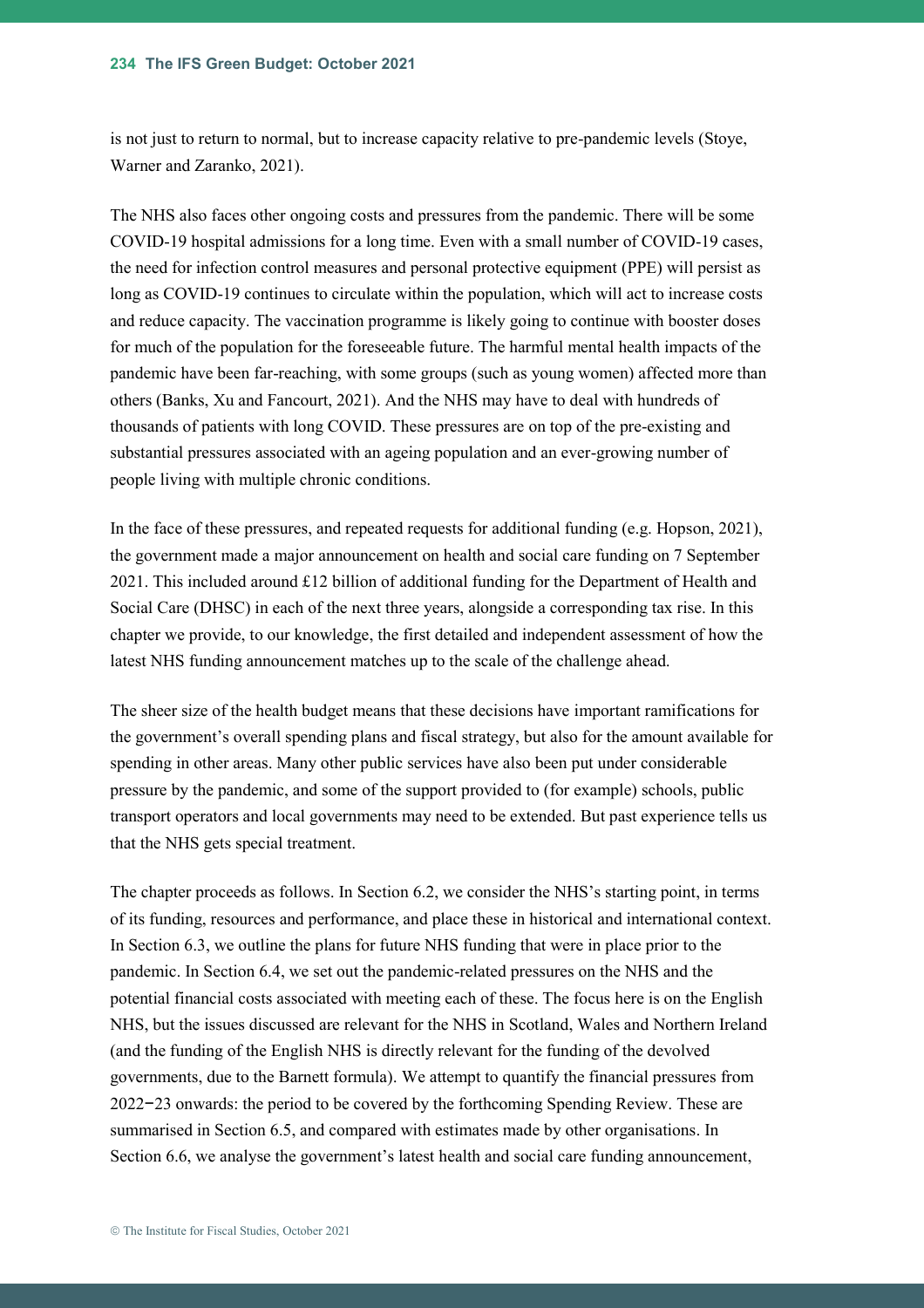<span id="page-5-1"></span>and assess its adequacy by comparing it with our assessments of the scale of NHS funding pressures. Section 6.7 concludes.

## <span id="page-5-0"></span>**6.2 Where was the NHS pre-COVID?**

#### **Funding in historical and international context**

#### **History**

[Figure 6.1](#page-5-1) shows annual government spending on health between 1949−50 and 2019−20, both in real terms and as a percentage of national income. [Table 6.1](#page-6-0) shows the corresponding real-terms growth rates in health spending (i.e. growth over and above economy-wide inflation) for different periods since 1949−50. Health spending has grown in real terms at an average real growth rate of 3.6% between 1949−50 and 2019−20. However, growth has been uneven, rising much more quickly during particular periods. For example, during the Blair and Brown New Labour governments, UK health spending grew at an average real rate of 6.0% per year.



#### **Figure 6.1. UK health spending, 1949−50 to 2019−20**

Source: Health spending: 1982−83 to 2019−20 HM Treasury Public Expenditure Statistical Analyses (various), 1978−79 to 1981−82 Statistical Supplement to FSBR 1994−95, prior to 1978 Office for Health Economics. GDP: OBR Public Finances Databank (2021). GDP deflator: ONS GDP Deflators at Market Prices (2021).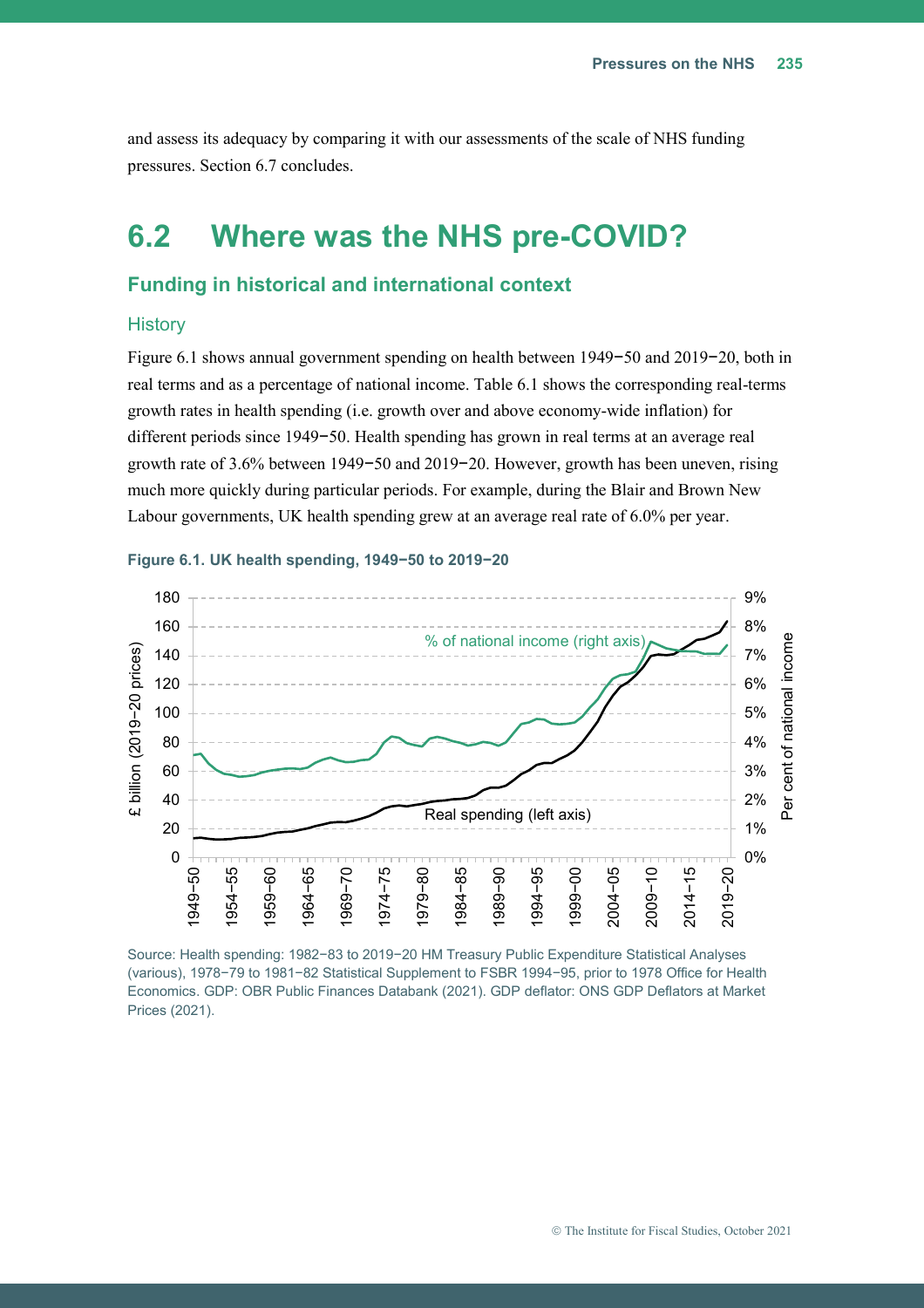| <b>Period</b>                      | <b>Financial years</b> | <b>Real health</b><br>spending<br>growth rate | <b>Real health</b><br>spending per<br>capita<br>growth rate |
|------------------------------------|------------------------|-----------------------------------------------|-------------------------------------------------------------|
| Pre-1979 governments               | 1949-50 to 1978-79     | 3.5%                                          | 3.1%                                                        |
| Thatcher and Major governments     | 1978-79 to 1996-97     | 3.3%                                          | 3.1%                                                        |
| <b>Blair and Brown governments</b> | 1996-97 to 2009-10     | $6.0\%$                                       | 5.5%                                                        |
| Coalition government               | 2009-10 to 2014-15     | $1.1\%$                                       | 0.3%                                                        |
| Conservative governments           | 2014-15 to 2019-20     | $2.2\%$                                       | 1.5%                                                        |

<span id="page-6-0"></span>

| Table 6.1. Average annual growth in UK government real health spending |  |  |  |
|------------------------------------------------------------------------|--|--|--|
|------------------------------------------------------------------------|--|--|--|

Source: See [Figure 6.1](#page-5-1) and ONS's Population Estimates for the UK historical time series.

Growth in health spending has tended to outstrip economic growth, so health spending has also grown as a percentage of national income. This was not the case between 2009−10 and 2018−19, however, when health spending grew more slowly than the wider economy (at an average real-terms rate of 1.2% per year) and so fell as a share of national income, from 7.5% to 7.1%. Following a sharp uptick in 2019−20, health spending increased to 7.4% of national income on the eve of the pandemic. In all periods, health spending growth has exceeded population growth, so health spending per capita has also grown over time, as shown in [Table](#page-6-0)  [6.1.](#page-6-0)

Although health spending has grown at a historically low rate since 2010, it is important to note that it has fared much better than most other government departments which experienced realterms cuts to their budgets. This is discussed in more detail in Chapter 5. Moreover, for a period at least, lower growth in health spending from 2010 might have been made possible due to the very strong growth in spending over the previous decade.

#### How does the UK compare internationally?

In the UK, total current health expenditure (i.e. the sum of both public and private 'day-to-day' expenditure on goods and services that are used within a year, as opposed to capital expenditure on equipment and buildings) amounted to just over 10% of national income in 2019. As shown by [Figure 6.2,](#page-7-0) this was less than was spent in countries such as the US, Canada, France and Germany, but more than the (unweighted) mean and median level among OECD countries.

Within that total, the majority of current health expenditure is done by the government. At 8.0% of national income in 2019, UK government health spending is considerably higher than the OECD average of 6.6%, and higher than the average among (the then) EU-14 countries, though lower than in some of the UK's Northern European neighbours (e.g. lower than in France,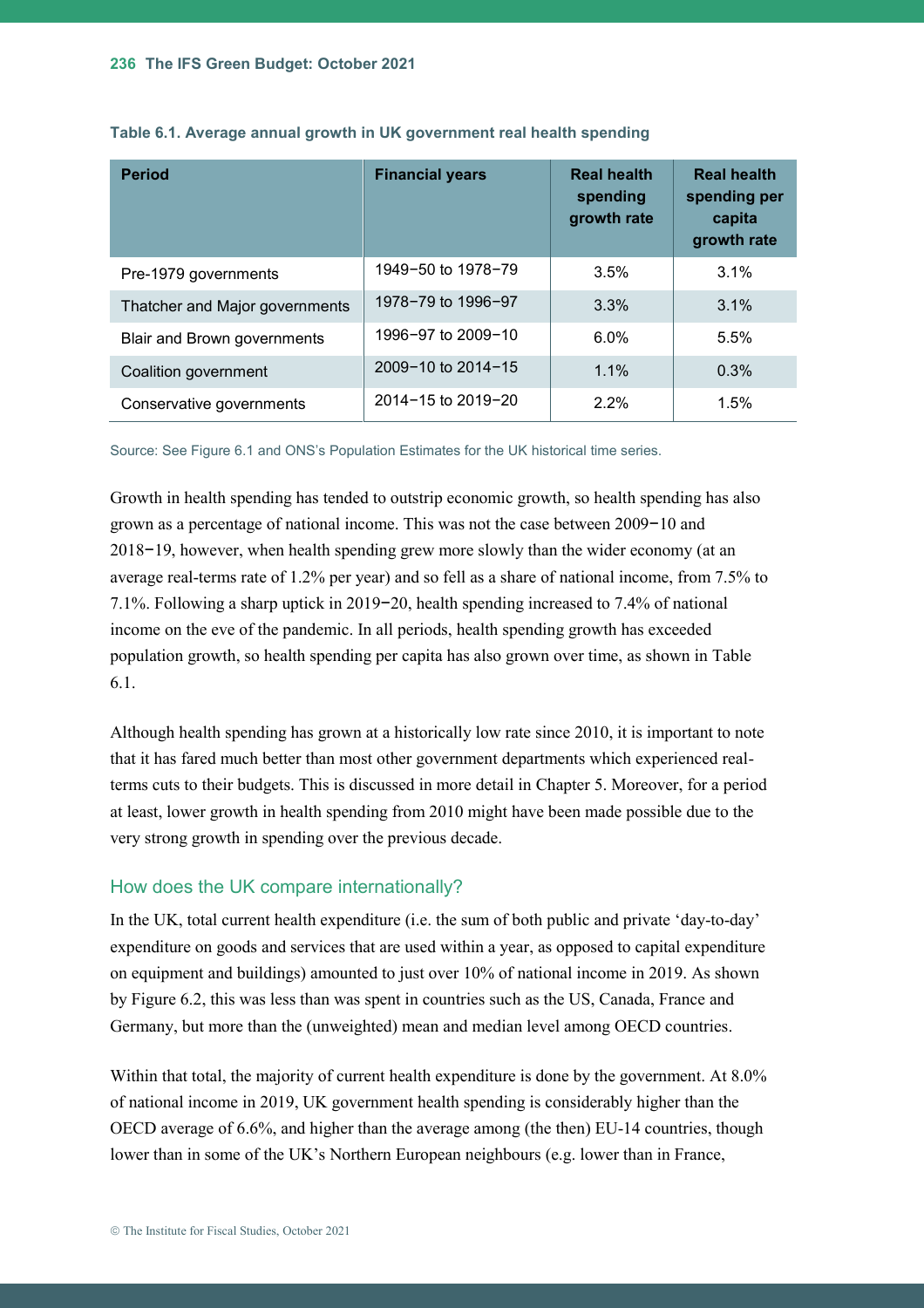Germany, the Netherlands and Denmark).**<sup>2</sup>** At 2.2% of national income in 2019, private health expenditure in the UK is broadly in line with the OECD average.



<span id="page-7-0"></span>

Note: Public expenditure is expenditure by government or compulsory healthcare schemes. Private expenditure is expenditure by voluntary schemes and household out-of-pocket payments. 2018 levels used for New Zealand's private percentage. EU-14 are the EU member states that joined before 2004: Austria, Belgium, Denmark, Finland, France, Germany, Greece, Ireland, Italy, Luxembourg, Netherlands, Portugal, Spain and Sweden. All OECD countries are included in the graph and used to calculate the OECD average.

Source: OECD Health Expenditure and Financing (2021).

<sup>2</sup> Note that this 8.0% figure is higher than i[n Figure 6.1](#page-5-1) because the OECD definition of health spending includes items that would typically be thought of and classified as 'social care' in the UK.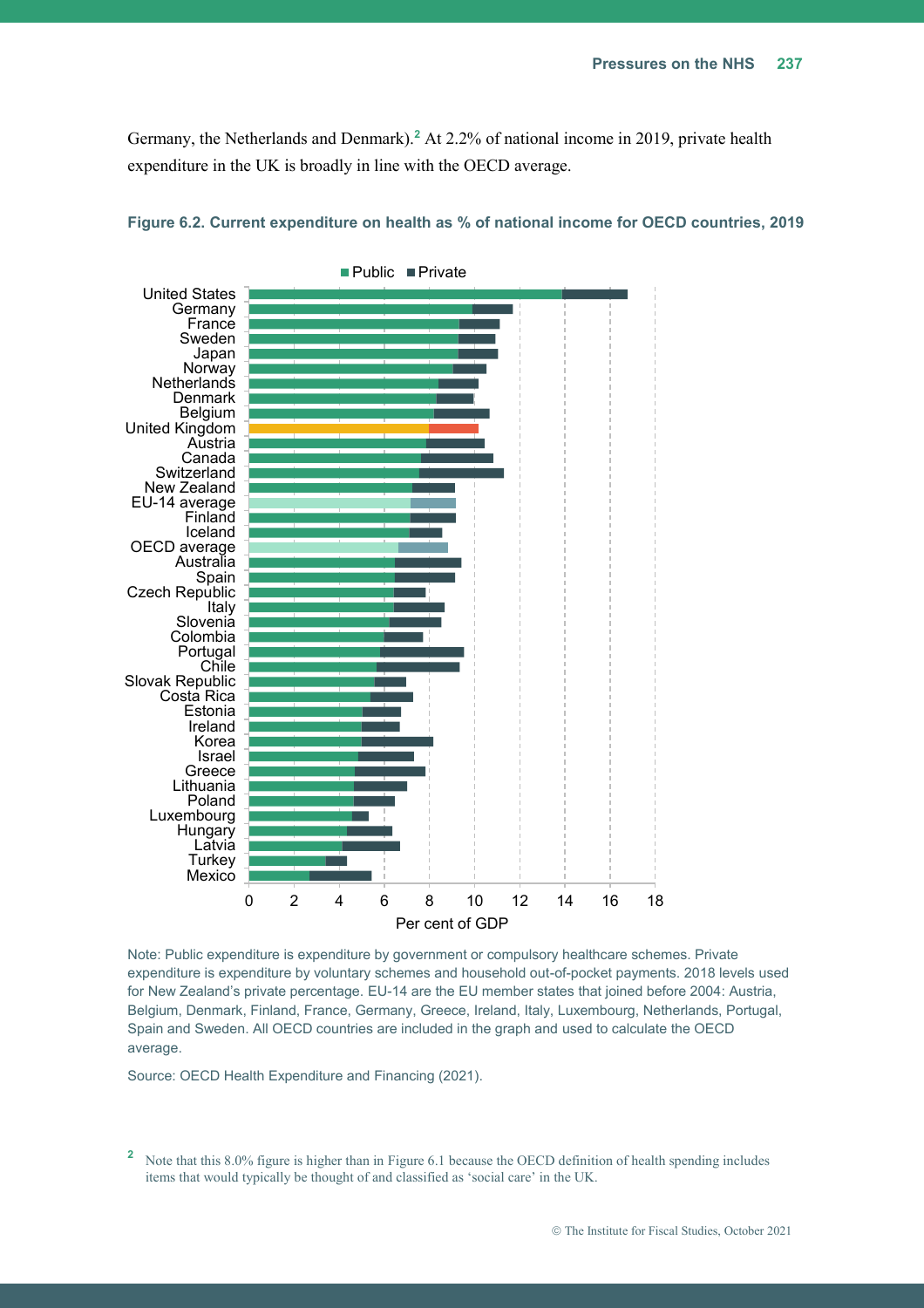#### Differences within the UK

In 2019−20, government health spending in England was £2,427 per capita, slightly lower than in the other three parts of the UK. Northern Ireland spent £2,616 per capita (7.8% higher than England), Wales spent £2,546 per capita (4.9% higher) and Scotland spent £2,507 per capita (3.3% higher) in 2019−20 (HMT, 2021). This is due to differences in population demographics and health, how the NHS is organised and political decisions by the devolved administrations. These differences, however, are not fixed over time. The gap between Scottish and English percapita health spending has, for example, fallen from 22% higher in Scotland at the start of devolution (1999−2000) to just over 3% higher in 2019−20 (Farquharson, Phillips and Zaranko, 2021) as NHS spending per capita has been increased less quickly in Scotland than in England over this period.

For the rest of this chapter, we focus on the NHS in England. However, funding for the NHS in England directly affects funding for the other three nations via the Barnett formula. And all four parts of the UK will face broadly similar ongoing pressures from COVID-19.

#### What is health funding spent on?

The vast majority of the government's expenditure on healthcare in England goes straight to the NHS. Of the DHSC's £133.5 billion resource (current, or day-to-day) expenditure in 2019−20, 92% or £123.4 billion went to the NHS. The remainder was spent on what it terms non-NHS bodies, though some of these are branded as NHS bodies, such as NHS Digital (£0.4 billion) and NHS Resolution (£0.4 billion), which deal with data and technology, and negligence complaints, respectively. Public Health England received £0.9 billion (excluding initial COVID-19 expenditure) while local authorities received £2.9 billion in public health grants. Health Education England (the body responsible for workforce planning, education and training, including funding for medical and dental students) received £4.1 billion.

One important change that is hidden in the growing government expenditure on health prepandemic is the declining share that was spent on non-NHS bodies. Between 2013−14 and 2019−20, non-NHS-England DHSC resource spending fell by 15.6% in real terms. If we look within that total, Public Health England's budget in 2019−20 was roughly the same in real terms as it had been on inception in 2013−14. But over the same period, the budget for Health Education England has declined in real terms by 25%, from £5.4 billion in 2013−14 (2019−20 prices) to £4.1 billion in 2019−20.

#### **Capital spending and capacity**

Capital spending is the purchase of goods that have up-front costs but are expected to have benefits that last over a number of years. Many inputs necessary to provide healthcare – such as hospitals and large medical equipment – have this property. The sum of past capital expenditure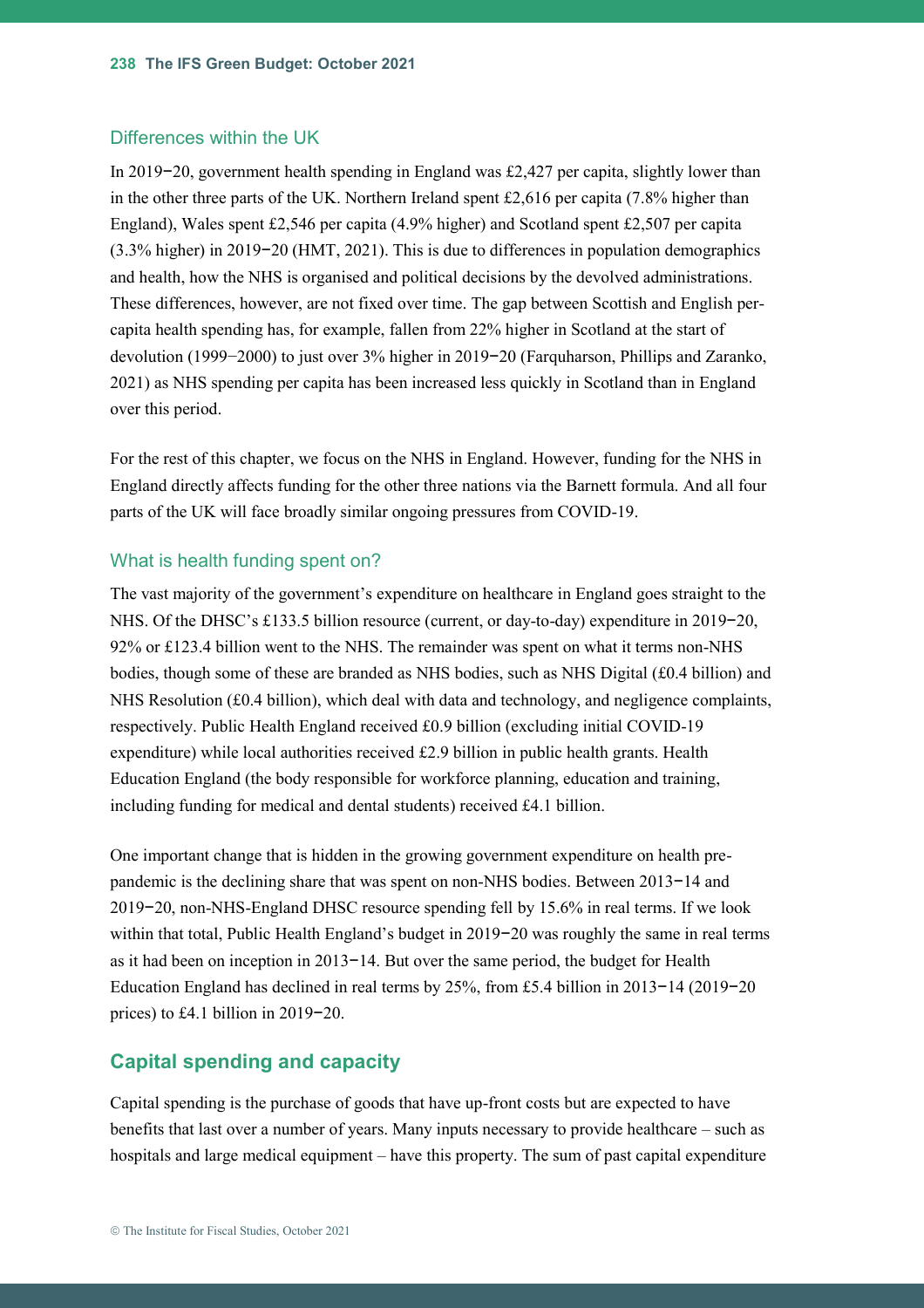is therefore a key determinant of the NHS's capacity. The Conservatives' 2019 manifesto promised to build 40 new hospitals and 20 hospital upgrades; the 2020 Spending Review committed £5.4 billion over four years to (start to) deliver on this promise.

Capital spending is likely to be under even more focus in the coming years as both the government and the opposition consider how well the NHS was prepared for the pandemic, and whether it might be beneficial to operate with a greater degree of spare capacity, or 'slack', given the potential for future adverse shocks such as pandemics. There will also be focus on how much more capacity will be needed to deal with pressures from missed care during the COVID-19 pandemic and the broader pressures of an ageing population.

DHSC capital spending accounts for around 10% of all departmental capital spending, and around 5% of the total DHSC budget. It was cut sharply (by 37% in real terms) between 2009−10 and 2016−17, before increasing over the subsequent three years. In 2019−20, the DHSC capital budget was £7 billion, around  $9\%$  lower than a decade earlier. For comparison, over that same 10-year period, the DHSC resource budget grew by 21% in real terms.**<sup>3</sup>**

Because the benefits of capital spending are spread over a number of years, when the funding situation is tight there can be a temptation to cut back capital spending first, rather than reduce current spending, where the consequences of any change in funding are more immediate (if, for example, staff numbers or pay awards have to be reduced). Indeed, in past years, DHSC has repeatedly used capital funding to plug gaps in current expenditure, despite in principle this not being allowed under the Treasury's spending framework. For example, DHSC moved £0.5 billion from capital to resource budgets in 2018−19, £1.0 billion in 2017−18 and £1.2 billion in 2016−17.

A sign that capital spending has been lower than it perhaps should have been is the growing NHS maintenance backlog, as shown in [Figure 6.3.](#page-10-0) This does not include planned maintenance work – rather, it is work where the judgement is that it should already have taken place. The total estimated cost to eradicate the backlog in the NHS has grown by 85% in real terms since 2010−11. Even more worryingly, the size of the high-risk backlog has quadrupled in real terms over the last decade. The cost of clearing this high-risk backlog, defined as cases 'where repairs/replacement must be addressed with urgent priority in order to prevent catastrophic failure, major disruption to clinical services or deficiencies in safety liable to cause serious injury and/or prosecution', stood at £1.5 billion in 2019−20 compared with less than £0.4 billion in 2010–11.

<sup>3</sup> For more detail on how DHSC and other departmental budgets evolved over the 2010s, see Chapter 5.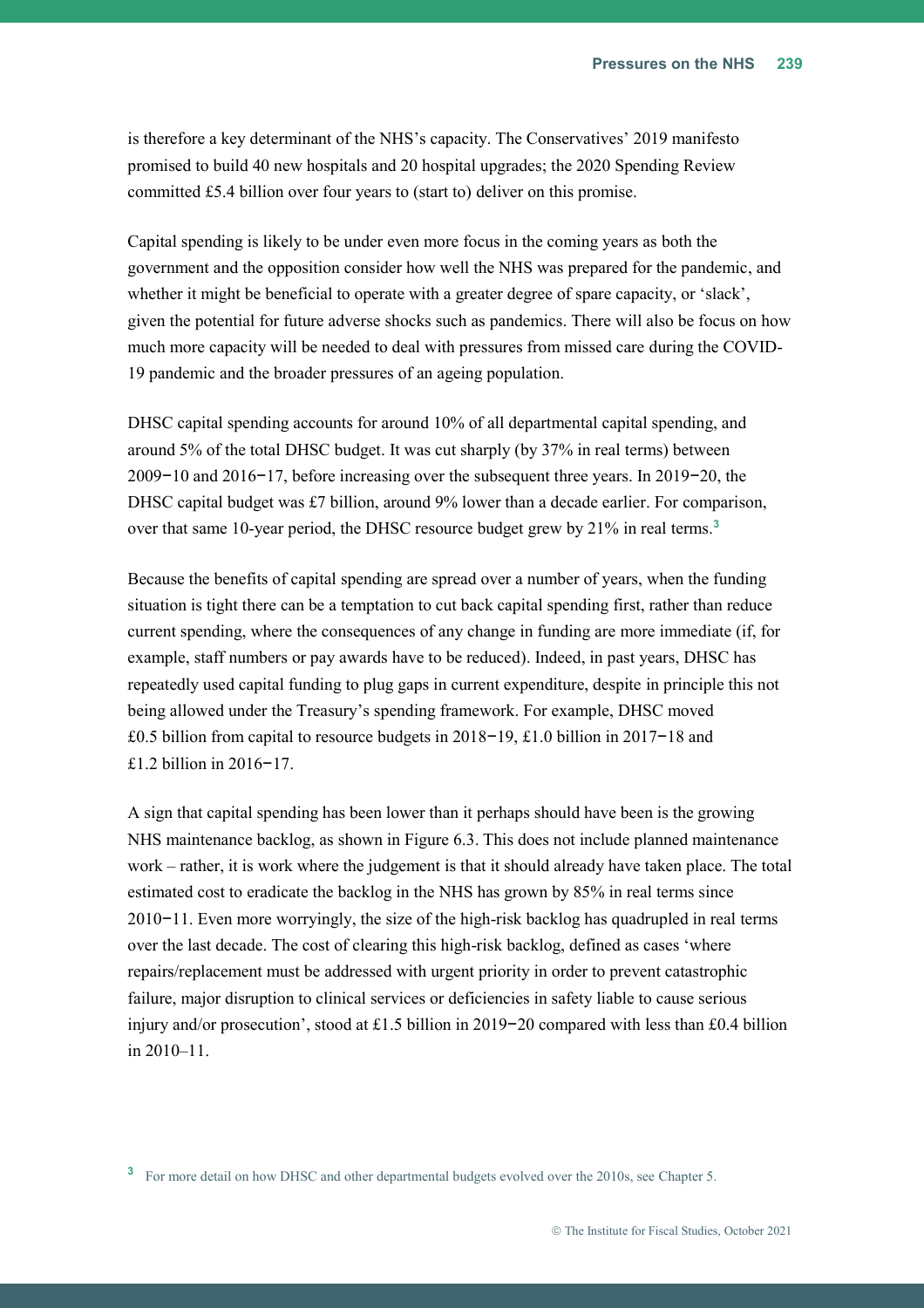<span id="page-10-0"></span>



Source: NHS Digital's Estates Returns Information Collection (2015–19).

#### <span id="page-10-1"></span>**Figure 6.4. Capital expenditure in the healthcare system across OECD countries in 2019**



Note: 2018 levels used for Australia and Ireland. OECD average only includes countries in the figure, which are those with available data. Capital expenditure refers to gross fixed capital formation.

Source: OECD Statistics' Gross Fixed Capital Formation in the Health Care System (2021).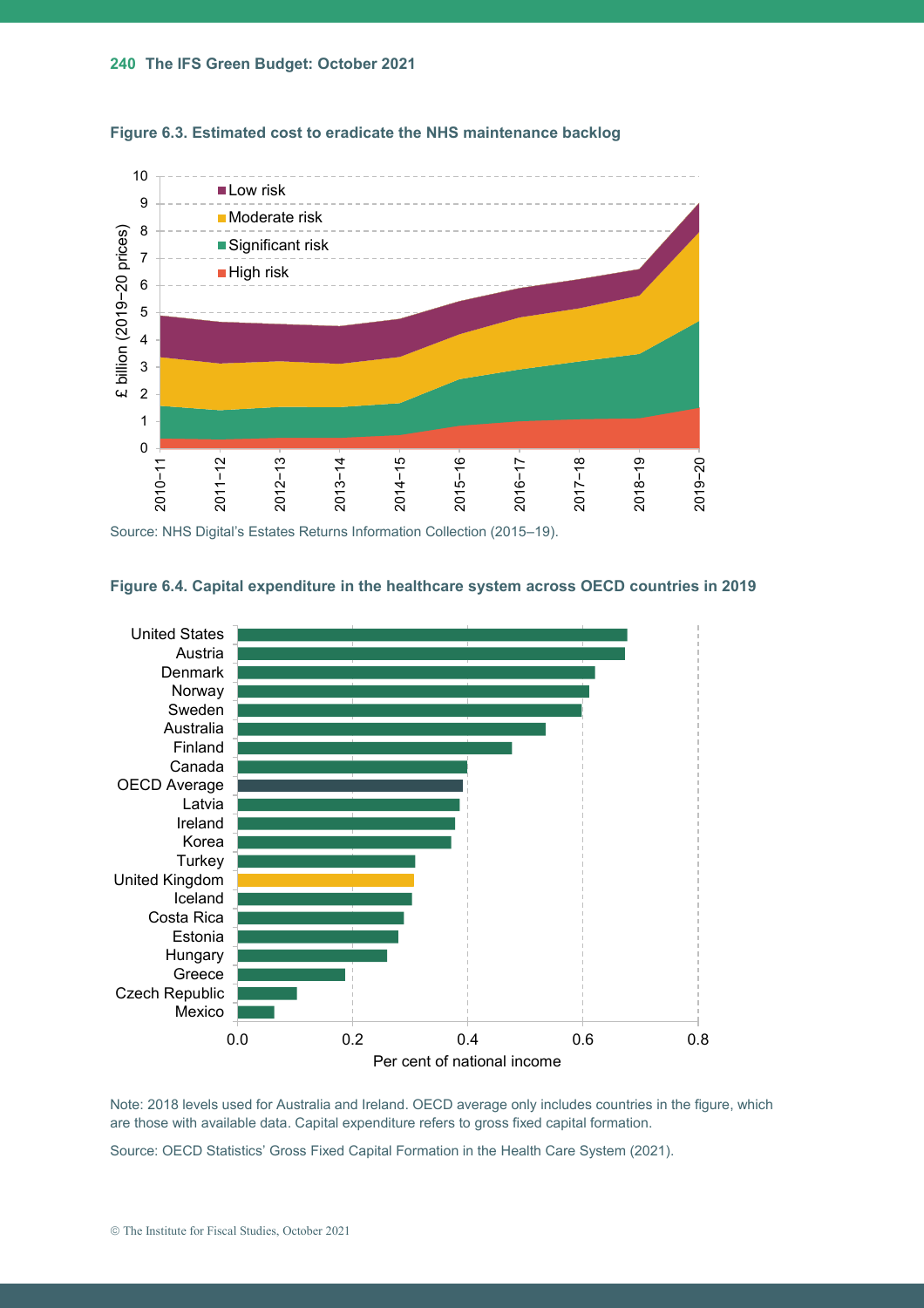

#### <span id="page-11-0"></span>**Figure 6.5. Hospital resources for OECD countries**

Note: OECD averages only include countries in each figure, which are those with available data. Source: OECD Statistics' Health Care Resources (2021).

More evidence that capital spending has potentially been too low in recent years can be gleaned by comparing the UK's level with levels in similar countries. [Figure 6.4](#page-10-1) shows capital expenditure in the healthcare system for a number of OECD countries, which includes capital expenditure by private healthcare companies. In 2019, the UK spent 0.31% of national income on capital, 22% lower than the OECD average of 0.39%.

This low capital spending by international standards has fed through into fewer healthcare resources than many similar countries. Going into the pandemic, the UK had 2.5 hospital beds per 1,000 population. As [Figure 6.5](#page-11-0) shows, this is far below the OECD average of 4.4 beds per 1,000. The UK also had a relatively low number of critical care beds, at 7.3 per 100,000, lower than France (8.1 per 100,000), Australia (8.9), Canada (10.4), Germany (33.8) and the US (34.4) (Rocks and Idriss, 2020). Although the data are less up-to-date, [Figure 6.5](#page-11-0) also shows that the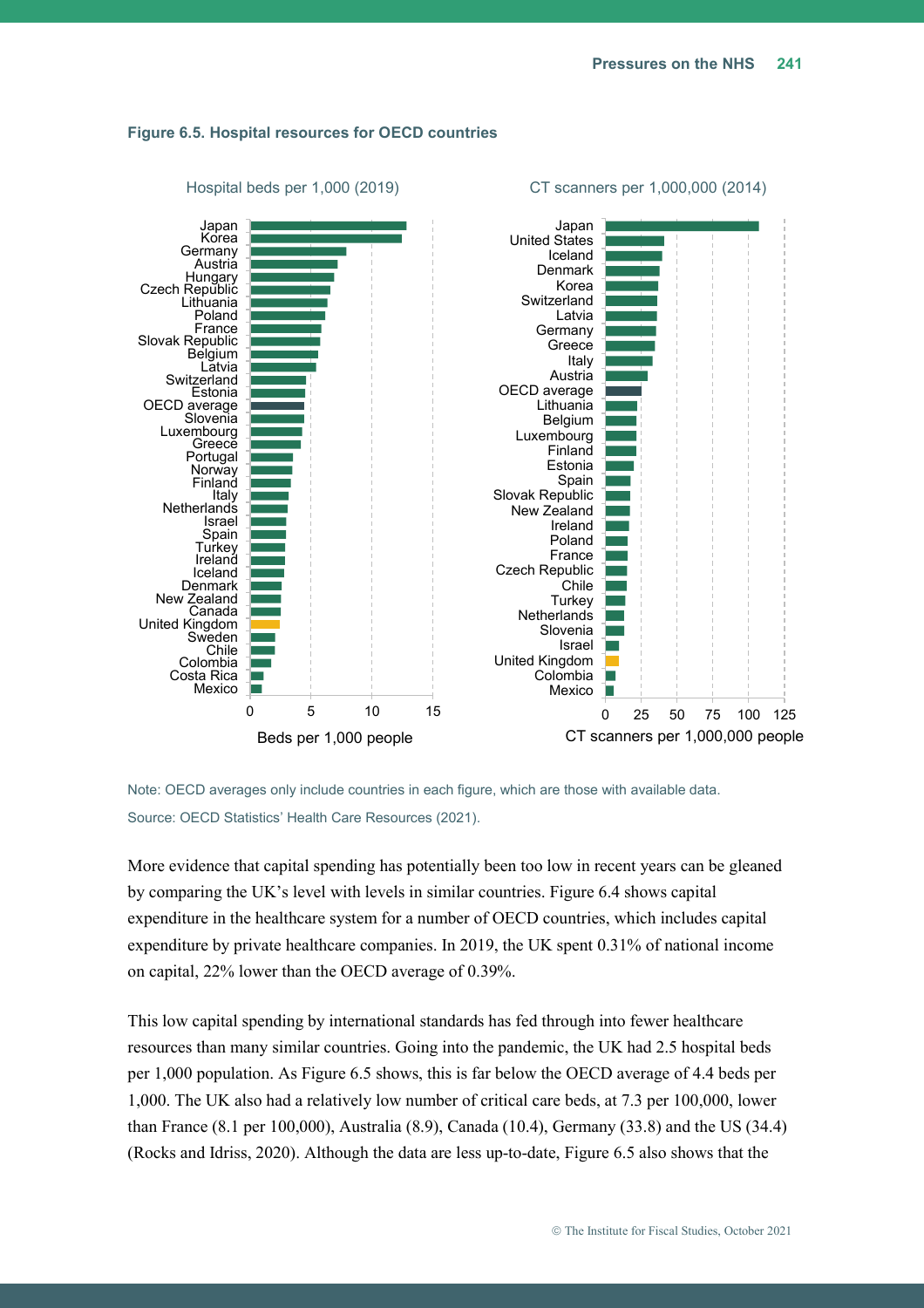UK had a very low number of CT scanners in 2014 compared with similar countries, a sign of lower investment in medical technology.

One could interpret the fact that the UK's healthcare system functions with fewer resources than those in other countries as a sign of its efficiency. Indeed, there has been a decades-long push for the NHS to reduce its number of hospital beds, from 299,000 in 1987−88 to 141,000 in 2018−19 (Ewbank et al., 2020). But since the outbreak of COVID-19, some have worried that running the health service 'hot', or at close to capacity, leaves it less resilient to adverse shocks (e.g. Cook, 2020). There are likely to be substantial benefits associated with having spare capacity in the event of a future pandemic or surge in demand for care (Coyle, Dreesbeimdieck and Manley, 2021). That being said, it is not obvious that any additional capacity would in practice be 'spare' – the NHS may simply move to operating at close to its new, higher capacity. Nor is it obvious that it would be possible (or desirable) to operate with sufficient spare capacity to absorb an adverse shock on the scale of COVID-19: for example, having a modestly higher number of hospital beds may not do much to reduce the chances of a lockdown being needed to prevent the system being overwhelmed by a pandemic.

#### **Staffing**

#### International comparisons

As discussed above, the UK spends a larger fraction of national income on healthcare than the OECD average but less than similar countries such as France, Germany and Canada. It has often been argued that the UK has less healthcare resources than similar countries (Ghazaryan, Giulietti and Wahba, 2020), which the previous subsection showed was true for hospital beds and some measures of medical technology. Here, we consider another key input: staffing. [Figure](#page-13-0)  [6.6](#page-13-0) shows that the UK is middle of the pack among OECD countries for nurses per capita, but has very few doctors per capita by international standards. The UK had 8.2 nurses and 3.0 doctors per 1,000 population in 2019, compared with OECD averages of 9.2 and 3.6 respectively.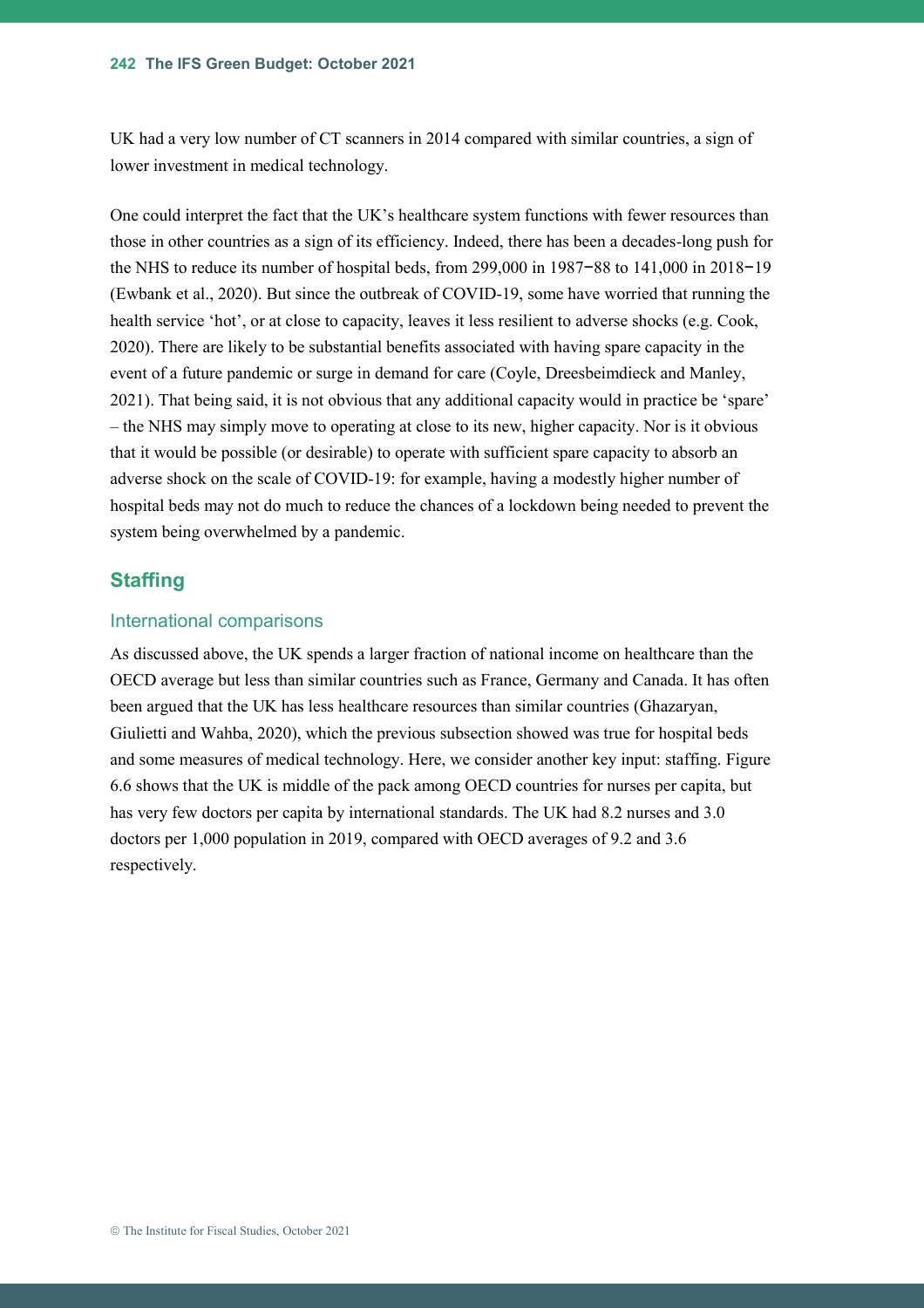

#### <span id="page-13-0"></span>**Figure 6.6. Medical staff per 1,000 population for OECD countries in 2019**

Note: OECD averages only include countries in each figure, which are those with available data. Source: OECD Statistics' Health Care Resources (2021).

However, these differences may in part be due to differences in the composition of the healthcare workforce across different countries, and the way in which those staff are utilised. [Figure 6.7](#page-14-0) shows that the UK actually has a very high rate of hospital staff  $-23.1$  per 1,000 population compared with the OECD average of 14.2 per 1,000. This in part reflects definitional differences and the UK's reliance on nursing support workers (such as healthcare assistants or nursing associates, who perform many traditional nurse duties in the UK), who are not counted as nurses on the OECD definition. On a broader measure of nurse staffing, then, the UK may in fact have higher rates of nursing staff than the OECD average. The statistics could also reflect a greater number of hospital managers within the NHS, compared with other countries' health systems. This would not, however, explain the UK's relatively low number of doctors, though there is an increasing push to use nurse practitioners for care in the NHS that would have traditionally been provided by doctors (Health Education England, n.d.).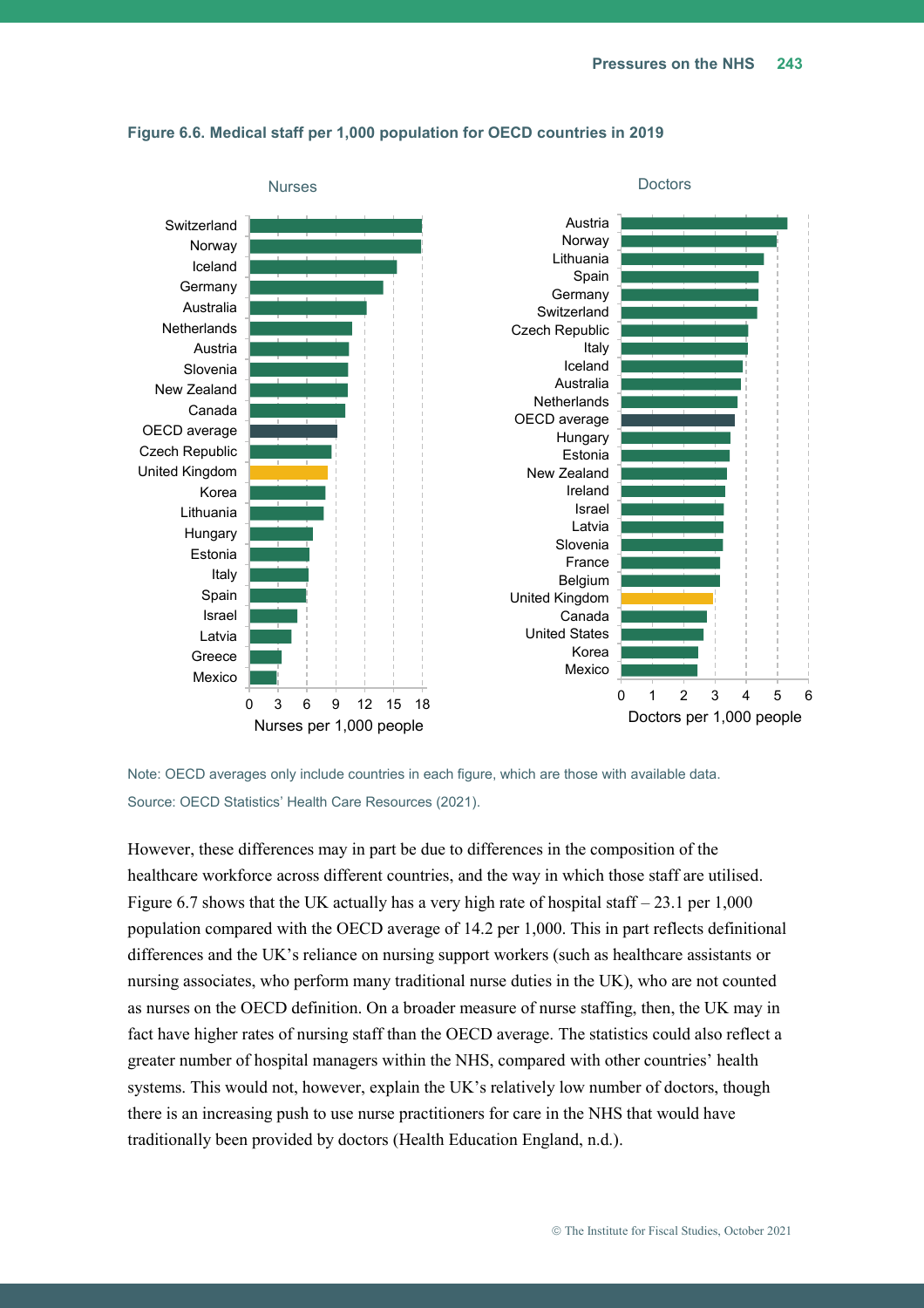

<span id="page-14-0"></span>**Figure 6.7. Hospital staff per 1,000 population for OECD countries in 2019**

Note: OECD average only includes countries in the figure, which are those with available data. Source: OECD Statistics' Health Care Resources (2021).

#### Trends in NHS staffing numbers

There have been longstanding concerns about staffing shortages in the NHS, in particular for nurses. In December 2019, there were 39,000 nursing vacancies, equivalent to a 10.7% vacancy rate (NHS Digital, 2021a).

As [Figure 6.8](#page-15-0) shows, the number of full-time-equivalent (FTE) NHS nurses and health visitors working in NHS Hospital and Community Health Services grew slightly over the 10 years prior to the pandemic, increasing from 278,000 in September 2009 to 292,000 in September 2019. This is despite hospital admissions, for example, increasing by 17% over the same period (NHS Digital, 2021b), suggesting that staffing numbers have not have kept pace with hospital activity. The number of nurses working in GP practices has increased at a faster rate in recent years, from 14,000 in September 2015 (the first year for which consistent data are available) to 16,000 in September 2019.

As part of its 2019 general election manifesto, the government committed to increasing the numbers of nurses in the NHS in England by 50,000 by 2025, which would represent an increase of approximately 17%. While still early days, the government looks to be broadly on track to meet this target – assuming that recent increases in nursing numbers continue.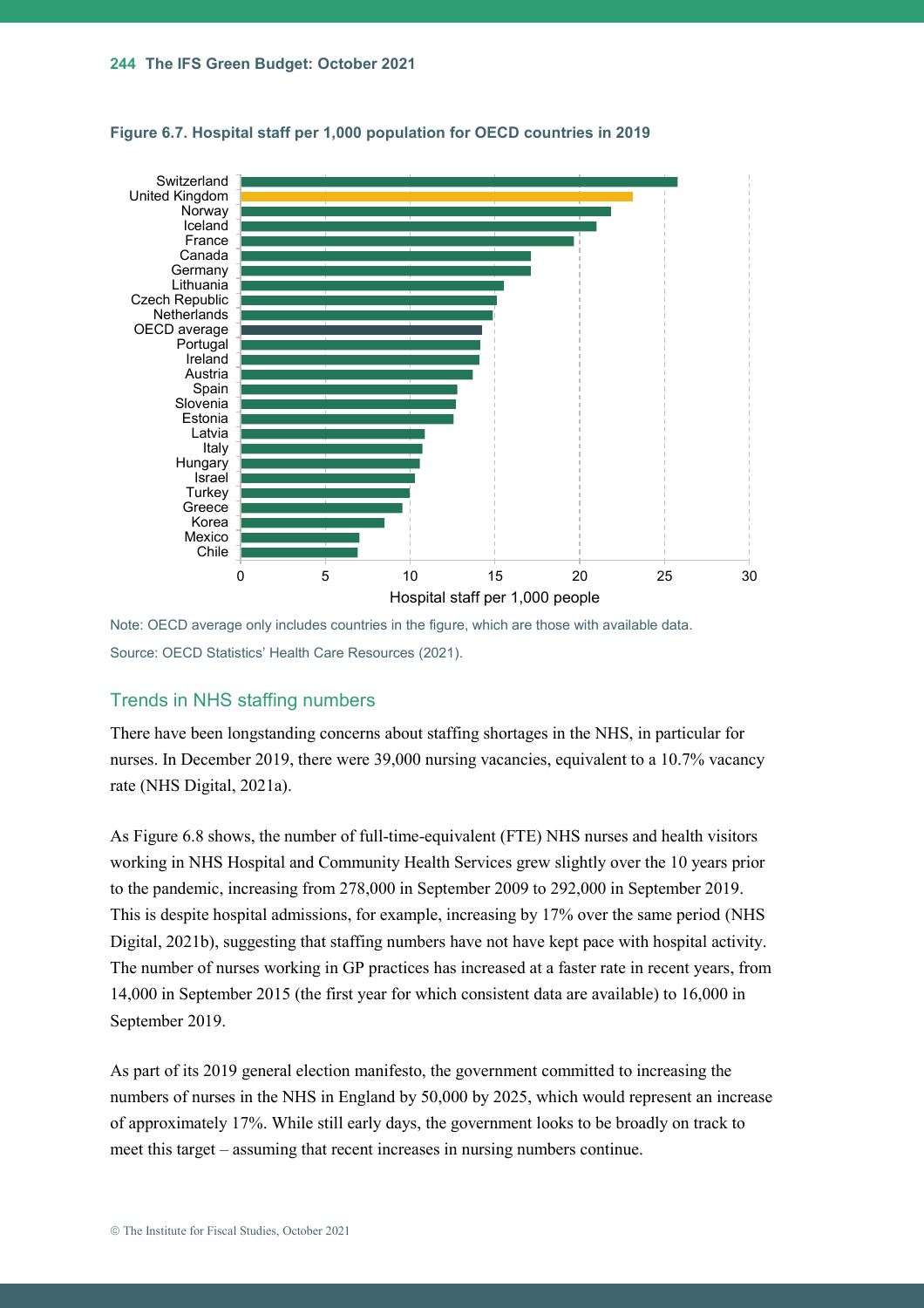

<span id="page-15-0"></span>**Figure 6.8. FTE NHS nurses and health visitors in NHS Hospital and Community Health Services**

Note: Nurses working in GP practices are not included as historical primary care workforce data are not consistent prior to 2015.

Source: NHS Digital's NHS Workforce Statistics (April 2021).

Although the number of nurses has remained relatively constant over the last decade, the composition has changed substantially. Between September 2009 and September 2019, the number of FTE adult nurses grew by 4.7% and the number of FTE children's nurses grew by a substantial 56.6%. But the number of FTE community health nurses fell by 13.9% and the number of FTE mental health nurses fell by 9.9%.

Around 15% of nurses in the UK were trained abroad, which is more than double the OECD average (Buchan et al., 2020). However, as [Table 6.2](#page-16-0) shows, the vast majority of new joiners to the nursing register in recent years are from the UK. The number of non-UK EEA/EU nurses coming to the UK has sharply declined over the last four years [\(Table 6.2\)](#page-16-0), likely due to Brexit, and this has been accompanied by an increase in the number of EU-trained nurses leaving the NHS [\(Table 6.3\)](#page-16-1).**<sup>4</sup>** However, this has been mostly offset by an increase in non-European international nurses joining the NHS. For example, the number of new nurses joining from India has increased by 260% between 2016–17 and 2020–21, while the number from the Philippines has increased by 70%.

**<sup>4</sup>** Data tables for years prior to 2016−17 are not available, but the available evidence suggests that the number and share of EU nurses was rising between 2012−13 and 2016−17, ahead of the referendum (NMC, 2017).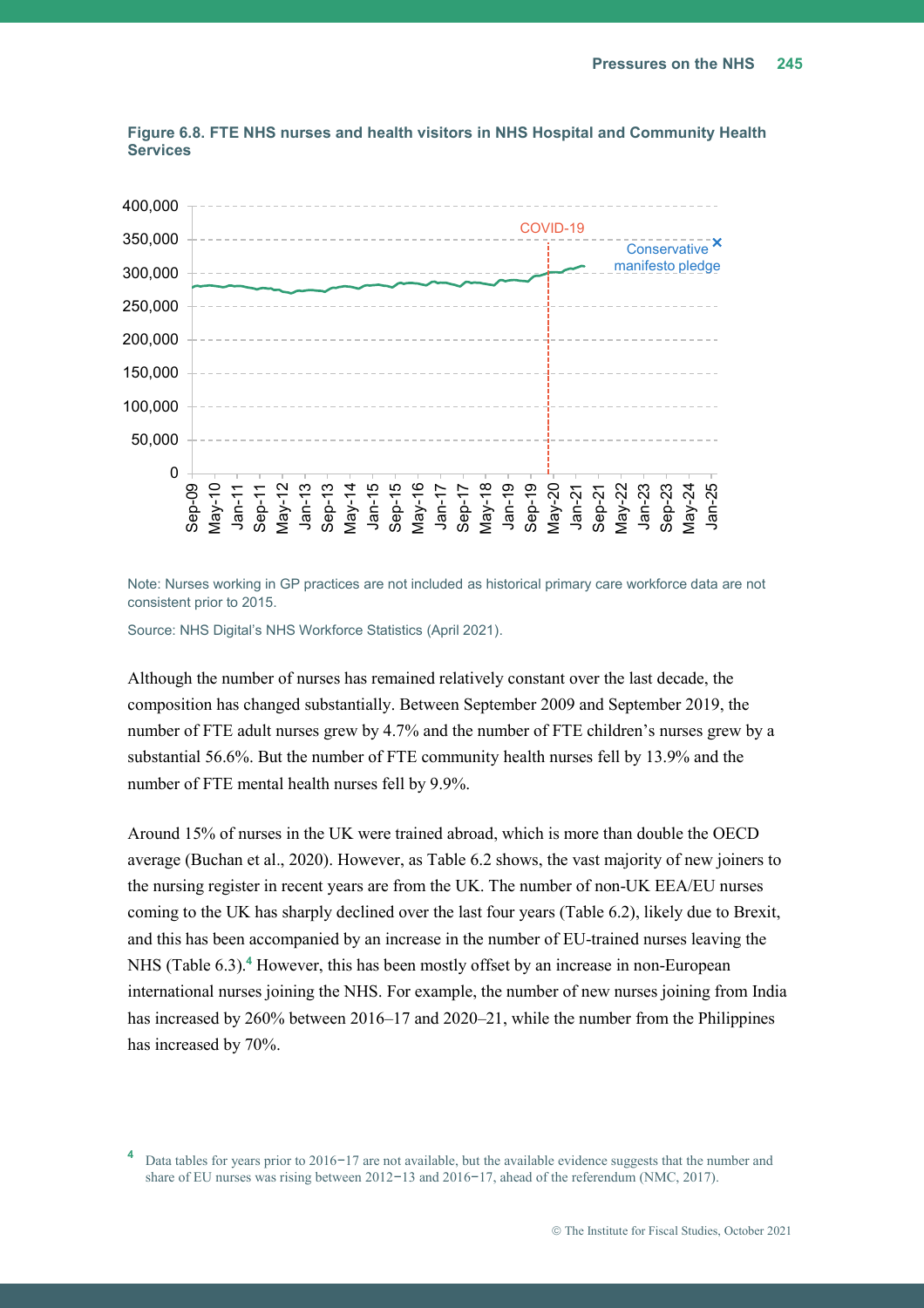|             | <b>UK</b> | <b>EEA/EU</b> | <b>Other</b> |
|-------------|-----------|---------------|--------------|
| 2016-17     | 79.7%     | 15.1%         | 5.2%         |
| $2017 - 18$ | 93.4%     | 2.7%          | 3.9%         |
| 2018-19     | 91.1%     | 3.2%          | 5.7%         |
| 2019-20     | 87.2%     | 2.9%          | 9.9%         |
| $2020 - 21$ | 84.6%     | 2.4%          | 13.0%        |

#### <span id="page-16-0"></span>**Table 6.2. Percentage of new nurses joining, by country of training**

Source: Nursing and Midwifery Council's Registration Data Reports (2021).

|             | <b>UK</b> | <b>EEA/EU</b> | <b>Other</b> |
|-------------|-----------|---------------|--------------|
| 2016-17     | 91.7%     | 4.7%          | 3.6%         |
| $2017 - 18$ | 88.5%     | 7.4%          | 4.1%         |
| 2018-19     | 88.6%     | 7.4%          | 4.0%         |
| 2019-20     | 88.5%     | 7.6%          | 3.9%         |
| $2020 - 21$ | 88.5%     | 6.8%          | 4.8%         |

#### <span id="page-16-1"></span>**Table 6.3. Percentage of nurses leaving, by country of training**

Source: Nursing and Midwifery Council's Registration Data Reports (2021).

There are also longstanding concerns about the size of the doctor workforce in England, particularly in primary care. [Figure 6.9](#page-17-0) shows how the number of FTE consultants and GPs has changed since 2009. While the number of consultants (who mostly work in hospitals) has grown consistently during this period, the number of GPs has grown at a slower rate, and perhaps even fallen. For example, between September 2015 and September 2019, the number of FTE consultants grew by 14% while the number of FTE GPs declined by 0.8%. Given that the population has been growing (and ageing) during this period, this represents a substantial decline in supply relative to demand for primary care. The Conservatives' 2019 manifesto promised 6,000 more doctors in general practice by 2024, which would represent an increase of more than one-fifth, but the lack of any progress so far suggests that it would now be a surprise if this target were met. Notably, the 'headcount' number of GPs is 34% higher than the FTE, reflecting the fact that 76% of GPs (and 90% of salaried GPs) work less than full time (NHS Digital, 2021c).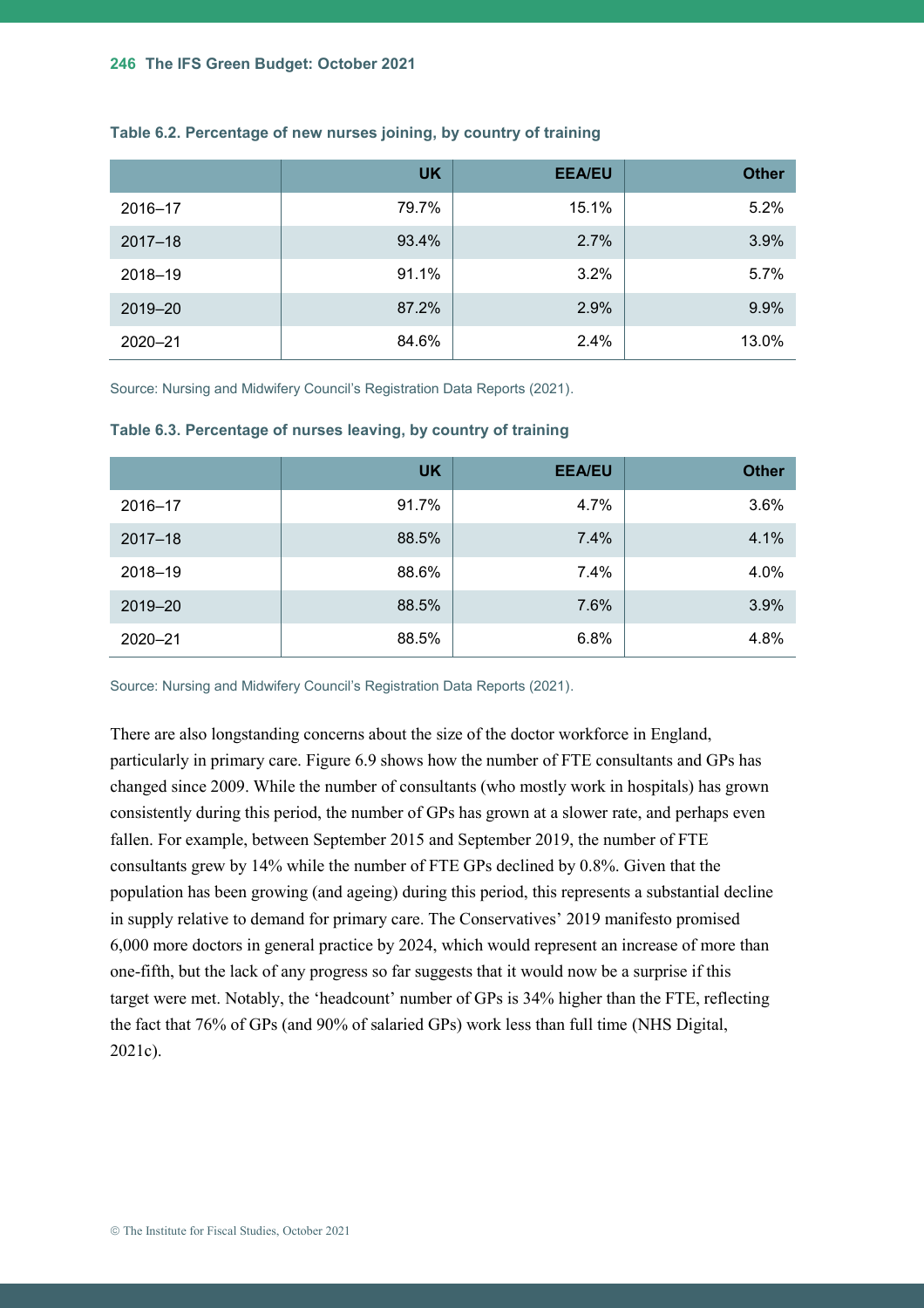

#### <span id="page-17-0"></span>**Figure 6.9. FTE consultants and GPs**

Note: A change in the methodology for calculating GP numbers between September 2014 and September 2015 means that figures before and after that point cannot be directly compared. Consultants work in either hospitals or community healthcare settings. GPs do not include GPs in training.

Source: NHS Digital's NHS Workforce Statistics, NHS Digital's General Practice Workforce and NHS Digital's Appointments in General Practice.

#### Staff pay

Pay is a hugely important issue for the NHS and its workforce. About 45% of the NHS's budget is spent on pay (King's Fund, 2019), and any increase in pay reduces the size of the workforce that the NHS could afford without additional funding (from the government, or from other parts of the broader health budget). Pay will also be one important influence on how many hours staff want to work, their motivation and morale, how many staff leave the NHS and how attractive the NHS is to new domestic and international recruits.

As [Table 6.4](#page-18-0) shows, pay has been declining in real terms (that is, after adjusting for household inflation) for most NHS staff groups over the past decade.**<sup>5</sup>** Between 2011 and 2021, real pay for consultants has fallen by 8.7%, for junior doctors by 4.1% and for nurses, midwives and health visitors by 4.8%. In Section [6.4,](#page-23-1) we discuss the ongoing pay pressures that the NHS faces, including the recent 3% pay increase, and how these relate to ongoing staffing and recruitment pressures.

**<sup>5</sup>** Note that while we use the GDP deflator to calculate real-terms changes in health spending (in line with our broader approach to the public finances), we use CPIH as our inflation measure for calculating real-terms changes in staff pay, as this better captures changes in the purchasing power of those employees.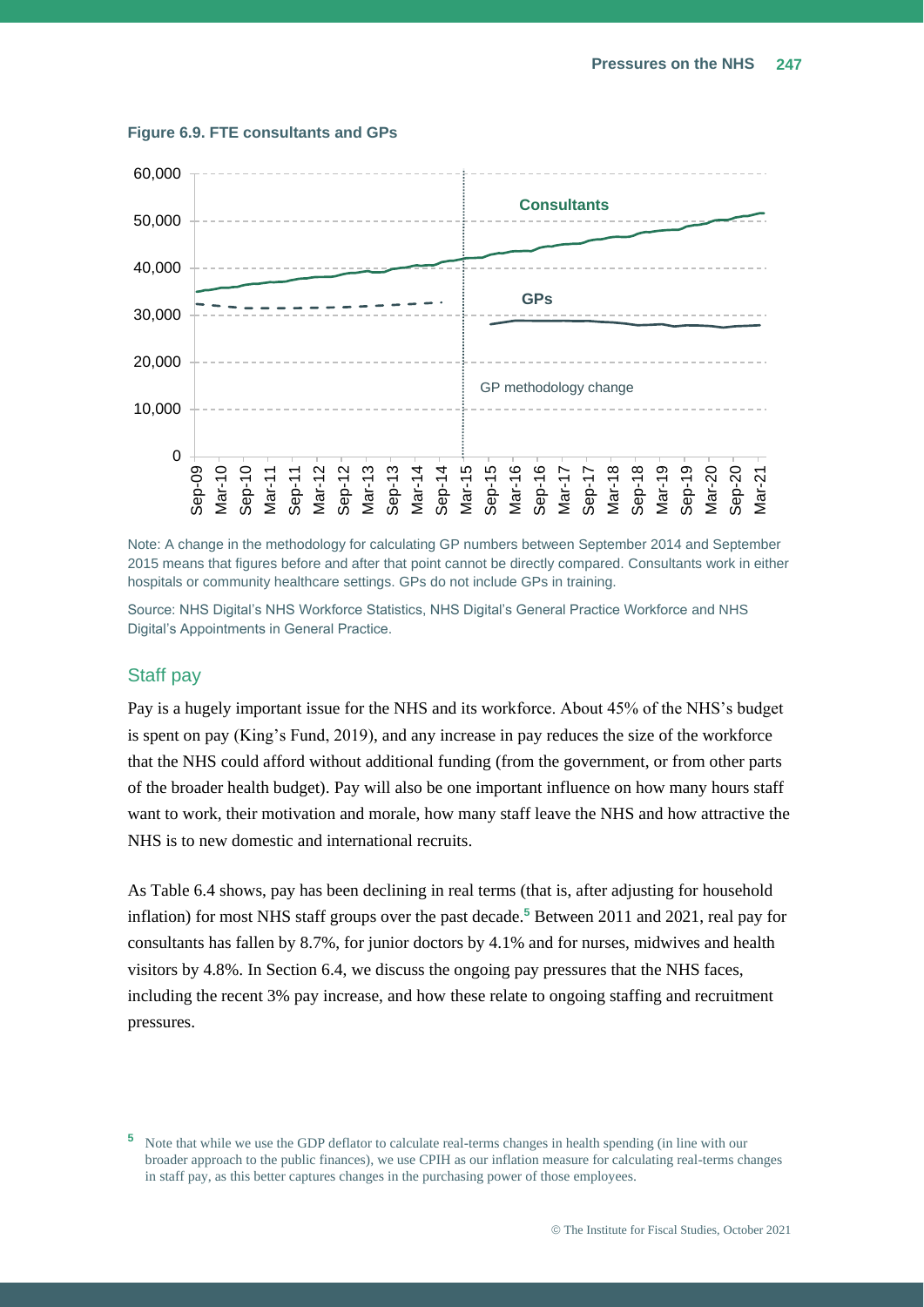|                                                 | <b>March</b><br>2011 | <b>March</b><br>2016 | <b>March</b><br>2021 | Change,<br>2011 to<br>2016 | Change,<br>2016 to<br>2021 | Change,<br>2011 to<br>2021 |
|-------------------------------------------------|----------------------|----------------------|----------------------|----------------------------|----------------------------|----------------------------|
| Consultants                                     | £139,000             | £129,000             | £127,000             | $-7.1%$                    | $-1.8%$                    | $-8.7%$                    |
| Junior doctors                                  | £60,000              | £56,000              | £58,000              | $-6.7%$                    | $+2.8%$                    | $-4.1%$                    |
| Nurses,<br>midwives &<br>health visitors        | £41,000              | £39,000              | £39,000              | $-6.4%$                    | $+1.7%$                    | $-4.8%$                    |
| Ambulance staff                                 | £44,000              | £42,000              | £46,000              | $-3.7%$                    | $+9.7%$                    | $+5.7%$                    |
| Scientific,<br>therapeutic &<br>technical staff | £45,000              | £41,000              | £42,000              | $-9.1%$                    | $+1.2%$                    | $-8.1%$                    |
| Managers                                        | £57,000              | £54,000              | £57,000              | $-5.9%$                    | $+6.1%$                    | $-0.2%$                    |
| Senior<br>managers                              | £88,000              | £87,000              | £87,000              | $-0.8%$                    | $-0.4%$                    | $-1.2%$                    |

#### <span id="page-18-0"></span>**Table 6.4. Average FTE NHS pay by staff group, March 2021 prices**

Note: Average pay rounded to the nearest £1,000.

Source: NHS Digital's NHS Staff Earnings estimates to March 2021, NHS Digital's Monthly Workforce Statistics March 2021 and ONS's CPIH.

#### **Hospital performance in England**

Pre-pandemic, the NHS was already struggling to keep up with demand for elective care and the waiting list had grown by more than 50% in the preceding five years, from 2.9 million people in February 2015 to 4.4 million in February 2020. Over the same period, the number waiting more than 18 weeks had more than tripled from 200,000 to 740,000. [Figure 6.10](#page-19-0) shows that performance against the NHS's constitutional standard – of at least 92% of people waiting no more than 18 weeks – had fallen from a peak of 91.2% in May 2009 to 69.5% in February 2020 for admitted patients, and from a peak of 98.1% in June 2010 to 84.0% in February 2020 for non-admitted patients. Both declines represent a fall in measured performance to levels not seen since early 2008.

Another important constitutional standard is that the waiting time in Accident & Emergency (A&E) from arrival to admission, transfer or discharge should be under four hours for at least 95% of people. **<sup>6</sup>** [Figure 6.11](#page-19-1) shows that in the five years prior to the pandemic, this target has been steadily achieved for a lower percentage of arrivals to A&E, indicating a similar

**<sup>6</sup>** The four-hour A&E target is expected to be dropped in the near future and replaced with a 'bundle' of measures (NHS England, 2021d).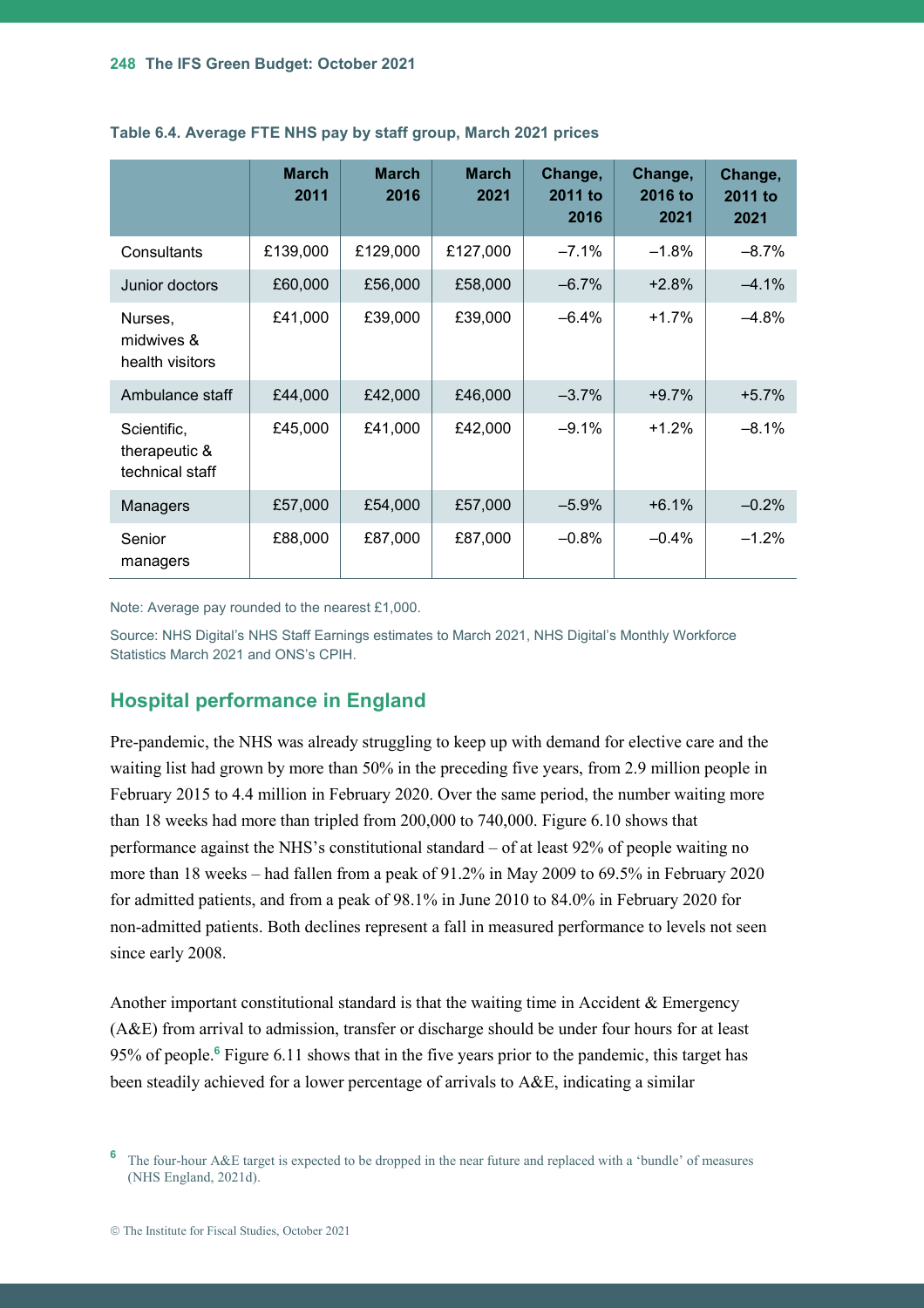deterioration in performance to that seen for elective waiting times. In February 2015, 92.1% of arrivals were seen within four hours, but by February 2020 this was only 82.8%: so more than twice as big a proportion of arrivals in A&E in February 2020 were waiting for more than the four-hour benchmark than had been the case five years earlier.



<span id="page-19-0"></span>**Figure 6.10. Percentage of patients waiting no more than 18 weeks for treatment from referral** 



<span id="page-19-1"></span>**Figure 6.11. Percentage of people waiting less than four hours in A&E**

Source: NHS England's A&E Attendances & Emergency Admission Statistics (2021).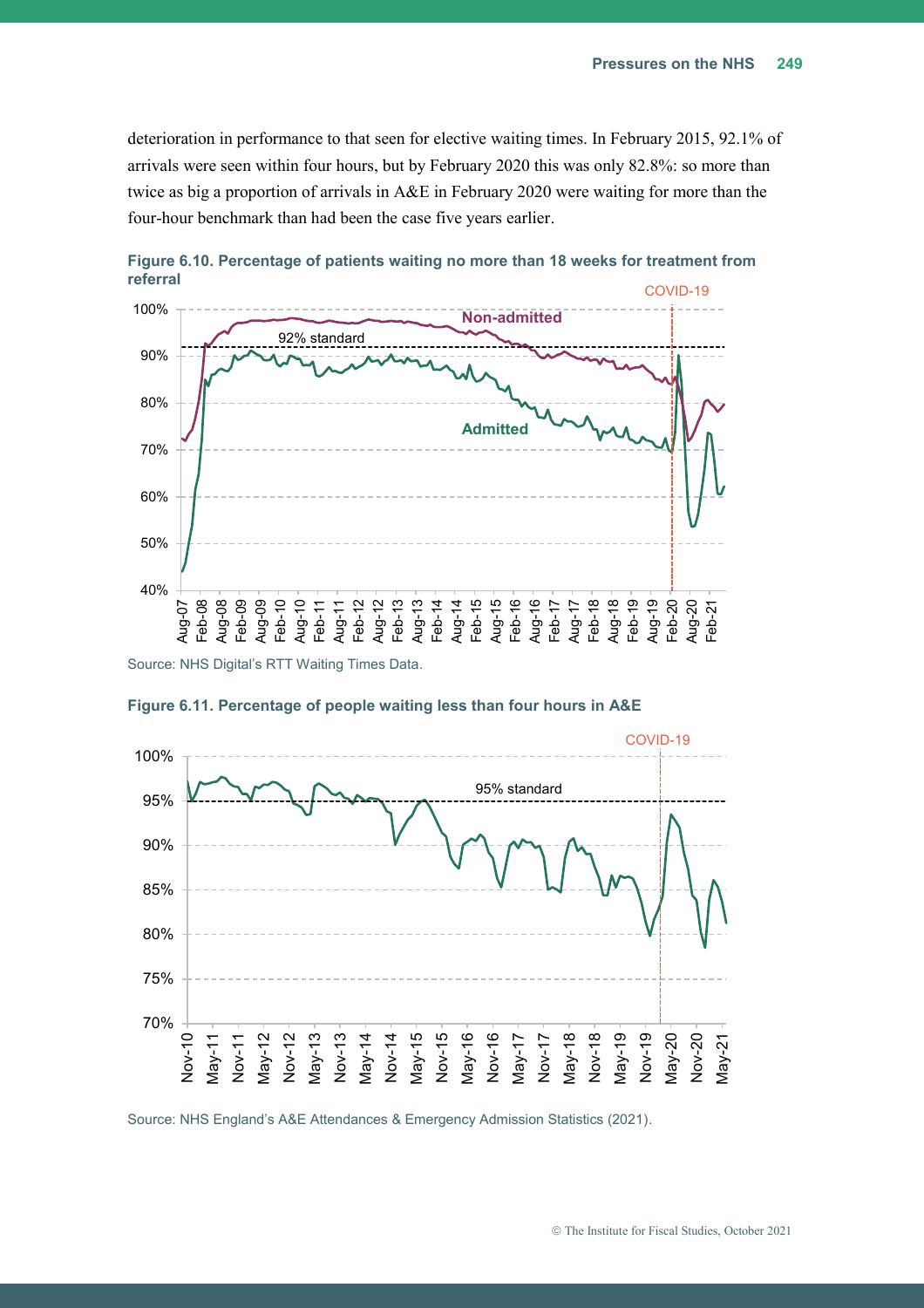## <span id="page-20-0"></span>**6.3 Pre-pandemic plans and pandemic funding**

#### **Pre-pandemic plans for NHS funding**

In 2018, the then Prime Minister, Theresa May, announced a five-year funding settlement for the NHS that was to increase NHS England's resource budget in real terms by 3.4% on average per year.**<sup>7</sup>** This was front-loaded, so grew by 3.6% per year for the first two years (2019−20 and 2020−21), then by 3.1% for the next two years (2021−22 and 2022−23) and then 3.4% in the final year of the settlement (2023−24). This amounted to an additional £33.9 billion in cash terms in 2023−24, relative to 2018−19, or an additional £20.5 billion in real terms (in 2018−19 prices, as announced at the time). On top of this was an additional £1.25 billion per year (in nominal terms) to cover increased NHS employer pension contributions (HMG, 2018).

This 3.4% increase was slightly below the 3.6% long-term average for UK health spending between 1949−50 and 2018−19, but it was substantially higher than the 1.2% average real-terms growth between 2009−10 and 2018−19. Importantly, though, this settlement was for the NHS England resource budget only, and did not include capital budgets. It also did not cover budgets for non-NHS bodies such as Public Health England and Health Education England which, as discussed earlier, have tended to see their funding squeezed both in real terms and relative to the NHS in recent years.

The 2019 Spending Review reaffirmed the five-year settlement and increased funding in a number of areas for 2020−21. This included a £150 million increase for Health Education England for continuing professional development and a £1.9 billion increase in capital budgets, of which £0.9 billion was for the manifesto promise of upgrading and building new hospitals (HMG, 2019).

However, the pandemic has blown these plans out of the water. In the next subsection we consider in detail the COVID-19 funding that the healthcare system has received and in Section [6.4](#page-23-0) we discuss ongoing pressures facing the NHS – pressures which any new funding settlement will need to account for.

#### **Additional funding during COVID-19**

The government has spent huge sums during the pandemic, much of which has been used to support the NHS. (For a full breakdown of the government's COVID-19 response, see Chapter 5

**<sup>7</sup>** Note that top-ups to the budget since, and lower inflation than was forecast in 2018 (as measured by the GDP deflator), mean that Theresa May's five-year settlement would, on the latest figures, amount to 3.9% average realterms growth per year.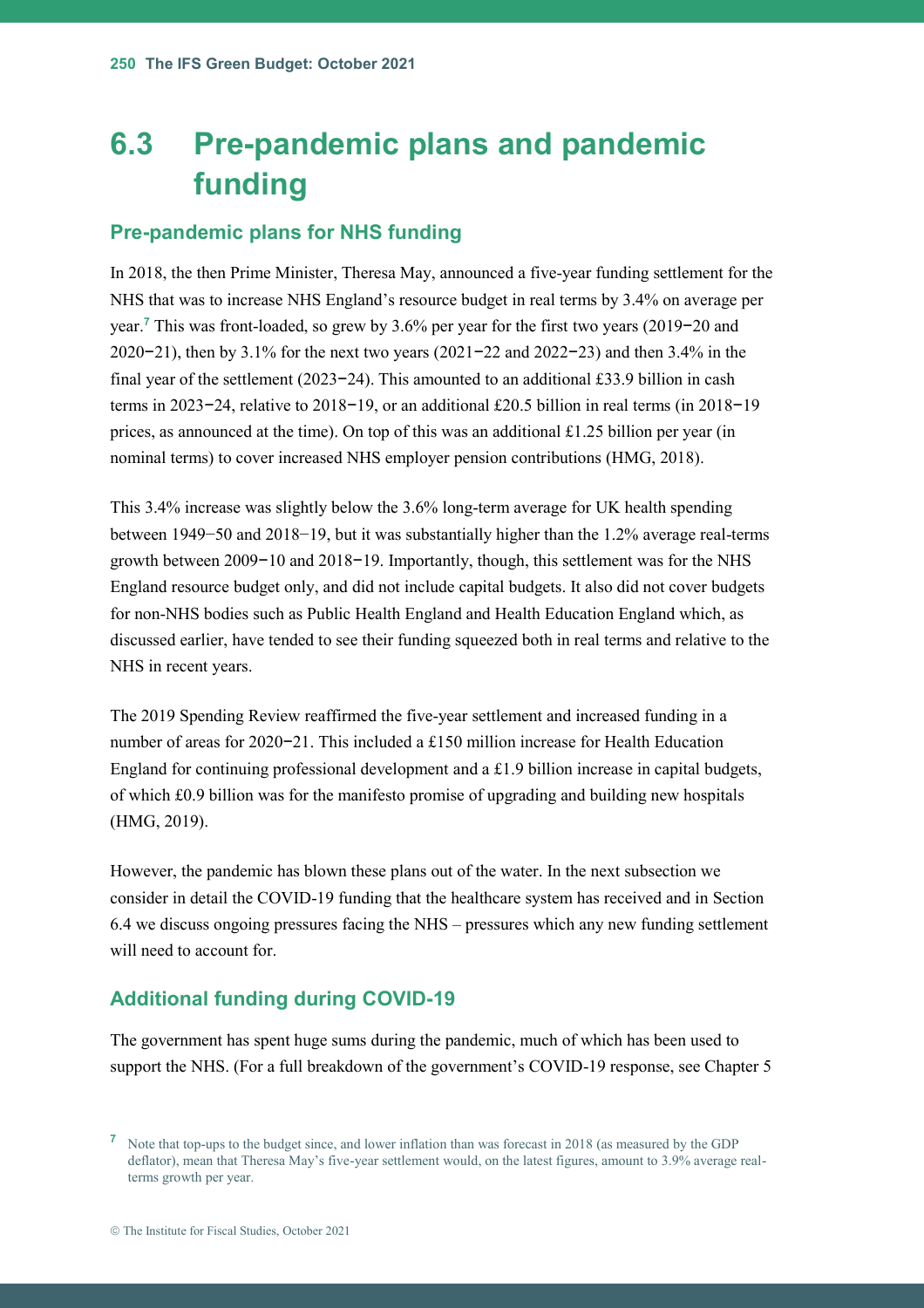on the Spending Review.) DHSC has spent more on COVID-19 measures than all departments other than HMRC, which was responsible for income support schemes such as the Coronavirus Job Retention Scheme (furlough), discussed in detail in Chapter 9, and the Self-Employment Income Support Scheme. DHSC has spent £63 billion on COVID-19 support in 2020−21 and, as of September 2021, was planning to spend an additional £34 billion in 2021−22 (DHSC, 2021e).

[Table 6.5](#page-21-0) presents a breakdown of where this funding has been spent in 2019−20 and 2020−21 and where it is planned to be spent in 2021−22. For the rest of this section, we focus on the four largest areas of expenditure: Test and Trace, PPE, additional NHS funding and vaccines. Potential future ongoing expenditure for each of these areas, including more detailed cost breakdowns, is discussed in the next section.

An important caveat to all the following analysis is that it is very hard to track accurately how much has been spent by the government on different COVID-19 support measures. Figures often differ between different government sources, and there are often large differences between the amounts allocated and what is eventually spent. Indeed, as discussed in Chapter 5, departmental underspends have been extremely high since the onset of the pandemic. The following is our attempt to piece different government sources together, using the National Audit Office (NAO) figures as our preferred primary source.

|                       | 2019-20 and 2020-21 | $2021 - 22$ |  |
|-----------------------|---------------------|-------------|--|
| <b>NHS</b>            | 14.4                | 15.0        |  |
| <b>Test and Trace</b> | 13.5                | 14.2        |  |
| <b>PPE</b>            | 13.0                | 2.1         |  |
| Vaccines              | 2.9                 | 0.7         |  |
| Research              | 1.4                 |             |  |
| Infection control     | 1.3                 |             |  |
| Ventilators           | 0.9                 |             |  |
| Capital               | 0.6                 |             |  |
| Other                 |                     | 0.9         |  |

<span id="page-21-0"></span>

|  |  | Table 6.5. Estimated breakdown of COVID-19 additional expenditure (£ billion) |  |
|--|--|-------------------------------------------------------------------------------|--|
|  |  |                                                                               |  |

Note: For 2019−20 and 2020−21, we use actual expenditure where possible; otherwise we use budgets. For 2021−22, we use the latest available budgets. For research, infection control, ventilators, capital and other, we use estimated lifetime cost.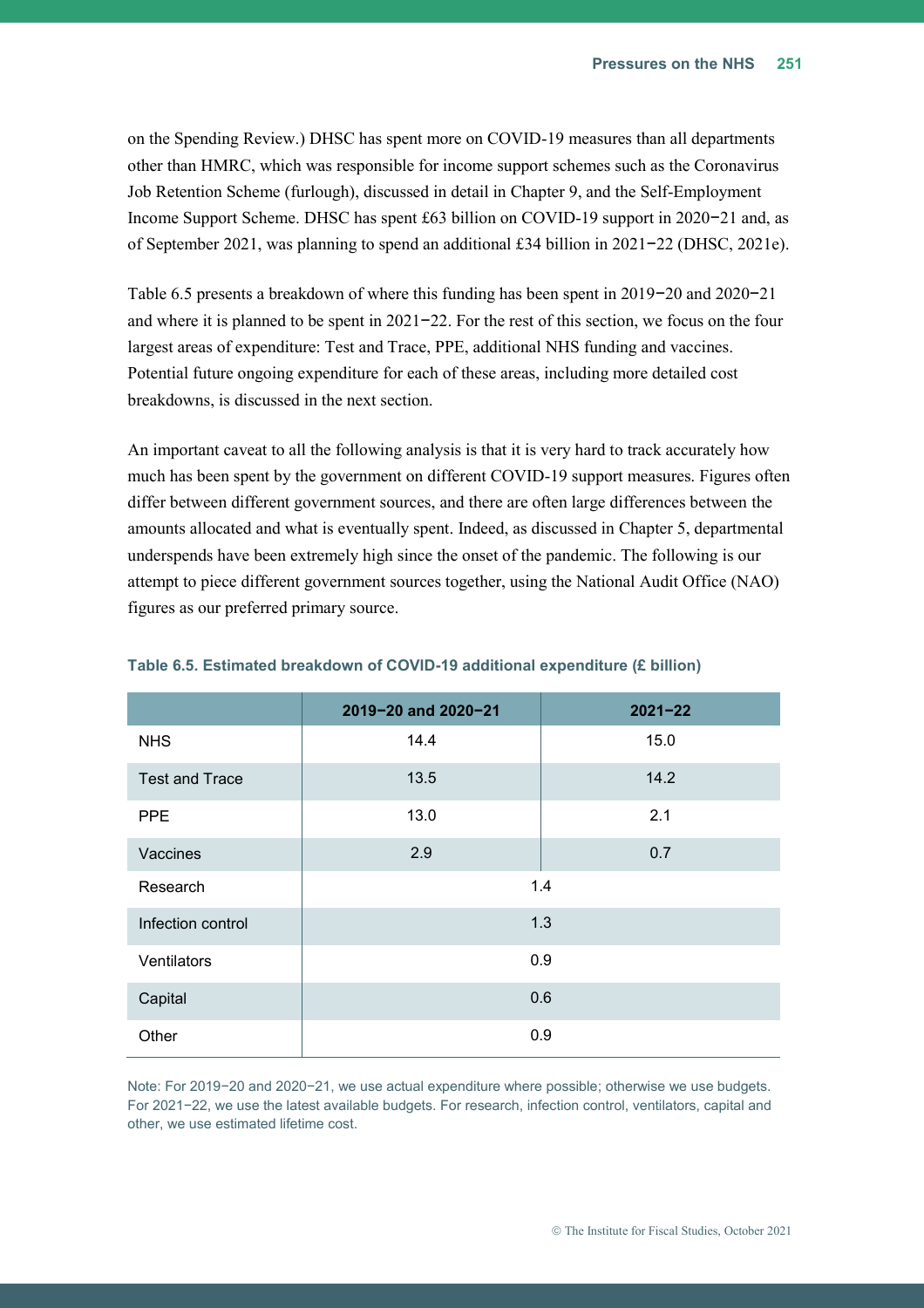The NHS has also received large increases in direct funding on top of what was previously agreed in the long-term settlement discussed earlier in this section. The March 2020 Budget included an emergency response fund for public services, including the NHS, of £5 billion (HMG, 2020a). This fund rapidly grew, and in April 2020 the Chancellor announced £6.6 billion had been provided to the NHS alone (HMG, 2020b).

The NHS also received additional funding for particular COVID-19 programmes. This included increasing hospital capacity – £2.6 billion for the use of the private sector and £0.5 billion for Nightingale hospitals (DHSC, 2021b). £2.4 billion was also provided to replace NHS Trusts' lost income. Another £2.2 billion was provided for enhanced hospital discharge services. Funding was also provided to support other health services – dentists  $(£0.7$  billion), community pharmacies (£0.4 billion) and hospices (£0.2 billion).

In total, in 2020−21, NHS England's resource budget was £144.1 billion (HMT, 2021) compared with a planned budget of £129.7 billion (HMT, 2020). We therefore estimate total COVID-19 expenditure on the NHS to be £14.4 billion in 2020−21. This is lower than other estimates of the increase in NHS funding due to at least £5 billion of underspend (DHSC, 2021b).

The November 2020 Spending Review included £3.0 billion in additional funding for the NHS in 2021−22 (HMG, 2020c). This included £1 billion to begin tackling the elective backlog, £500 million for the NHS workforce and to address waiting times for mental health services, and the remaining £1.5 billion to ease COVID-19 pressures. In March 2021, Matt Hancock, the then Secretary of State for Health and Social Care, announced £6.6 billion in new funding for the NHS over the first six months of 2021−22 (DHSC, 2021a). In September 2021, another £5.4 billion in new funding was announced for the second half of 2021−22 (DHSC, 2021e). This included £2.8 billion for COVID-19 costs and £1.5 billion for elective recovery, bringing the total additional NHS funding in 2021−22 to £15.0 billion. The rest of the announced increases in NHS funding, covering 2022−23 to 2024−25, are discussed in detail in Sectio[n 6.6.](#page-52-0)

NHS Test and Trace (NHST&T), the programme responsible for contact tracing and COVID-19 testing (in the case of the latter, alongside Public Health England), has been one of the largest areas of expenditure. In 2020−21, NHST&T spent £13.5 billion, compared with its allocated budget of £22.2 billion.**<sup>8</sup>** The majority of this (77%, or £10.4 billion) was spent on testing, including £4.2 billion on mass testing and £3.1 billion on laboratories. The planned budget for NHST&T in 2021−22, as of May 2021, is £14.2 billion (NAO, 2021a).

**8** £13.5 billion is equivalent to around £580 for every household in England.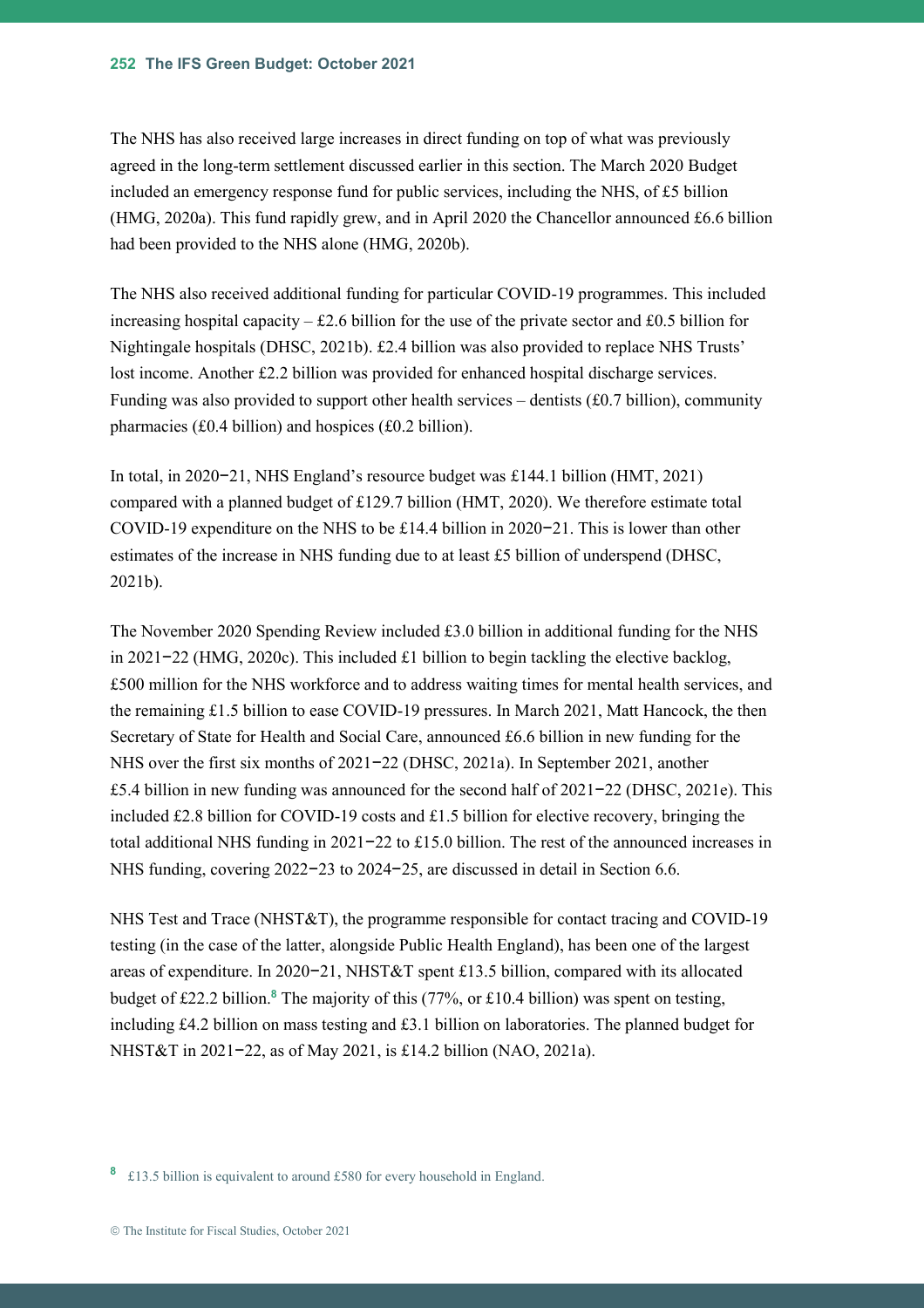Another large area of expenditure is PPE. Pre-pandemic, NHS Trusts sourced PPE individually or through the NHS Supply Chain, and spent about £0.15 billion per year on PPE. From May 2020, DHSC centralised its purchasing and distribution. DHSC's budget for PPE in 2020−21 was £15.2 billion of new money from the Treasury, with £13.8 billion on sourcing PPE and £1.4 billion on freight and logistics (NAO, 2020). As of the end of February 2021, £13.0 billion of this budget had been spent (NAO, 2021b). **<sup>9</sup>** From August 2020 onwards, the Department stopped purchasing PPE and has started trying to cancel undelivered orders (DHSC, 2021c). The budget for PPE in the November 2020 Spending Review was set at £2.1 billion for 2021−22, enough to meet expected demand for PPE and maintain a four-month stockpile (HMG, 2020c).

The final large area of additional health spending has been on vaccines. Vaccine supply and production has been the responsibility of the Department for Business, Energy & Industrial Strategy (BEIS), while vaccine distribution has been the responsibility of DHSC and the NHS. In 2020−21, the Vaccines Taskforce spent £1.1 billion on vaccine procurement (NAO, 2021b) and signed contracts with vaccine manufacturers worth at least an additional £1.8 billion (DHSC, 2021d). The March 2021 Budget included an additional £0.7 billion for the Vaccines Taskforce in 2021−22 (HMG, 2021a). The lifetime costs for vaccine procurement were estimated to be £5.1 billion in total in March 2021 (NAO, 2021b). Figures for vaccine deployment are included within the NHS line o[f Table 6.5.](#page-21-0)

## <span id="page-23-1"></span><span id="page-23-0"></span>**6.4 Ongoing pressures**

In this section, we consider a number of ongoing pressures that the NHS faces, including direct COVID costs, catching up on missed activity, and staff and workforce issues. These pressures will determine how much additional funding the NHS will need, over and above what was agreed in the 2018 settlement. We therefore in each case provide a central scenario of how much funding might be needed to cope with the given pressure for the next three financial years. There is considerable uncertainty around such estimates. The focus of this analysis is once again the NHS in England, but similar issues apply in Scotland, Wales and Northern Ireland, and any increase in funding for the English NHS will affect the funding available to the devolved governments via the Barnett formula.

#### **Direct COVID costs**

We first consider the direct costs of COVID-19 to the NHS. This includes treating COVID-19 patients, infection control in healthcare settings, and vaccinations. In our central scenario, we assume that the number of COVID-19 cases falls rapidly year on year to almost zero in

<sup>&</sup>lt;sup>9</sup> £13.0 billion is equivalent to around £9,700 for each NHS England staff member (or around £11,600 for each member of clinical staff).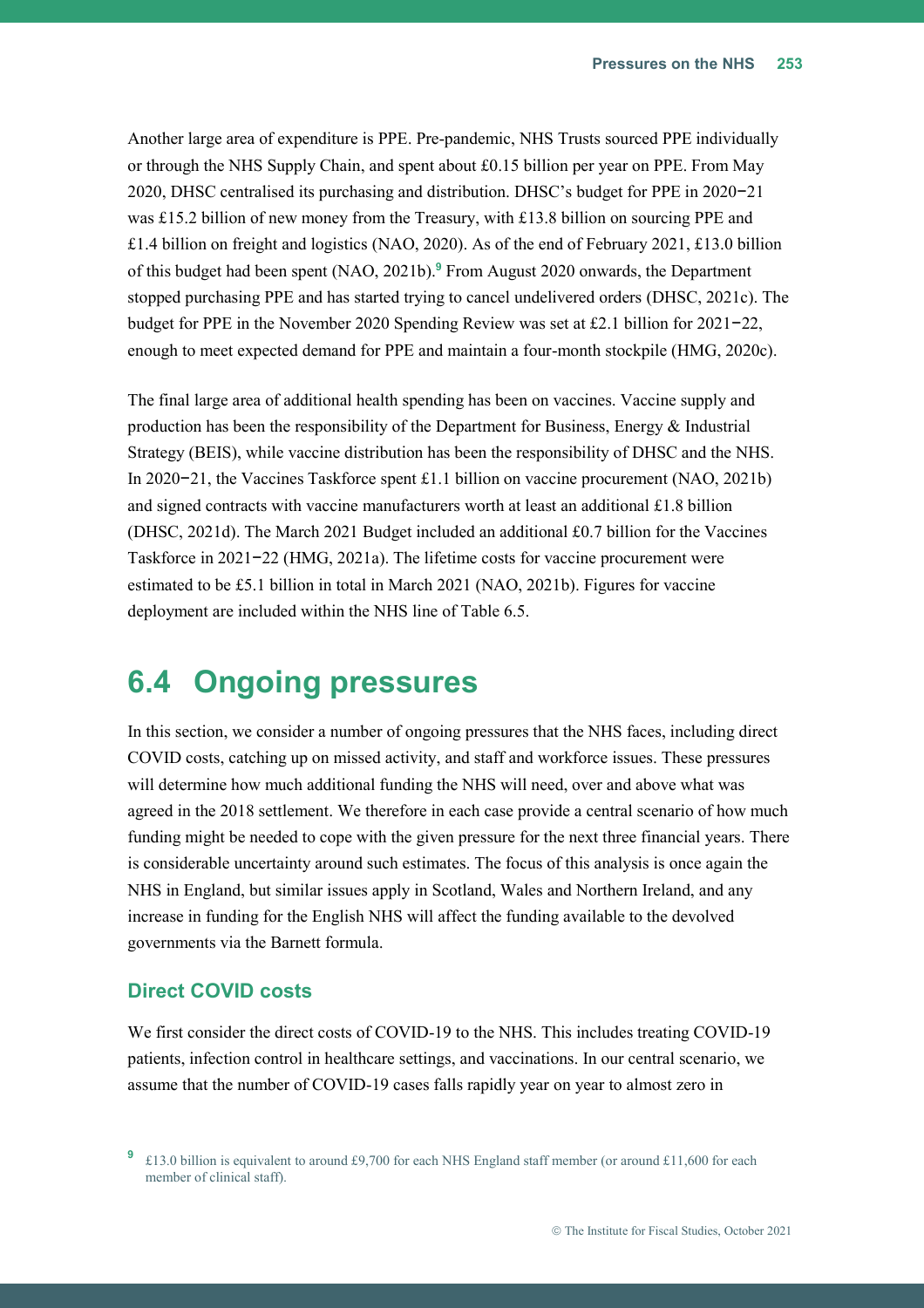2024−25. However, the last 18 months have demonstrated how hard it is to forecast the spread of the virus, and so we additionally discuss potential costs if COVID-19 cases do not fall so rapidly.

#### Treating COVID-19 patients

The NHS has already treated over 400,000 patients with COVID-19 in hospital. Not all of these patients will have been admitted for COVID-19 directly. Our analysis of hospital records suggests that between March 2020 and February 2021, 73% of those admitted with COVID-19 had a primary diagnosis of COVID-19. Even those COVID-19 patients admitted for other reasons will have put pressure on the NHS due to the necessary infection control measures, as we discuss later.

Even as COVID-19 case rates fall and the vaccination programme continues, the NHS will need to care for some COVID-19 patients – although the exact number is of course impossible to know.

Treating patients with COVID-19, particularly if they require intensive care or mechanical ventilation, is expensive. Although the exact costs are not known and are likely changing over time as treatment and processes improve, we can use past NHS costs for similar conditions as an estimate. In 2019−20, a long emergency stay in hospital for a patient with pneumonia cost the NHS between £1,623 and £8,348 on average, depending on the amount of treatment needed and the comorbidities of the patient (NHS England, 2021a).





Source: gov.uk UK Coronavirus Dashboard. Figure accurate as of 2 September 2021.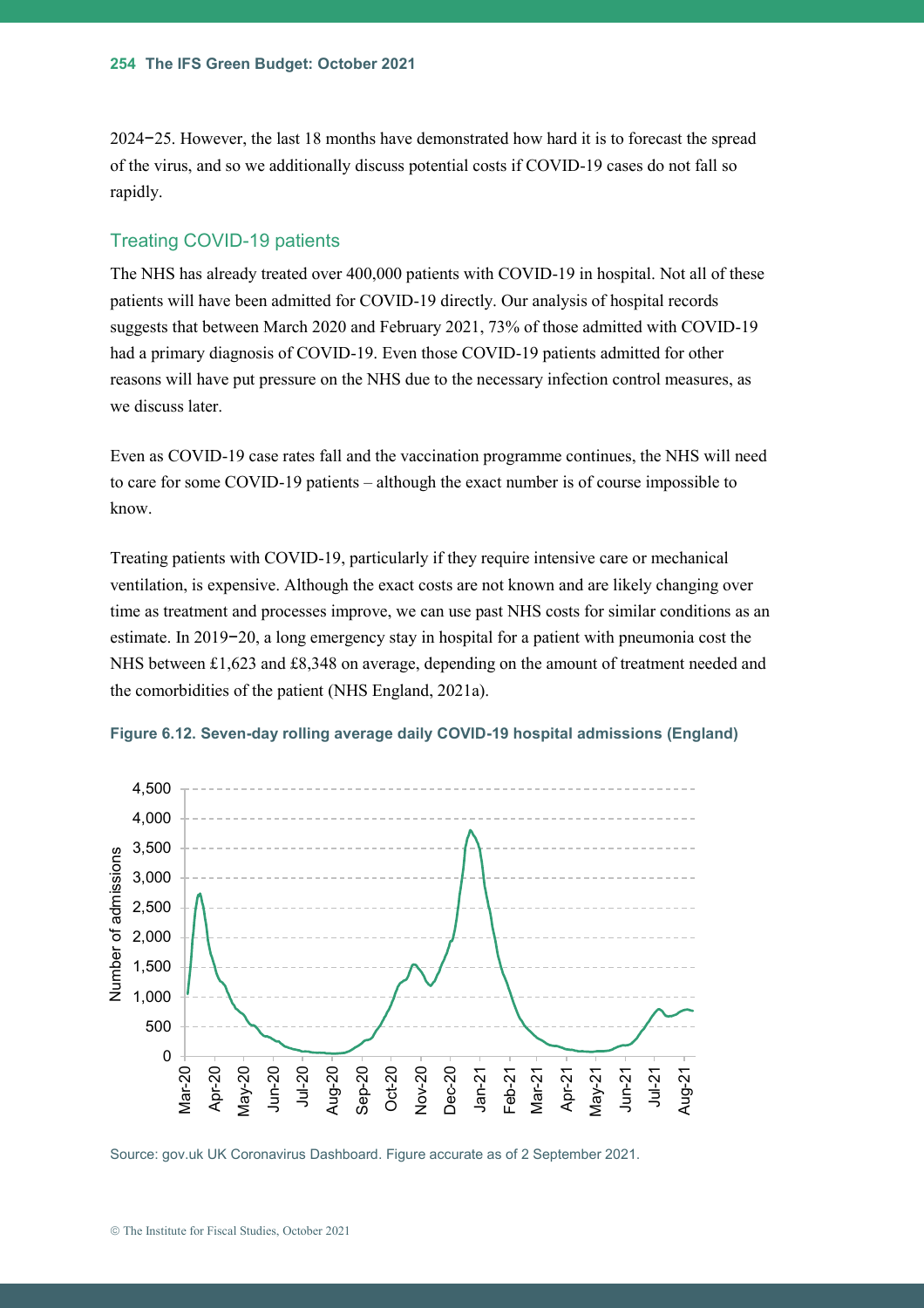In our central scenario, we assume that treating each COVID-19 admission costs £5,000. We assume that there will be 100 admissions per day in 2022−23, which is approximately the level it has been in between COVID-19 waves (and far below daily hospital admissions at the time of writing). We then assume this rate falls to 25 per day in 2023−24 and 5 per day in 2024−25. Under these assumptions, COVID-19 patients would directly cost the NHS £180 million in 2022−23, £46 million in 2023−24 and just £9 million in 2024−25. These are relatively small amounts. It should be noted, though, that even if there are very few (or zero) COVID-19 patients, for as long as the disease remains in general circulation there may well still be a need for infection control measures and additional PPE (which we discuss in the following two subsections).

The numbers of COVID-19 patients admitted to hospital in the coming years are, of course, impossible to predict accurately. What these approximate numbers suggest, however, is that, provided admissions do not reach what we have seen during recent COVID-19 peaks, the ongoing direct cost of COVID-19 patients in hospital will be relatively low: in the millions, rather than the billions. Even in a more pessimistic scenario, where the number of COVID-19 admissions remained at 500 per day, the cost – while more substantial – would only come to around £0.9 billion per year.

#### Infection control

Current infection control guidance requires hospitals to keep patients who have, or are suspected to have, COVID-19 separate from patients who do not. Additionally, healthcare staff who provide care for COVID-19 patients should not provide care for those without COVID-19 (PHE, 2021a). Staff are also required to change their PPE frequently, particularly when moving between different COVID-19 patients. This is important to prevent the spread of COVID-19 within hospitals, particularly since recent research suggests that 11% of COVID-19 hospital patients caught the virus in hospital (Read et al., 2021).

Infection control measures reduce the volume of treatment that the NHS can provide with the same number of staff and resources, and reduce the degree of flexibility available to Trusts in how they use their bed and staff capacity. PPE requirements for staff also reduce the amount of time available to spend with patients.

It is not clear how much infection control will cost the NHS, particularly as the numbers of COVID-19 patients and cases fall and infection control measures change. In August 2021, approximately 7.5–10% of the NHS's usual hospital beds were unusable due to infection control measures (Hopson, 2021). This suggests that infection control measures are currently significantly reducing the NHS's capacity, but this is likely to become less of a problem as the numbers of COVID-19 community cases and COVID-19 patients in hospital fall. But for as long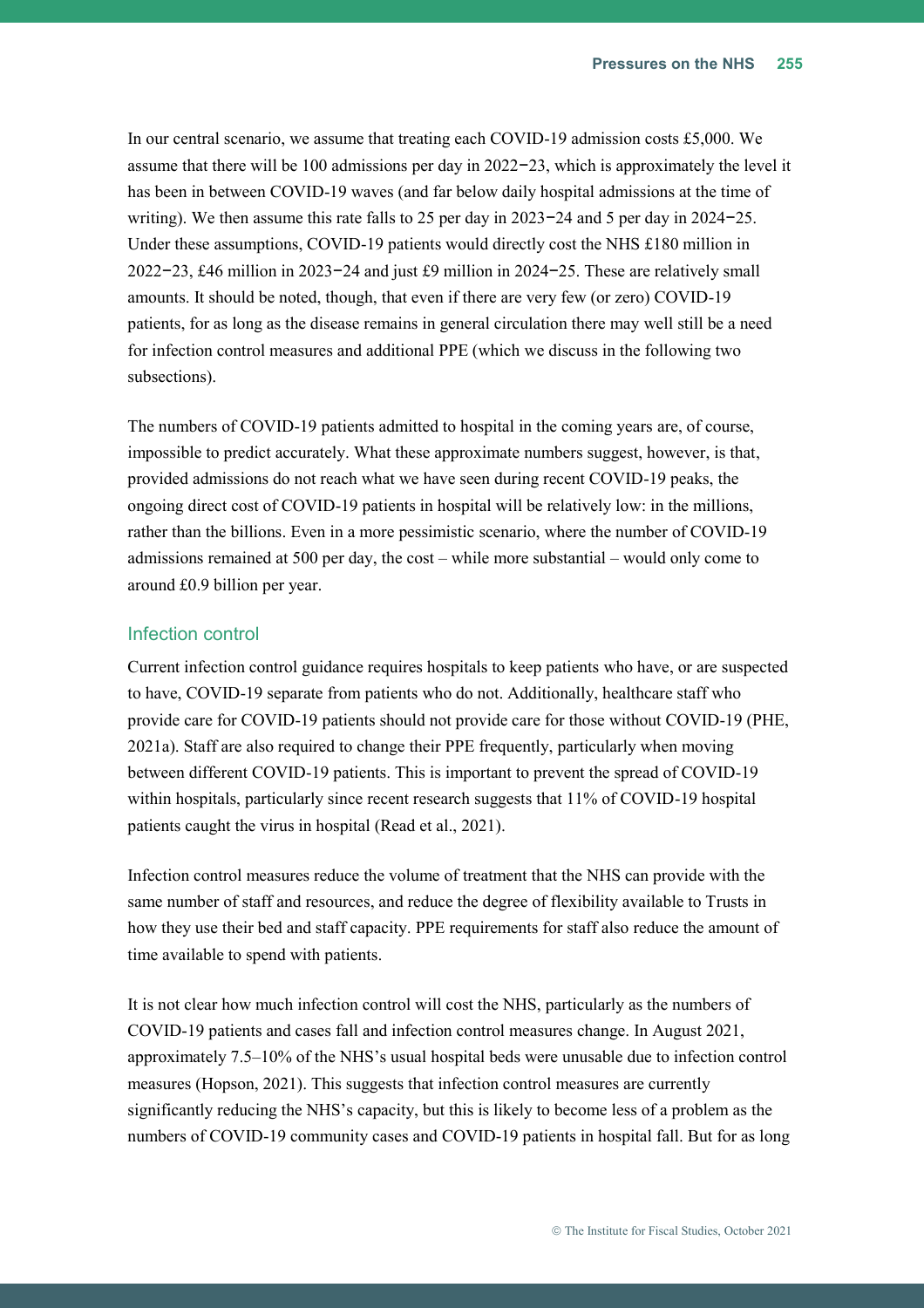as COVID-19 remains a threat, infection control measures are likely to be required in some form.

Infection control has two consequences for the NHS's costs. The first is that the average treatment will be more expensive if clinical staff spend time changing and setting up PPE and other infection control measures. Even if staff only have to spend 20 minutes with PPE and infection control measures per 12-hour shift, this could reduce the amount of time that staff spend with patients by 3%, and thus increase the cost of providing a given amount of care by the same amount.

The second, and more important, cost is that infection control measures reduce bed and staffing capacity, and so make it more expensive for the NHS to increase volumes of treatment. This is especially true of some treatments, such as aerosol-generating dental procedures, which require dental surgery ventilation and downtime between patients (PHE, 2021b). It is also of particular concern in the face of a large and growing waiting list for elective care (discussed below). When some staff and beds are out of action, to return to 100% of pre-pandemic levels of activity requires more than 100% of pre-pandemic resources. Hospitals might need to open up closed wards, make greater use of agency, bank or locum staff, or make greater use of private sector capacity – just to get back to pre-pandemic levels of activity. This is likely to act to increase the marginal cost of an additional unit of treatment.

In our central scenario, we assume that infection control will increase the NHS's costs of hospital treatment by 3% in 2022−23, 2% in 2023−24 and 1% in 2024−25. This would cost £0.9 billion in 2022−23, £0.6 billion in 2023−24 and £0.3 billion in 2024−25.

This percentage increase in costs is higher, in the near term, than the Office for Budget Responsibility's estimate of 1.2%. Its estimate is based on its estimated effect of COVID-19 on economy-wide productivity, whereas we believe the health sector will be particularly affected relative to the rest of the economy. If the OBR's estimate is closer to the truth and infection control measures have a smaller effect on the NHS than we assume in our scenario, the corresponding cost figure would be smaller. If infection control measures increase costs by 1.2% (in line with the OBR's assumption), this would cost the NHS £0.4 billion per year. But, on the other hand, if infection control is more disruptive than in our central scenario, the costs could be substantially higher. A 5% increase in costs, for example, would cost £1.5 billion per year.

#### PPE

The NHS also needs to continue to purchase PPE. [Figure 6.13](#page-27-0) shows in more detail what PPE the government has distributed to health and social care providers since the onset of the pandemic. As of 10 June 2021, the UK has purchased 32 billion items of PPE, of which 11.7 billion have been distributed, 12.6 billion are centrally stockpiled in the UK and 8.4 billion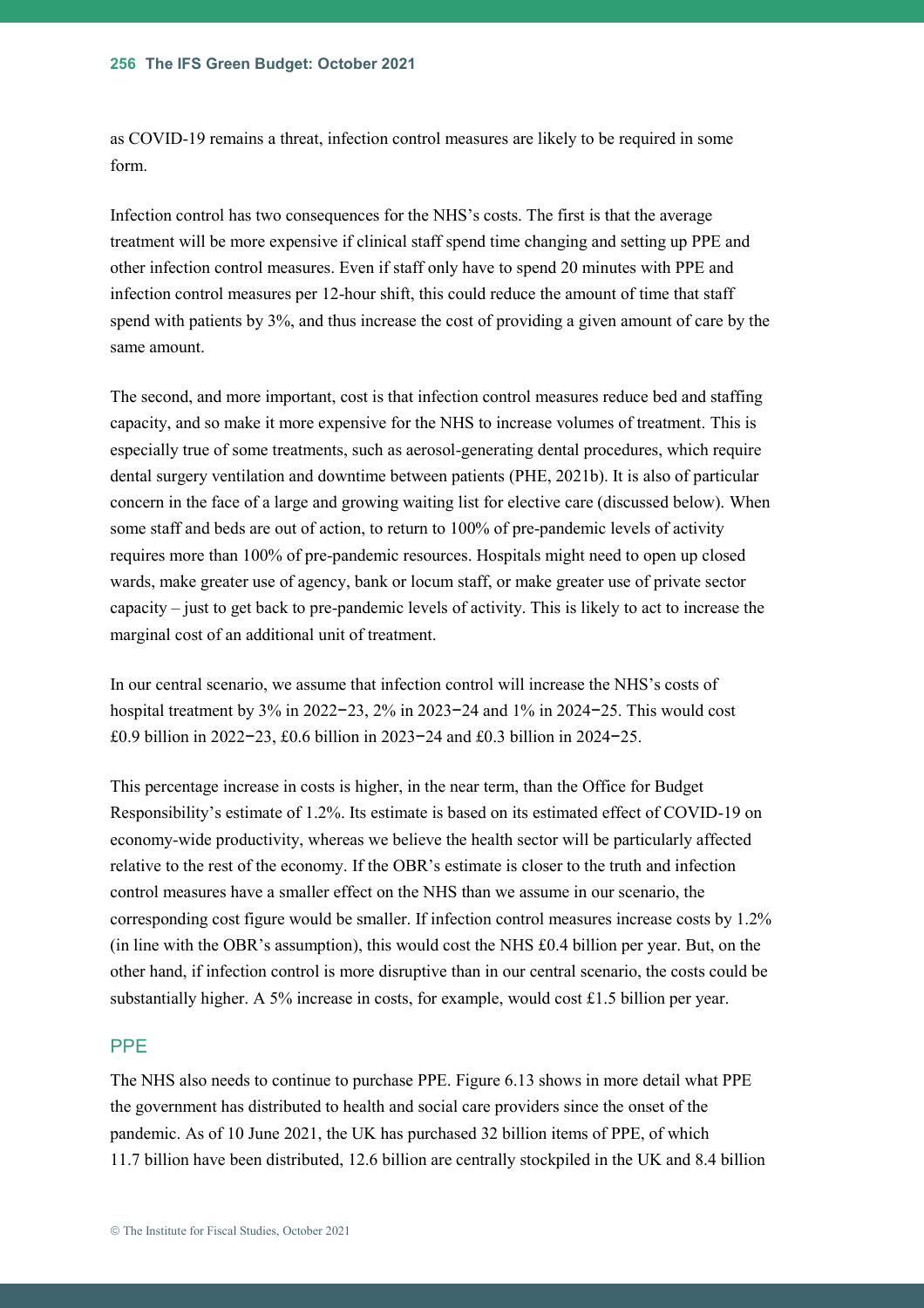are not yet delivered, although some 2.9 billion items have been deemed not usable in medical settings and DHSC is cancelling some of the contracts for the undelivered PPE (Public Accounts Committee, 2021a) (DHSC, 2021c). The cost of purchasing PPE has thus far been £15 billion – equivalent to more than £11,000 per NHS employee – and suggesting an average unit cost of 45p, substantially higher than pre-pandemic prices (NAO, 2020). This high level of spending reflects the huge increases in unit prices during the pandemic as global demand soared: the unit price of respirator masks increased by 166% between 2019 and 2020, face masks by 258%, gloves by 519%, gowns and coveralls by 1,277% and body bags by 1,310% (NAO, 2020).

DHSC's 'reasonable planning basis' suggests that it will need to use 11.7 billion items between June 2021 and May 2022 (DHSC, 2021c). If we assume that in total 15 billion items will be available from the stockpile, and the NHS uses 12 billion in 2021−22, then it will not necessarily need to purchase additional PPE in 2021−22.

However, it is likely that the government will want to maintain a larger stockpile of PPE than prior to the pandemic. The 2021 Budget suggests that the government wants to maintain a fourmonth stockpile (HMG, 2021a). In our central scenario, we assume this is based on expected 2021−22 usage and is therefore 3.9 billion items. This suggests that the government will need to purchase approximately 0.9 billion units of PPE in 2021−22 to maintain its stockpile.



#### <span id="page-27-0"></span>**Figure 6.13. PPE distributed by DHSC in England**

Source: DHSC's PPE Distribution (England) (2021).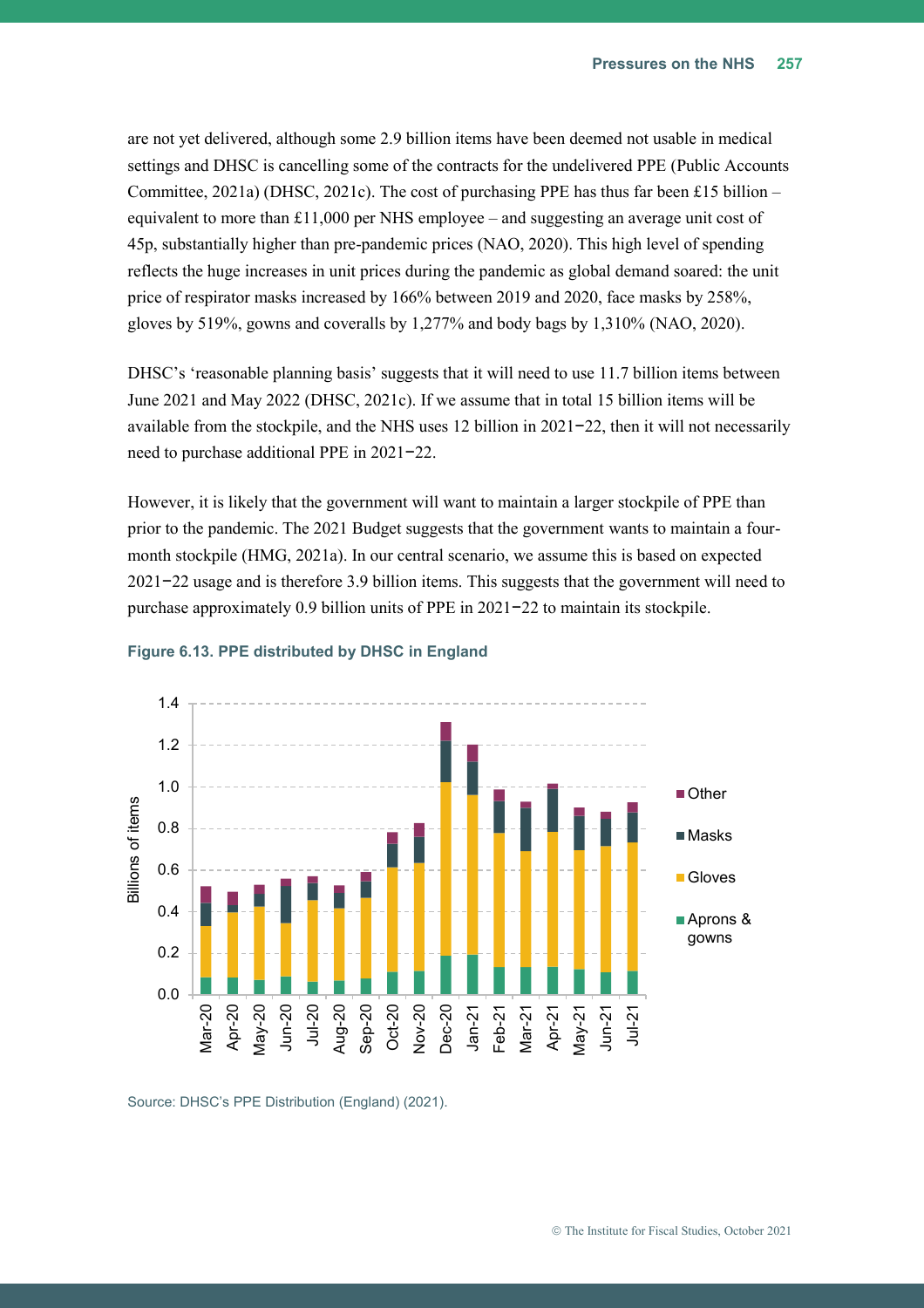Under our central scenario, we assume the NHS will use 8 billion items in 2022−23, 4 billion items in 2023−24 and 2 billion items in 2024−25. We assume that the unit price is 15p in 2022−23 and 10p from 2023−24 onwards. This would cost £1.2 billion in 2022−23, £0.4 billion in 2023−24 and £0.2 billion in 2024−25. However, prior to the pandemic, NHS Trusts spent about £0.15 billion per year on PPE, so this represents £1.05 billion, £0.25 billion and £0.05 billion in additional expenditure in each of the three years, respectively.

Maintaining a stockpile of PPE is not free (due, for instance, to the need for warehouse space), and the government was spending approximately £6.7 million per week on maintaining its stockpile in June 2021 (Public Accounts Committee, 2021a). We assume that cost is proportionate to stockpile size, which means the new stockpile would cost approximately £100 million per year to maintain relative to the pre-pandemic stockpile. The total additional cost of PPE would therefore be an estimated £1.15 billion in 2022−23, £0.35 billion in 2023−24 and £0.15 billion in 2024−25.

#### **Vaccinations**

Another ongoing cost for the NHS is the continued vaccination programme. The government is currently planning to provide booster jabs for some groups from September 2021, though it has not yet published its full plan. This is likely to take place alongside an expanded winter flu vaccination programme. In this subsection, we consider the costs of vaccination for the whole of the UK, rather than just England, since vaccine procurement is managed at the UK level.

There are three vaccines currently in use in the UK – Oxford/AstraZeneca, Pfizer/BioNTech and Moderna. The UK government had orders for at least 100 million, 135 million and 17 million of each, respectively. At the time of writing, 91 million vaccine doses have been given (HMG, 2021b), which means that the UK still has 161 million (ordered) doses unused, of which another 10–15 million will likely be delivered as first and second doses.

This suggests that, depending on delivery times, the UK may not need to purchase additional doses for the booster programme. If it does need more, although the cost of procurement is not published as it is a part of commercial agreements, it would likely cost approximately £10 per dose (Public Accounts Committee, 2021b).

GP practices are currently paid £12.58 per dose of the COVID-19 vaccine that they deliver, 25% more than the fee for flu vaccines, £10.06 (NHS England, 2020a). It is likely that the booster programme will be delivered alongside the flu jab programme, potentially providing large efficiency savings. In our central scenario, we assume that GP practices will be paid £17.61, 75% more than the standard flu vaccine fee – but 22% less than the total of the current separate flu and vaccine fee – to deliver both the flu and COVID-19 vaccines.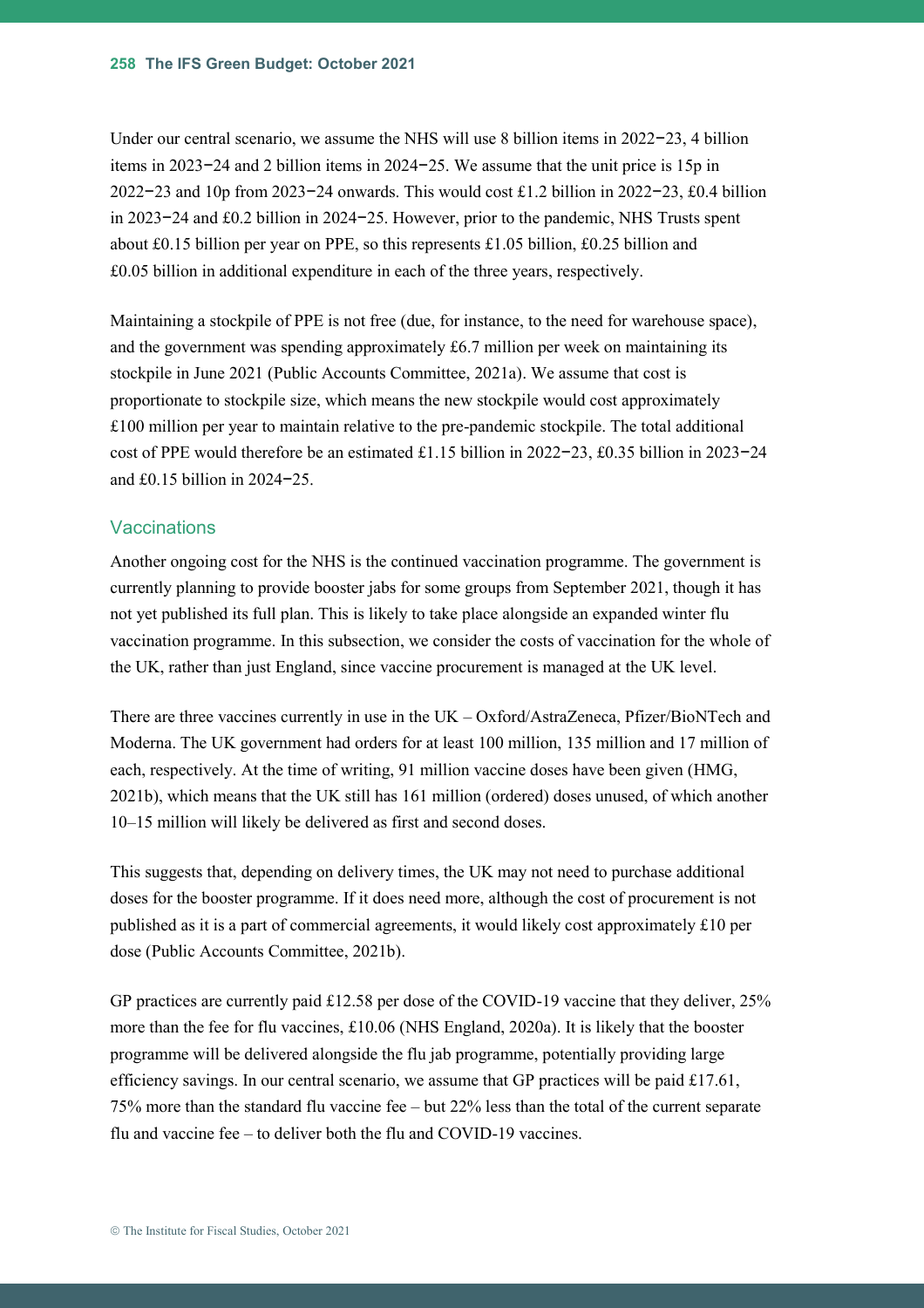

<span id="page-29-0"></span>**Figure 6.14. Vaccine uptake in England by age group**

Source: NHS England's COVID-19 Daily Announced Vaccinations 2 September 2021 and ONS's Mid-Year 2020 Population Estimates. Figures accurate as of 2 September 2021.

Under our central scenario, we assume that each winter the government will offer a booster vaccine to all health and social care workers, those aged 50 or over and those with underlying health conditions in the UK, similar to the standard winter flu programme. This represents approximately 31.8 million people (BBC, 2021b), and we assume that take-up will be 95%, which is similar to the current level for these groups in England, as shown in [Figure 6.14.](#page-29-0)

The cost of delivery, assuming that 80% of these people would have received a flu vaccine anyway and everyone receives a flu vaccine at the same time as a COVID booster vaccine, would be £290 million per year. We have been unable to estimate transport and logistics costs, but it is unlikely that they would be substantially higher than for a normal flu vaccine programme. Under these assumptions, the government has no need to order additional vaccines. If it does need additional vaccines, perhaps because a new variant has appeared that the current vaccines are ineffective against, this would cost an estimated additional £300 million per year.

It is possible that the NHS will wish to provide booster vaccines to more than just the over-50s, the health and social care workforce, and the clinically vulnerable. Offering a booster vaccine each year to all adults would (assuming 85% take-up, and that none of the younger, nonclinically vulnerable adults receive or would have received a flu jab) increase costs of delivery to around £510 million per year. Purchasing additional vaccines for all adults (if that proved necessary) could cost approximately £480 million per year.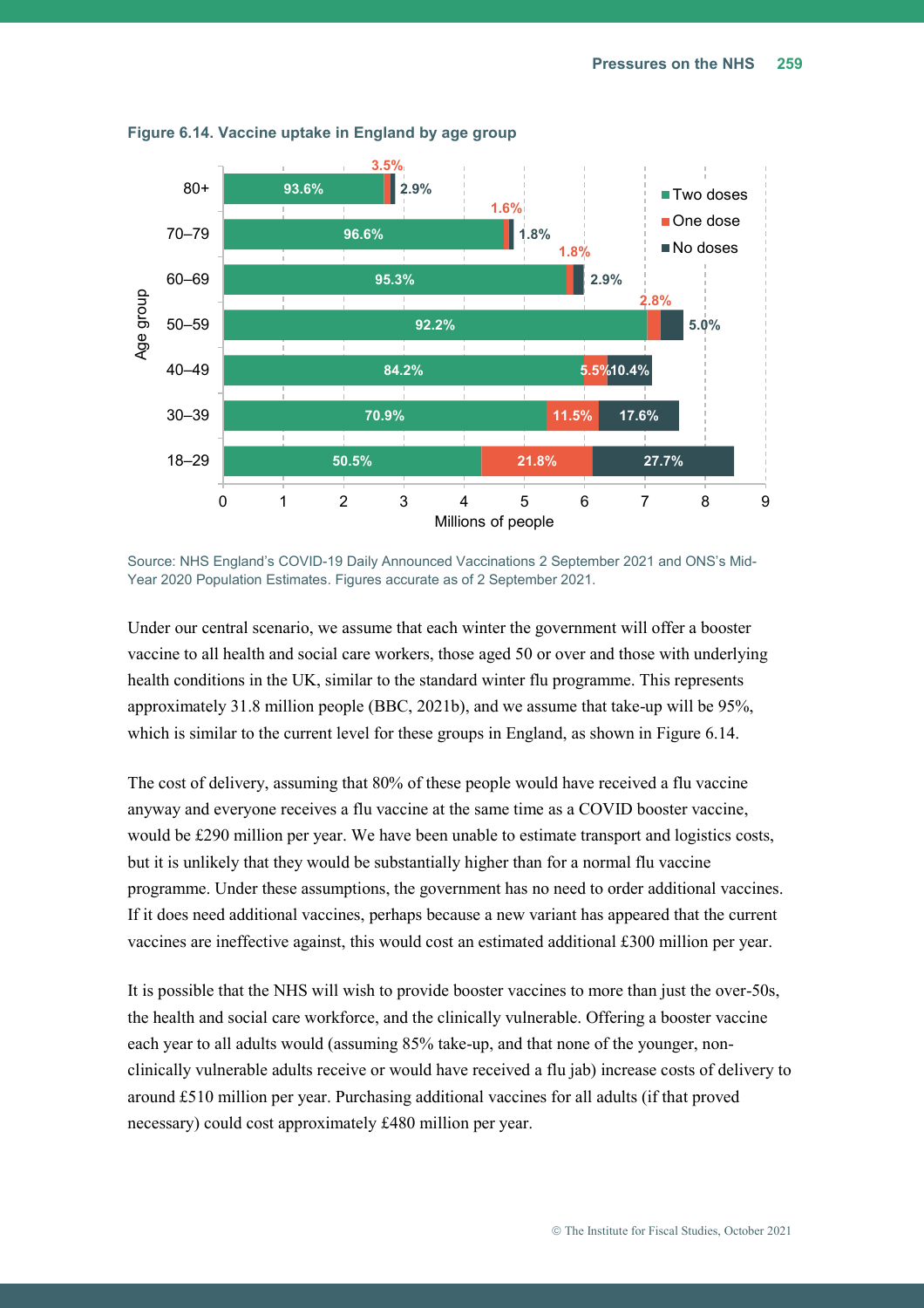#### Long COVID

The term 'long COVID' can be used to refer to a number of conditions related to COVID-19. It includes experiencing COVID-19 symptoms between 4 and 12 weeks after infection (ongoing symptomatic COVID-19) and experiencing symptoms that develop during or after a COVID-19 infection that continue for more than 12 weeks and are not explained by other diagnoses (post-COVID-19 syndrome).

The current evidence is that long COVID affects many of those who have been infected with COVID-19. An ONS study between April 2020 and March 2021 found that 13.7% of people who tested positive for COVID-19 continued to experience symptoms for at least 12 weeks, compared with just 1.7% among the control group who were unlikely to have had COVID-19 (ONS, 2021a). 12% were still experiencing symptoms after 18 weeks. ONS survey evidence suggests that between 10 May 2021 and 6 June 2021, 1.5% of the UK's population were experiencing self-reported long COVID (ONS, 2021b).

In the NHS's plan for long COVID, it estimates that around 2.9% of people who had COVID-19 will subsequently need NHS support (NHS, 2021). At the time of writing, this suggests that this would be approximately 170,000 people in England (HMG, 2021b), though many were infected many months ago and may have already made a full or near-full recovery. After triage and screening of these people, the NHS estimates that 30–50% will need supported selfmanagement, 18–30% could be supported in primary and community care settings, and 20–50% would need specialist treatment and rehabilitation.

The NHS is planning to spend £94 million on long-COVID services in 2021−22. An additional £30 million is allocated to supporting general practice. The National Institute for Health Research (NIHR) has also committed £50 million to long-COVID-related research (NHS England, 2021b).

The cost of treatments for long COVID are currently unknown, but we can use the average prepandemic cost of similar treatment to estimate potential costs. We estimate the initial appointment for each long-COVID patient will cost £200, similar to the cost for an initial outpatient appointment for respiratory medicine. We estimate the cost for patients supported in primary care will be £200, based on using six GP appointments. We estimate the cost for specialist treatment to be at least  $\pounds$ 1,000, based on the cost of two rehabilitation outpatient appointments in 2019. Assuming that 60% of patients are supported in a primary care setting, and 40% of patients need specialist treatment in 2021−22, we estimate the total cost of long COVID in 2021−22 would be £120 million, similar to the level of funding that the NHS has committed.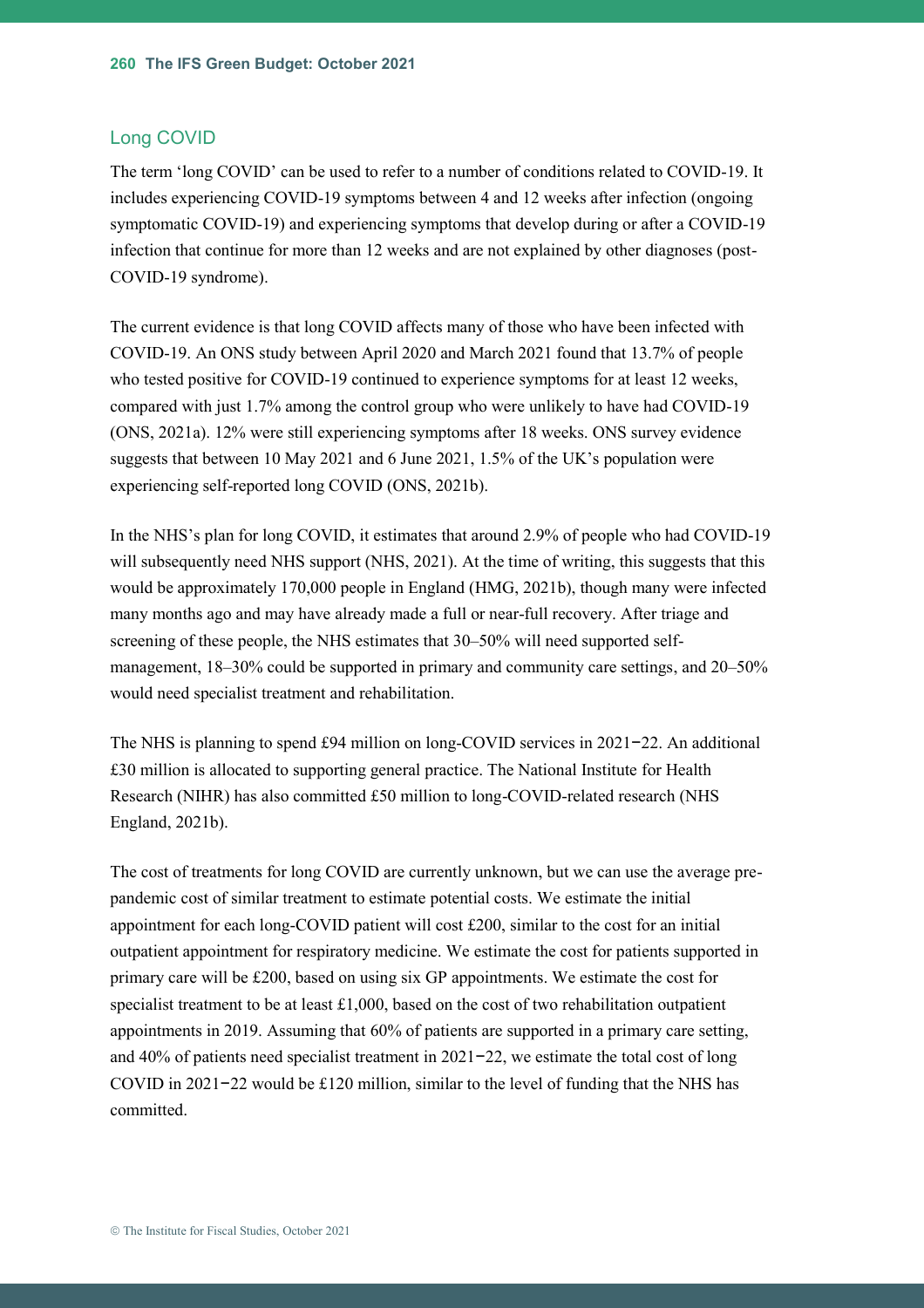The cost of long-COVID services from 2022 onwards is harder to estimate, for three reasons. First, we do not know how many new people will be infected with COVID-19. Second, it is not clear to what extent vaccines will provide protection against long COVID. Third, it is not clear how persistent long COVID will prove to be, and how effective treatment will be. In our central scenario, we assume that there will be 80,000 people using the service in 2022−23 (a little less than half the number that we assume in 2021−22), 40,000 in 2023−24 and 20,000 in 2024−25. This implies a cost of £60 million in 2022−23, £30 million in 2023−24 and £14 million in 2024−25.

Even under more pessimistic assumptions, long-COVID costs would remain small relative to the other direct costs of COVID-19. For example, if the cost of treatment is twice our central scenario's assumptions (£400 for each initial outpatient and for each set of GP appointments, and  $£2,000$  per specialist treatment), and the number of affected people is also twice as high (5.8% of those with COVID-19, rather than 2.9%), long COVID would still only cost the NHS a cumulative £0.4 billion over the three-year period.

Note that all of this analysis only considers the direct costs of long COVID for the NHS, and does not include any other costs to the exchequer from, for instance, higher rates of disability benefit receipt or lower tax payments if long-COVID sufferers are forced to reduce their hours of work or drop out of the labour force entirely.

#### Test and Trace

The ongoing costs of Test and Trace depend heavily on the course of the pandemic, which will determine both the number of tests conducted and the number of positive tests and consequent volume of contact tracing that is required. But even if the virus recedes quickly, it is likely that the government will want to maintain some testing capacity.

[Figure 6.15](#page-32-0) shows the monthly number of COVID-19 tests conducted in England since the onset of the pandemic. Between 20 April 2020 and 31 March 2021, 79.3 million PCR tests were conducted and we estimate that each PCR test cost £72, excluding transport and logistics costs (NAO, 2021a). The cost of each lateral flow test is harder to estimate, as many of them are not registered if they are negative, but we estimate they cost  $\pounds 14$  each, excluding transport and logistics costs – which is within the £5–30 reported by the *Financial Times* (FT, 2020). This is likely to be an overestimate if Test and Trace had purchased stocks of tests in 2020−21 that had yet to be distributed.

In our central scenario, we assume that the unit costs of both PCR and lateral flow tests fall by 25% from 2022−23 due to efficiency savings as manufacturing is scaled up and competitive forces drive prices down. We also assume that demand for both types of test will fall dramatically as community transmission of COVID-19 falls. In particular, we assume that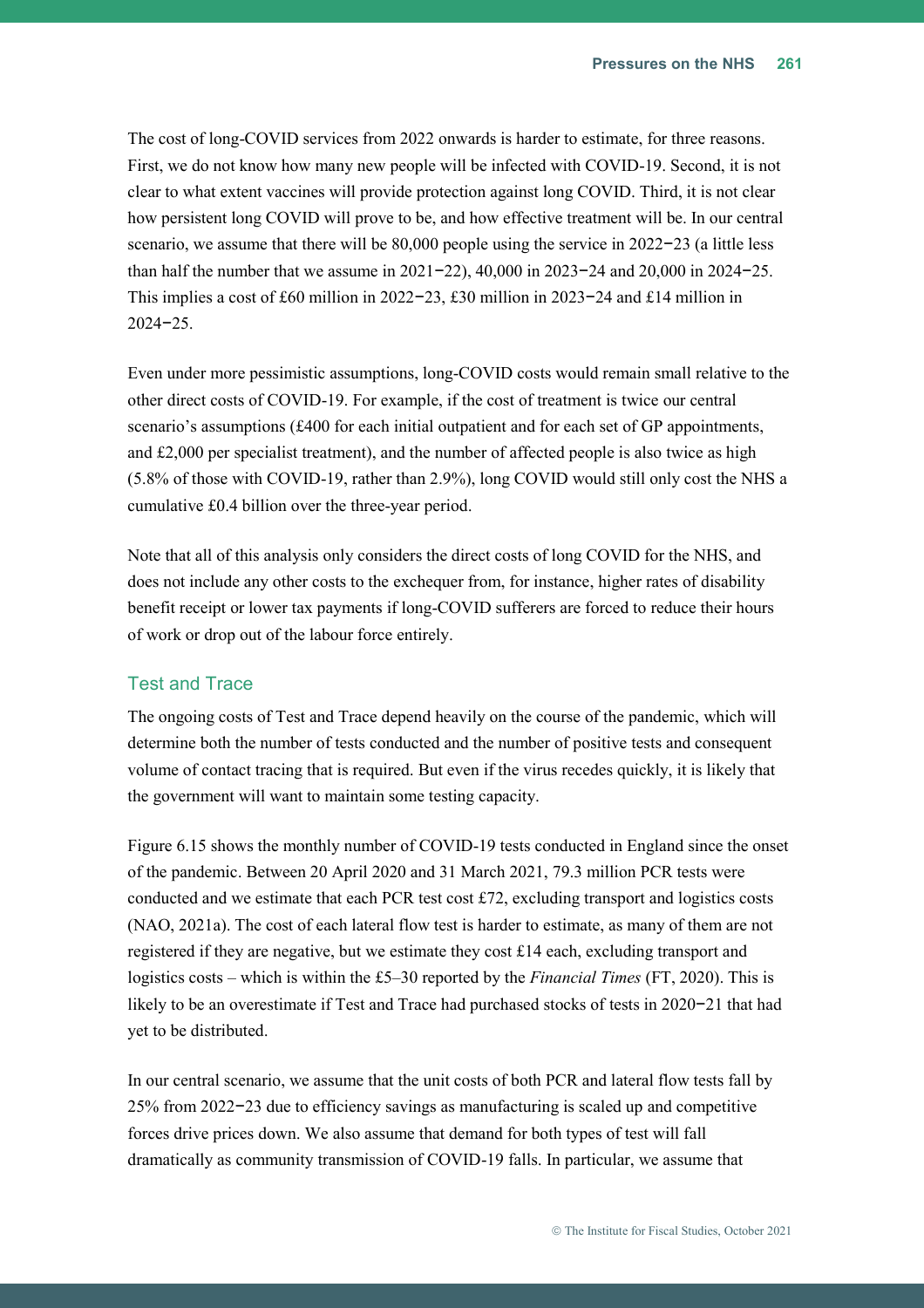demand for testing falls by 75% each year from 2021−22 onwards. This would mean that the costs associated with testing would fall to 19% of their 2021−22 level in 2022−23 (£2.5 billion), 5% in 2023−24 (£0.6 billion) and 1% in in 2024−25 (£0.2 billion). We then assume that all other Test and Trace costs fall at the same rate. Under these assumptions, total Test and Trace spending would be approximately £2.7 billion in 2022−23, £0.7 billion in 2023−24 and £0.2 billion in 2024−25.

However, these costs would be higher if unit costs do not fall and/or demand for testing decreases more slowly over time. For example, if unit costs remained constant (rather than falling by 25%) and demand for testing only fell by 25% each year (rather than 75%), Test and Trace would cost £10.7 billion in 2022−23, £8.0 billion in 2023−24 and £6.0 billion in 2024−25. This illustrates the sensitivity of the future costs of Test and Trace to the future cost of and demand for testing, which will in turn be affected by the future course of the pandemic.



#### <span id="page-32-0"></span>**Figure 6.15. Monthly number of tests conducted in the UK**

Note: The figures for lateral flow tests represent only those that were recorded; the true number of tests conducted is likely to be much higher.

Source: gov.uk UK Coronavirus Dashboard.

#### **Missed activity and waiting lists**

As well as the direct costs imposed by the coronavirus, the NHS faces substantial challenges in recovering from disruption to non-COVID care.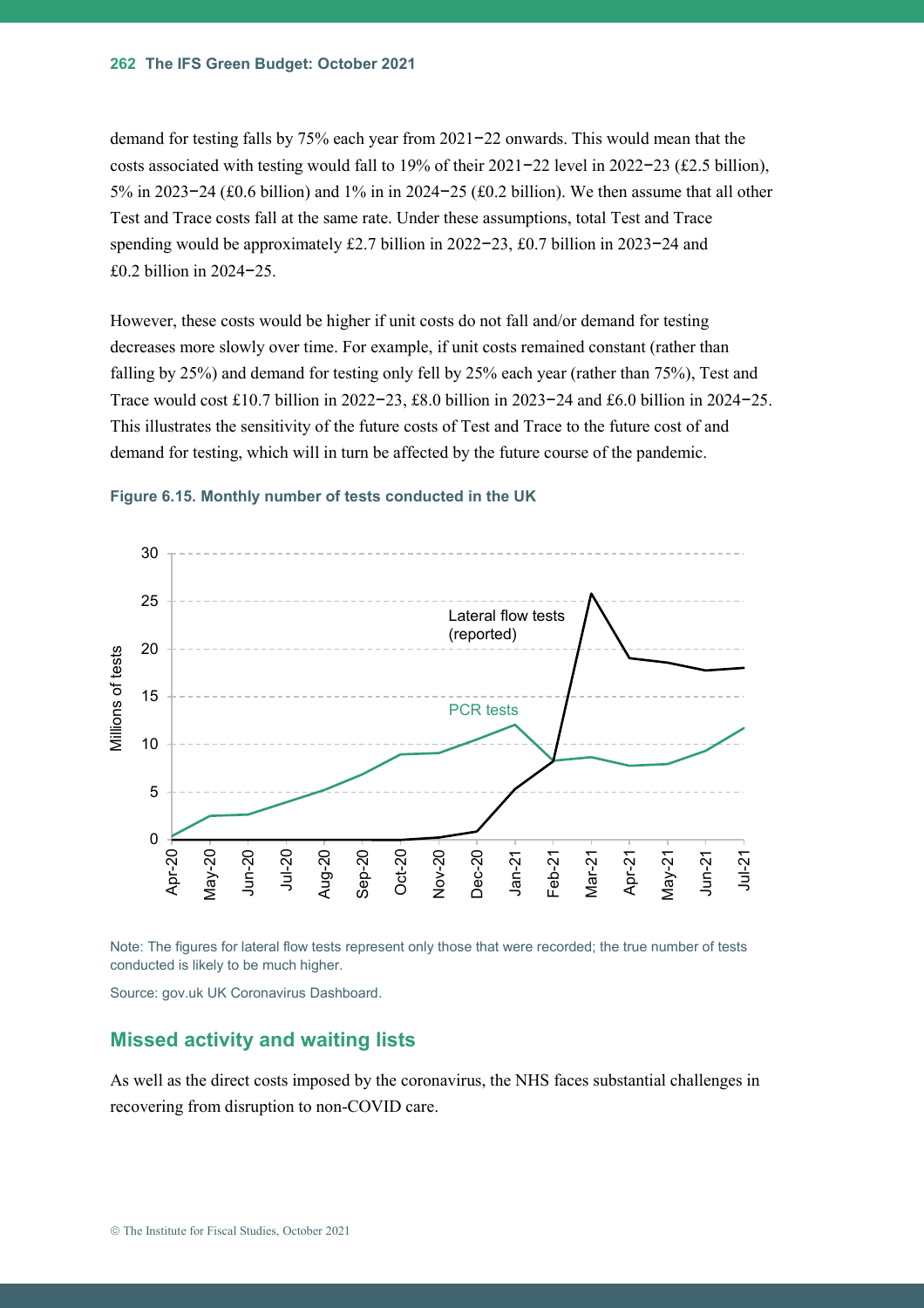#### Missed activity

[Figure 6.16](#page-33-0) shows monthly hospital admissions, outpatient appointments and GP appointments in 2020 and 2021 compared with their 2019 levels. All four types of care saw large reductions, particularly during the first wave (March to May 2020), but elective activity was particularly affected, falling by 50% during this period relative to 2019. Non-primary-COVID emergency hospital admissions were less affected, but still fell by 34%. Outpatient appointments (in-person and remote) fell by 35%, mainly because many in-person appointments moved to remote appointments, as discussed in a later section. GP appointments were the least affected, only falling by 25%, at least in part because of a successful switch to telephone appointments. Notably, GP appointments in March 2021 were above the level at the same point in 2019.

[Table 6.6](#page-34-0) presents estimates of the volume and cost of missed activity in the first year of the pandemic (between March 2020 and February 2021). It shows that the NHS provided at least £10 billion less of non-COVID treatment during the pandemic. This means that the huge increases in NHS spending during the pandemic discussed earlier actually understate the true amount spent on the response to COVID-19, as the NHS not only spent more but also provided substantially less non-COVID care in that time.



#### <span id="page-33-0"></span>**Figure 6.16. Monthly NHS activity compared with 2019**

Note: Non-COVID emergency admissions refer to those where COVID-19 is not the primary diagnosis. Source: NHS Digital's Hospital Episode Statistics.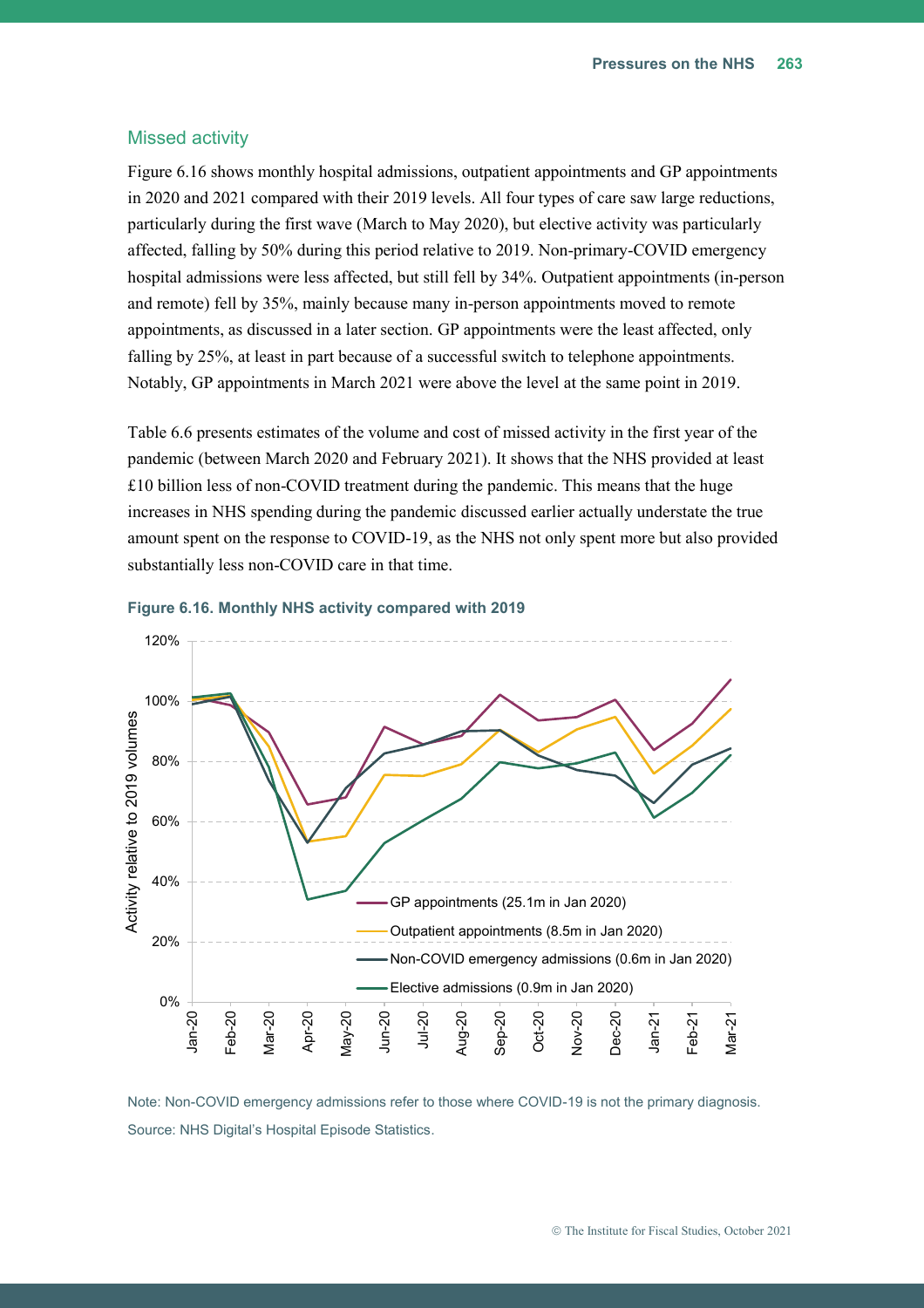| <b>Care type</b>                        | <b>Reduction in</b><br>activity compared<br>with 2019 | <b>Estimated cost of</b><br>missed activity at<br>2019 prices |
|-----------------------------------------|-------------------------------------------------------|---------------------------------------------------------------|
| Elective inpatient hospital admissions  | 3.5 million                                           | £4.8 billion                                                  |
| Emergency inpatient hospital admissions | 1.5 million                                           | £2.5 billion                                                  |
| Outpatient hospital appointments        | 20.2 million                                          | £3.3 billion                                                  |
| GP appointments (estimated)             | 32.9 million                                          | £1.1 billion                                                  |
| Total                                   | 58.1 million                                          | £11.7 billion                                                 |

<span id="page-34-0"></span>**Table 6.6. Volume and estimated cost of missed activity, March 2020 to February 2021**

Source and note: Hospital volumes calculated from NHS Digital's Hospital Episode Statistics. The unit cost of each type of hospital treatment is taken from NHS England's National Schedule of NHS Costs 2019−20. GP appointments calculated from NHS Digital's Appointments in General Practice, only including attended appointments and adjusting for incomplete coverage. The unit cost for GP appointments is taken as £33 from the Personal Social Services Research Unit's Unit Costs of Health & Social Care (2019), excluding qualification costs.

Volumes of activity fell for a number of reasons. Much elective and outpatient activity was cancelled by hospitals to free up capacity to deal with COVID-19 patients. Patients also changed their behaviour and were less likely to seek care due to fears about infection or because they wanted to 'protect the NHS' from becoming overburdened. There were likely also some genuine reductions in demand due to changes in lifestyles because of the pandemic (Burn et al., 2021).

This is not to say that the NHS will have to provide all of that care in the months and years ahead. Not all patients will return: some will have died since the start of the pandemic, others may have received treatment privately, while some will have had their ailments resolved (or have chosen to live with these health issues) without ultimately requiring hospital treatment. But some – perhaps most – of this missed activity will need to be done by the NHS eventually.

One way to measure the pressure that this puts on the NHS is the estimated cost of the activity that will need to be done. In our central scenario, we assume that 70% of missed elective patients will return, as will 10% of emergency patients, 70% of outpatient appointments and 50% of GP appointments. This implies that the NHS will need to catch up on  $\pounds 6.5$  billion worth of activity in the coming years. As we shall discuss in the subsection after the next, it may well cost even more than this.

#### Waiting lists

As discussed in a recent IFS Observation, this missed activity is an important determinant of how NHS waiting lists will evolve in the coming years (Stoye, Warner and Zaranko, 2021). As [Figure 6.17](#page-35-0) shows, the number of people waiting for care has risen from 4.4 million in February 2020 to 5.5 million in June 2021. There has been a particularly sharp increase in the number of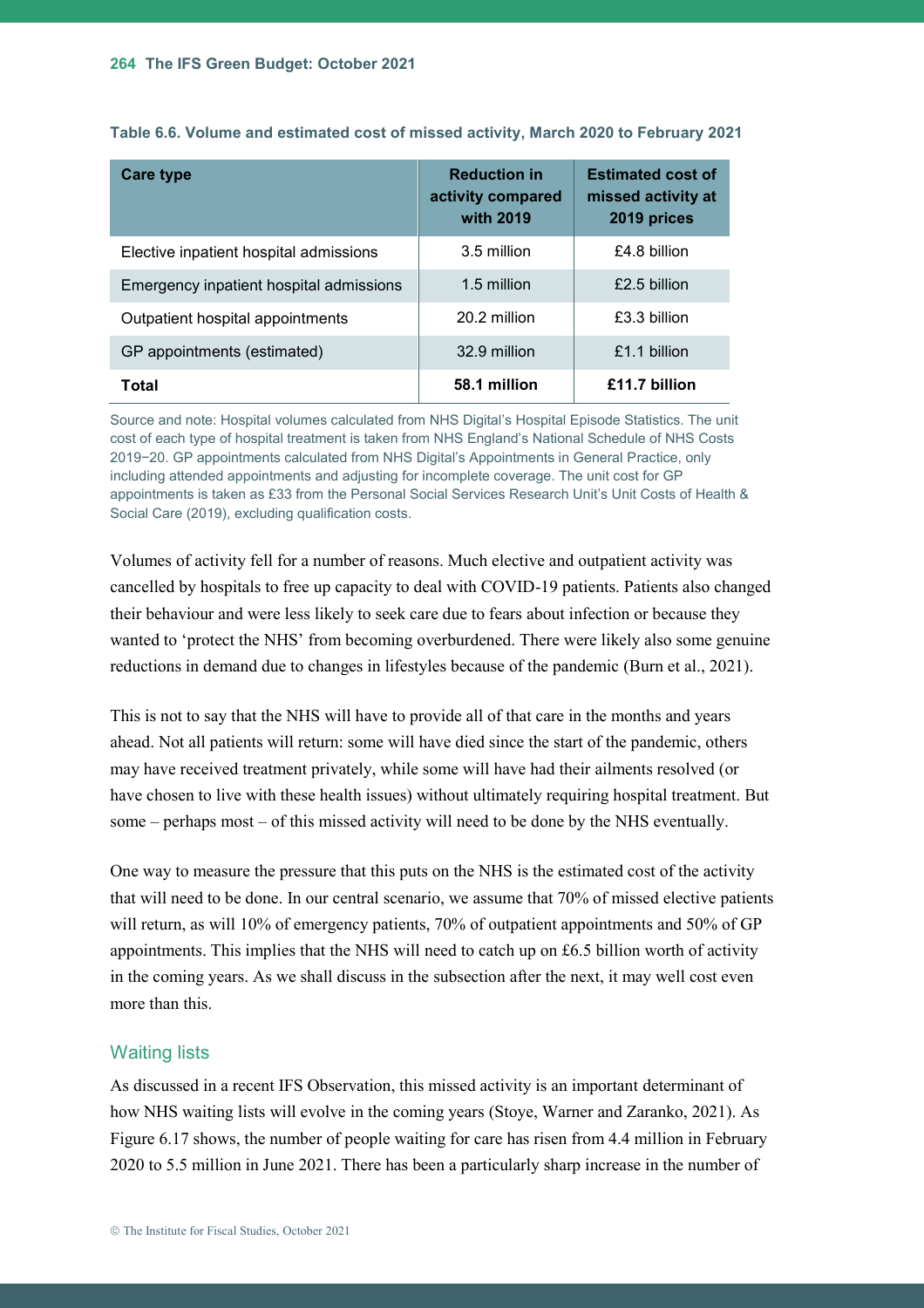people waiting for longer than a year, from 1,600 to almost 305,000 in the same period, though this is a reduction from its peak of 436,000 in March 2021 (suggesting that the NHS is now focusing on treating the patients who have been waiting longest). Nonetheless, this rapid increase in waiting lists has caused widespread concern over the scale of the NHS 'backlog'.

However, looking just at the headline increase in the size of the waiting list understates the true effect of the pandemic. Waiting lists have grown by just over 1 million since February 2020, while, as [Table 6.6](#page-34-0) showed, there were at least 3 million fewer elective admissions and 20 million fewer outpatient appointments in just the first 12 months of the pandemic. This is because while treatment volumes fell, so did the number of people being referred onto waiting lists. We estimate that between March 2020 and May 2021, there were over 7 million fewer referrals than would have been expected if levels were the same as in 2019. This is smaller than the total amount of missed activity because some pathways involve several treatments, such as an elective admission and follow-up outpatient appointments.

As many of the patients who missed activity, or missed being referred onto waiting lists, return, waiting lists are expected to grow rapidly. This is what led to Mr Javid's warning in July that waiting lists could grow to 13 million people (BBC, 2021a). [Figure 6.18](#page-36-0) presents several illustrative scenarios for how the waiting list could evolve over the coming years.



#### <span id="page-35-0"></span>**Figure 6.17. NHS waiting lists in England**

Source: NHS Digital's RTT Waiting Times Data.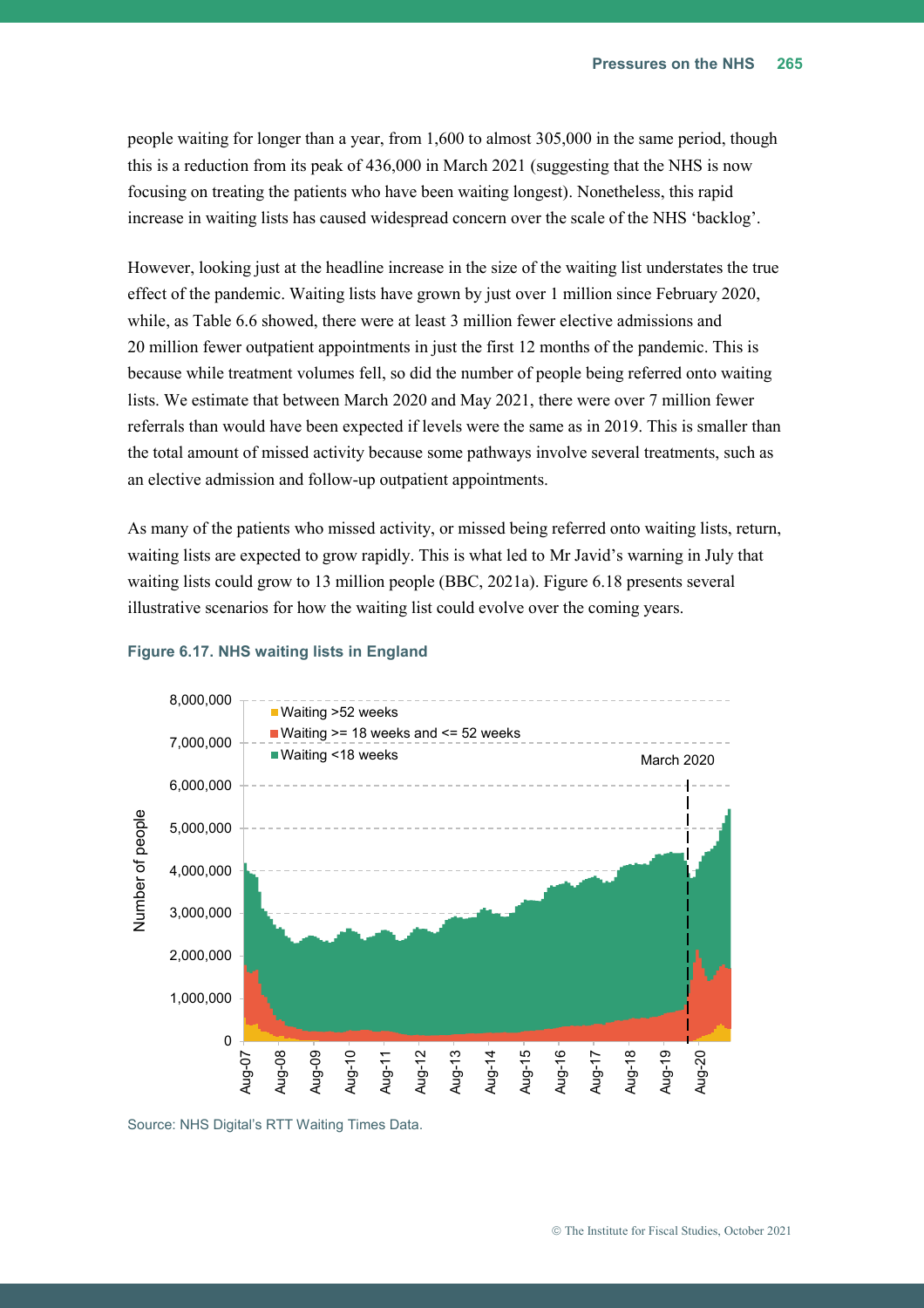<span id="page-36-0"></span>



Source: Stoye, Warner and Zaranko (2021).

Each depends on a number of different assumptions. Scenario 1 shows what would happen if 80% of those who missed referral returned and NHS capacity was 90% of 2019 levels in 2021 and 2022, and 100% of 2019 levels from 2023 onwards. Scenario 2 shows what would happen if 65% returned and NHS capacity is limited to 95% of 2019 levels. Both scenarios show that if the NHS cannot increase capacity above 2019 levels, the waiting list will remain much higher than pre-pandemic, and could continue to grow.

Even if the NHS can boost capacity above 2019 levels – and therefore start to treat the stock of patients who missed care during the pandemic – it will still take a long time to return to prepandemic waiting list lengths. In scenario 3, 75% of patients return and NHS capacity is 100% of 2019 levels in 2021 and 2022 and 105% from 2023. In this case, waiting lists peak at just under 11 million through 2022 and then start to decline slowly. Scenario 4 shows that if only 70% return and the NHS can achieve 105% capacity in 2021 and 2022 and 110% capacity from 2023, waiting lists will return to pre-pandemic levels by 2025. For more detail and discussion of these scenarios and the outlook for waiting lists, see Stoye, Warner and Zaranko (2021).

Since those scenarios were published, there has been one further month of waiting list data released. In June 2021, the number joining the list rose to its highest level since the beginning of the pandemic, reaching 24% above June 2019 levels. This is consistent with some of the 'missing' patients starting to return. If 70% of those patients return over the next 12 months (as in Scenario 4 above), we would expect the number of people joining the waiting list to reach approximately 125% of 2019 levels.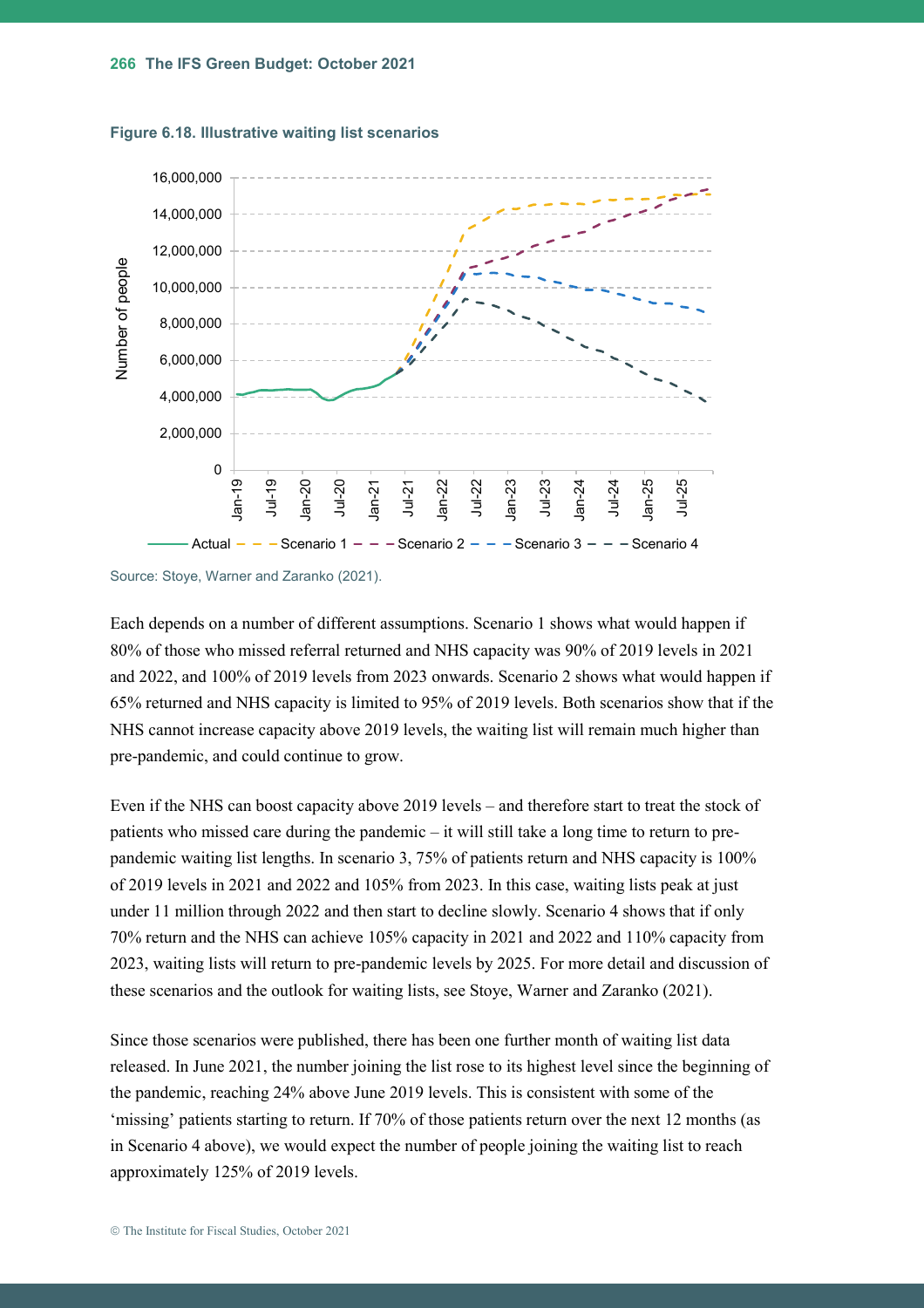The number of people receiving NHS treatment after a spell on the waiting list has now almost returned to its 2019 level (it is at 99% of its 2019 level), a massive increase compared with 86% in May 2021 and 64% in January 2021. The number of people leaving the list, which also includes those leaving for other reasons, has also risen to its highest level since the pandemic began: 94% of 2019 levels (up from 66% in January 2021). If this rapid increase in NHS capacity can continue in the coming months – so that the NHS not only reaches its pre-pandemic capacity but actually exceeds it – waiting lists are more likely to follow trajectories similar to scenarios 3 and 4, with a fast increase in the number waiting over the next 12 months as missed patients return, followed by a consistent fall in the list as supply exceeds demand and the backlog is slowly eliminated.

#### The time and cost necessary to catch up

The previous two subsections showed the same problem – missed care during the pandemic – from two different angles. This leads to two related questions: 'how long will it take to catch up?' and 'how much will it cost to do so?'.

As discussed, the estimated cost of the missed activity we assume will return in our central scenario is £6.5 billion.**<sup>10</sup>** However, this could easily be an underestimate of the 'true' cost. Infection control measures and staff burnout could both increase average costs of activity. But what really matters here is the marginal cost – the cost of each additional procedure. It is likely that the marginal cost will rise as the NHS tries to catch up on the missed activity and volumes exceed 100% of their 2019 levels. The NHS may need to build new hospitals, hire new staff, make greater use of agency, bank or locum staff, or use private sector capacity. We therefore think that £6.5 billion represents a conservative (i.e. low) estimate of the potential cost of catching up.

Time also matters here. The government cannot simply give the NHS an additional £6.5 billion and just expect it to catch up overnight. Increasing capacity, particularly when the system has been under so much pressure, will take time: there are material constraints to how much can be achieved in the near term. The former NHS England Chief Executive, Lord Stevens, has suggested that with enough resources, the NHS could catch up within three years (FT, 2021), but this could prove to be a relatively optimistic estimate.

To reflect the fact that ramping up activity will be highly challenging, and will likely lead to an increase in unit costs and/or require investment in infrastructure, we also allow for an additional  $£1$  billion in our central scenario, over the three years. That would be roughly equivalent to a 15% increase in unit costs. Combined with the £6.5 billion of missed activity (under our

**<sup>10</sup>** In our central scenario, we assume that 70% of missed elective patients will return, as will 10% of emergency patients, 70% of outpatient appointments and 50% of GP appointments.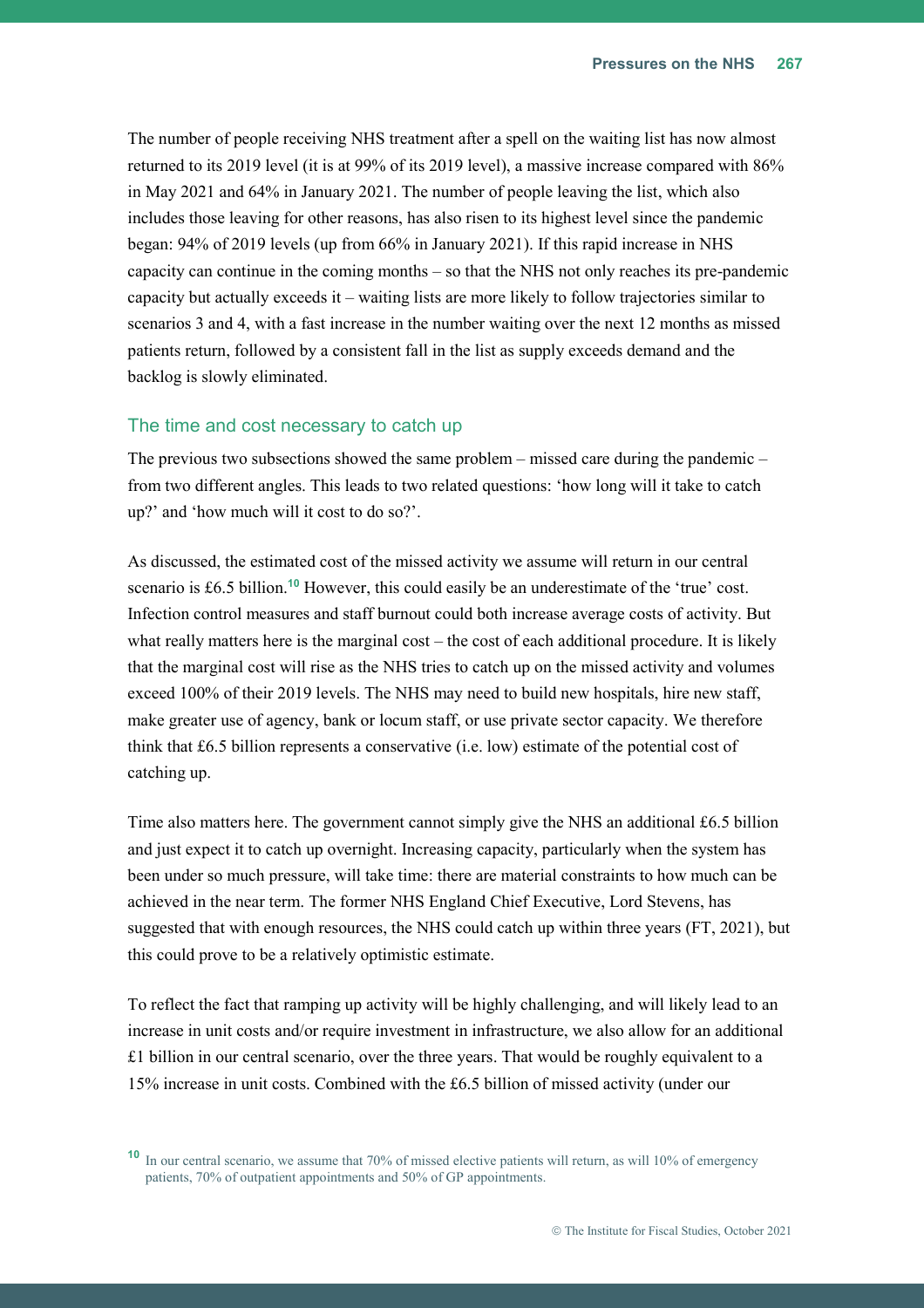assumptions about the share of missing patients who return), that would mean £7.5 billion over the three years, or £2.5 billion per year. We estimate that with this additional funding, provided that the NHS manages to return capacity this year (2021−22) to close to 2019 levels, the NHS would be able to eliminate the backlog of missed care and return waiting lists to their prepandemic levels by 2025. This would be similar to scenario 4 in [Figure 6.18.](#page-36-0)

This estimate is highly uncertain and sensitive to the assumptions made. The eventual costs of catch-up could be significantly higher or lower than £2.5 billion per year. If fewer patients return than we assume in our central scenario, costs would be correspondingly lower. For example, if only 50% of missed elective and outpatient activity returns (rather than the 70% assumed in our central scenario), none of the missed emergency and GP activity is ever carried out, and our unit costs assumption is left unchanged, the estimated annual cost would fall to £1.6 billion. But in the opposite direction, increasing patient volumes could lead to a larger increase in unit costs than we have assumed in our central scenario. If the same number of patients return as we assume in our central scenario, but unit costs increase by 30% rather than 15%, it could cost  $£2.8$  billion per year to catch up. And if the NHS quickly bumps up against capacity constraints (from staffing, physical space, or something else) then it could take a lot longer than three years to clear the backlog.

#### Historical precedents

This is not the first time in its history that the NHS has had to deal with long waiting lists. This subsection draws heavily from Geoffrey Rivett's history of the NHS (Nuffield Trust, n.d.) and Richard Murray's recent piece on lessons from the 2000s for the King's Fund (Murray, 2021).

The current waiting times definition was introduced in 2007, which means that we cannot directly compare current levels to the past. The data show, however, that waiting lists were also high in the early 2000s and the 1990s. [Figure 6.19](#page-39-0) shows median wait times for inpatient care between 1988 and 2010. This only measures the time between an admission decision being made by a consultant and actual admission, rather than the current definition which is from initial referral (from a GP or hospital consultant) to the end of treatment (and therefore captures the length of the entire treatment pathway rather than the subset covered by the older definition). On this definition, the median waiting time fell from more than 20 weeks in the late 1980s to below 5 weeks by 2010.

Waiting times fell sharply between 1989 and 1992, and then broadly flatlined for the next decade. Labour's third of five key election pledges in the 1997 general election was to cut NHS waiting lists, but it took several years for median waiting times to start falling, which they then did steadily from 2002 onwards. Health funding grew rapidly during this period, by an average of 6.6% per year in real terms between 1997−98 and 2006−07, compared with 3.8% between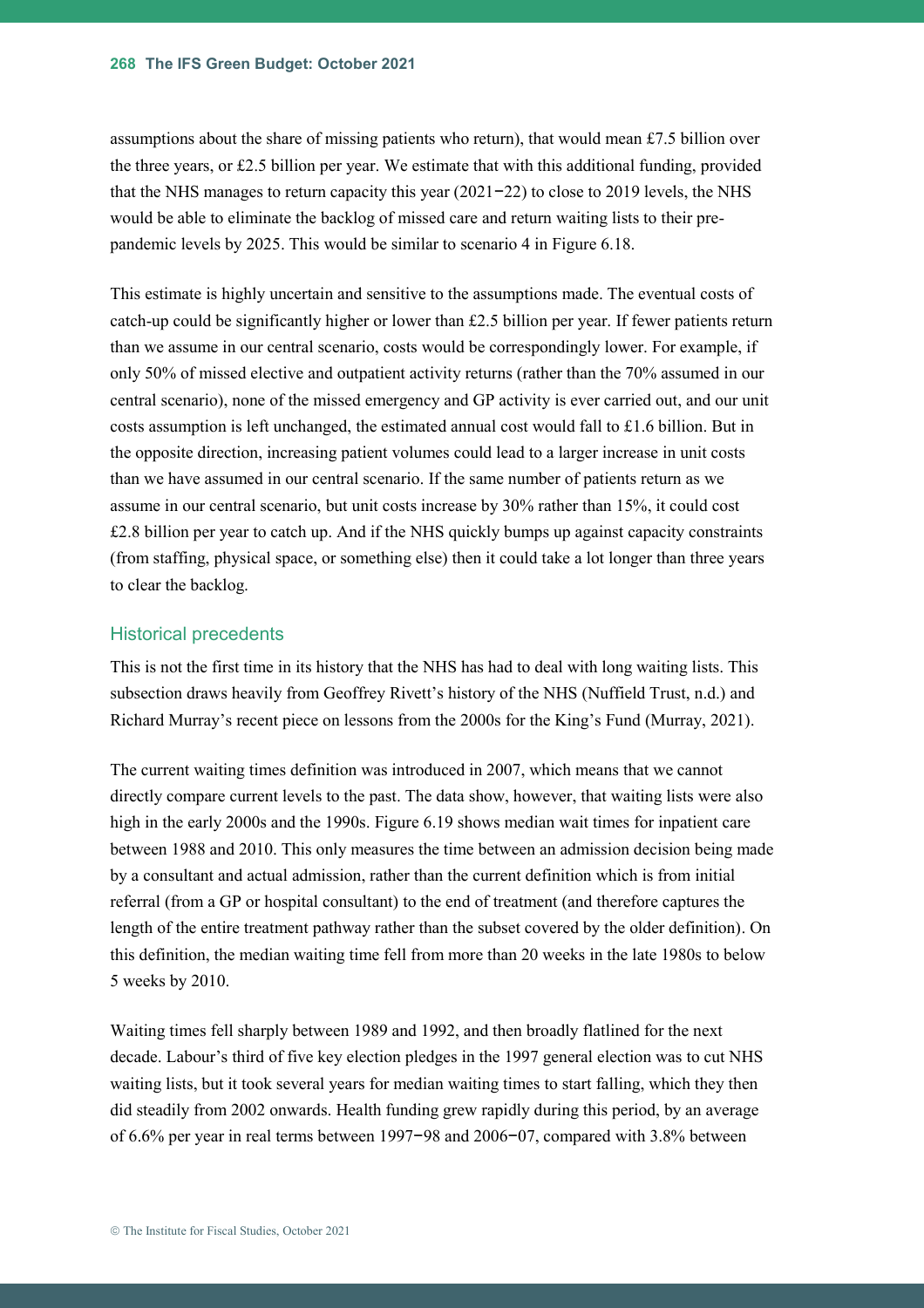1988−89 and 1997−98.**<sup>11</sup>** The number of nurses and midwives grew by 14% over the period and the number of doctors and dentists grew by 48%. But as Richard Murray has cautioned, 'it's easy to put the waiting times success of the 2000s down to rapid increases in spending and staff. But this ignores the concurrent changes in productivity that also made an important contribution'.



<span id="page-39-0"></span>

Source: Department of Health's Inpatient and Outpatient Waiting Times March 2009/10.

The NHS also went through huge transformations during the 2000s. In Geoffrey Rivett's words, 'In no previous decade had such a succession of Ministers, new policies, White Papers and restructurings hit the NHS'. This included the introduction of Primary Care Trusts and Foundation Trusts, the introduction of Payment by Results, and increased use of the private sector and performance targets. An aggressive waiting times targets policy was coupled with the 'terror' of strong sanctions for poorly performing hospital managers and regular publication of waiting times for each hospital. This was successful in reducing waiting times in England (Propper et al., 2008). Under the right conditions, the NHS can – and has – cut waiting times dramatically. But given the number of changes and reforms during the period, it is difficult to draw neat and convincing lessons for the present day.

One important lesson, though, is that it takes time to increase capacity and cut waiting lists. The median waiting time for inpatient activity only started to fall in 2003, six years after Labour's

**<sup>11</sup>** Note, though, that UK health spending grew at an average rate of 6.7% per year between 1990−91 and 1993−94, a period when waiting times were also falling.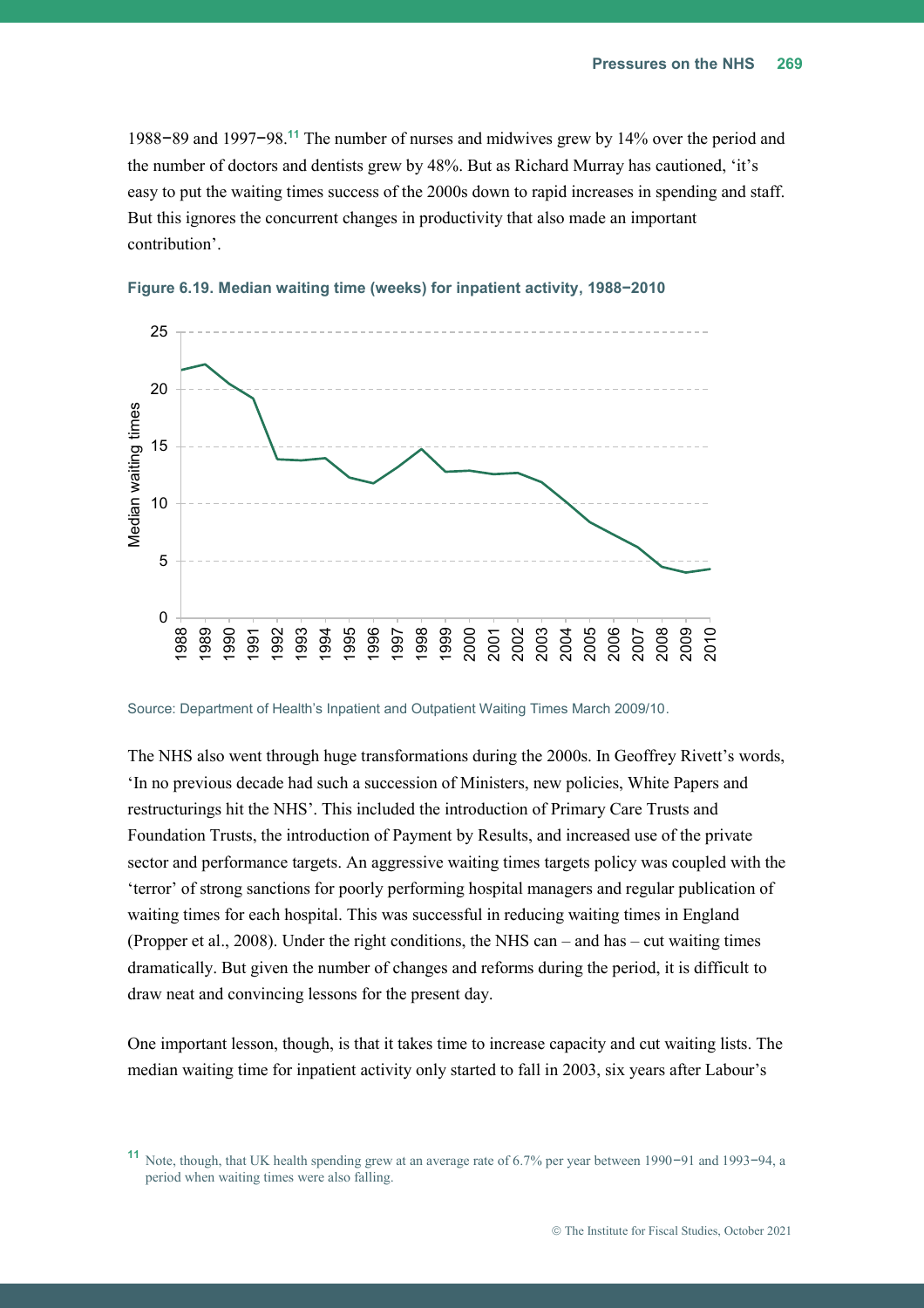election win and three years after the publication of their NHS plan. This was despite funding in real terms increasing by a massive 7.8% in 2000−01, 8.7% in 2001−02 and 8.3% in 2002−03, before an even bigger increase of 10.8% in 2003−04. And despite funding growth slowing down after 2005−06, median waiting times continued to fall. Funding and waiting times need not move concurrently. This points to a broader lesson that can be drawn from the experience of the past few decades: funding is not the only thing that matters.

During the 2000s, health funding grew at a rate that seems unlikely to be achievable in the coming years without large tax increases: indeed, at the same time as announcing substantial increases in NHS spending in the April 2002 Budget, the then Chancellor Gordon Brown also announced increases in the rates of employee and employer National Insurance. This means that increases in productivity are going to be even more important than they were in the 2000s. The discussion now turns to potential savings and increases in productivity from the pandemic.

#### **Potential savings**

As we have shown above, the pandemic is likely to increase costs both directly and indirectly for the NHS in the coming years. However, it may also present several opportunities for savings.

The first potential saving is that excess deaths reduce demand for public services. For example, in March 2021, the OBR estimated that excess deaths would lower government state pension spending by £0.6 billion in 2020−21 and £0.9 billion in 2021−22 (OBR, 2021a). We estimate that the deaths attributed to COVID-19 during this period could save the NHS at least £0.2 billion per year between 2021−22 and 2024−25. **<sup>12</sup>** This assumes that those who died were average hospital users conditional on their age and sex, and does not adjust for the different types of treatment that patients of different ages require. In reality, those who died during the pandemic are likely to have been above average in terms of their clinical severity, and so are likely to have also been above-average users of NHS services. This saving also only includes hospital inpatient admissions and outpatient appointments, so there are likely to be additional savings from primary care, prescription costs, mental health and community healthcare services. This is therefore a very conservative estimate of the savings to the NHS.

The pandemic has also forced the NHS to change how it operates. Some of these changes will have been for the better and will remain even as the crisis ends. Even in April 2020, NHS England was encouraging NHS Trusts that the crisis was an 'opportunity to "lock-in" beneficial changes that we've collectively brought about in recent weeks' (NHS England, 2020b). The

**<sup>12</sup>** We calculate the average cost of inpatient and outpatient hospital activity for each age–sex combination in 2019 using NHS Digital's Hospital Episode Statistics. We then sum the cost of hospital usage per year over the expected remaining lifespan for each age–sex group using ONS's National Life Tables. We then multiply this by the number of people who died from COVID-19 in each age–sex group using ONS's Weekly Provisional Figures on Deaths Registered in England and Wales, multiplying by the percentage of total COVID-19 deaths that were in England.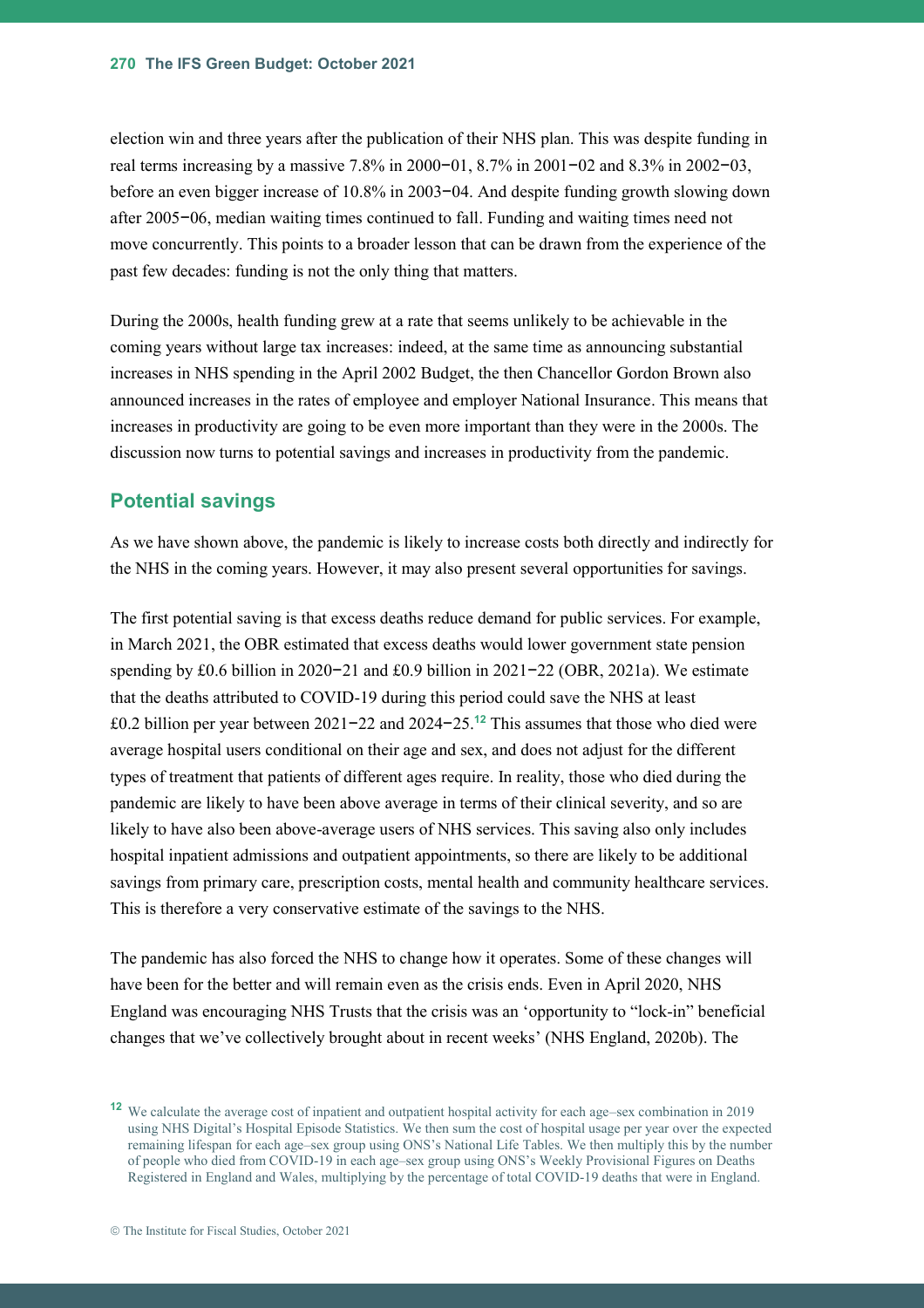beneficial changes it listed included 'enhanced local system working' and 'new technologyenabled service delivery options such as digital consultations'. Some of the changes to how services operated during the COVID-19 emergency – such as greater generalism among hospital consultants, or changes to workforce ratios – could provide important lessons for the future. While it is easy to focus exclusively on the (many) adverse effects of the pandemic, there may also be some eventual 'upsides' for the health service.

We now consider the potential for cost savings for the NHS from digital consultations. We do not consider the impacts of this on quality of care, as this has been discussed substantially elsewhere (Horton and Jones, 2020), nor potential cost savings to patients from reduced travel, nor potential savings from the fact that digitalisation could reduce the number of missed appointments if it improves flexibility and convenience for patients.

Prior to the pandemic, about 80% of GP appointments took place face-to-face, with most of the remainder by telephone. However, from March 2020, more than 40% of GP appointments have been via telephone. There is no evidence that the fraction of video appointments has increased, and it remains less than 1% of all GP appointments. It is not clear to what extent this could save the NHS money. The available evidence suggests that pre-pandemic, telephone triages with GPs were cheaper than face-to-face appointments because they tend to be shorter, but many telephone appointments still result in subsequent face-to-face appointments (Curtis and Burns, 2019), therefore reducing the potential for cost savings.

Unlike primary care, there is seemingly the potential for substantial cost savings from remote outpatient appointments. In the year before the pandemic, less than 4% of outpatient hospital appointments took place remotely. This increased to 27% in the first year of the crisis. In 2019−20, the average cost of an outpatient attendance was £132.63 if it was in-person, but just £87.12 if it was remote (NHS England, 2021a). This does not include outpatient appointments where procedures took place which, for obvious reasons, cannot be conducted remotely.

If the NHS maintains the February 2021 proportion of remote appointments, 28%, we estimate this could save the NHS  $\pounds1.0$  billion per year, if the total number of outpatient appointments returned to pre-pandemic levels. In practice, it is likely that the proportion of remote outpatient appointments will fall somewhat, and that the cost saving will be smaller than estimated due to the types of appointments that can and cannot be conducted remotely. We therefore estimate that remote outpatient appointments could save the NHS £0.5 billion per year.

#### **Staffing pressures**

#### Burnout and pressure

There has been widespread concern about the pressure faced by NHS staff during the pandemic. NHS Providers report that 92% of Trusts are concerned about staff well-being, stress and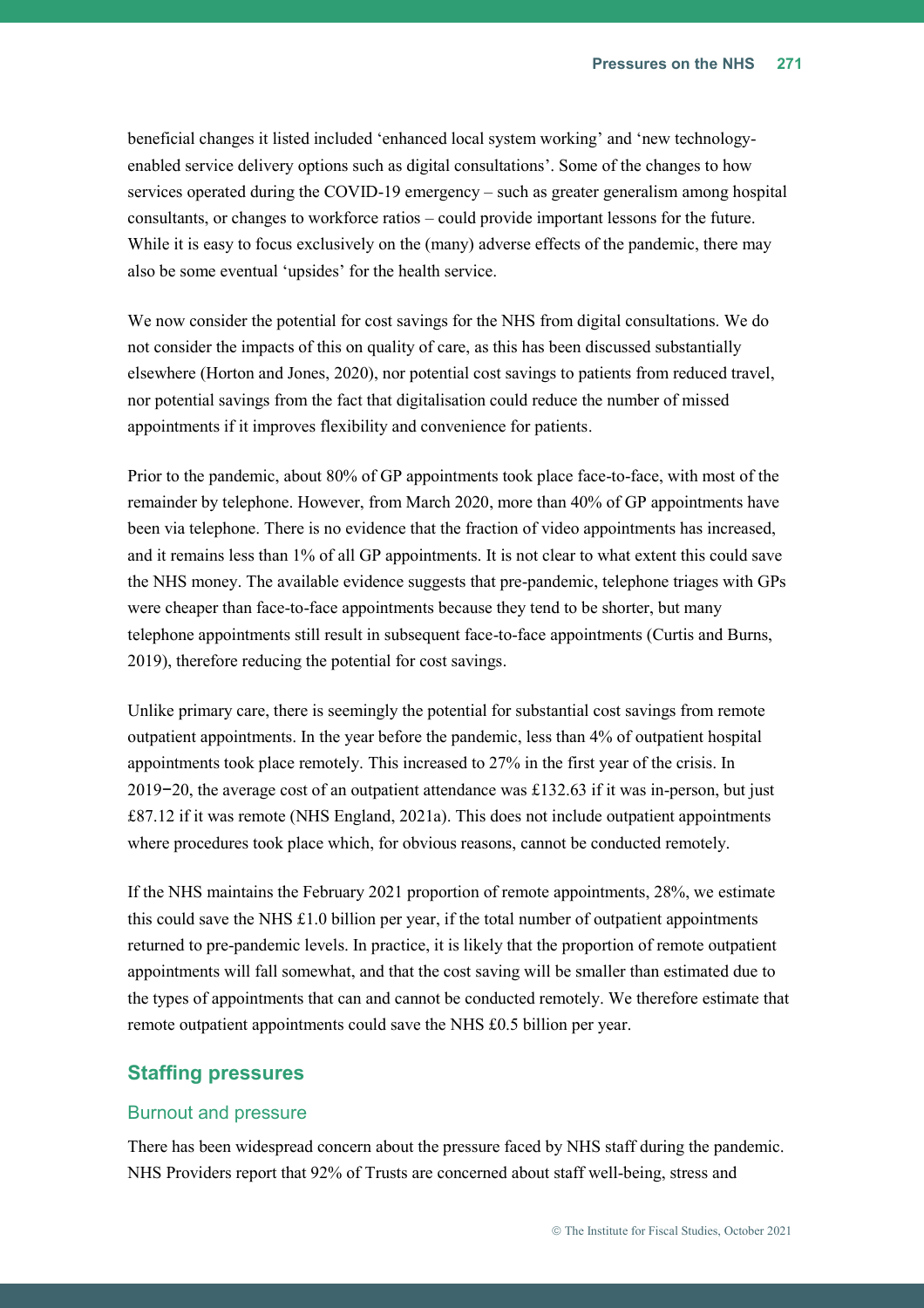burnout following the pandemic (NHS Providers, 2021). The well-being of staff can affect the capacity of the NHS in three interrelated ways. First, it may cause staff to leave the NHS or healthcare sector entirely. Second, it may cause staff to reduce the number of hours they can work, or cause them to take more sick leave. Third, it may reduce the productivity of staff when at work. All of these effects have the potential to increase the workload and pressure on staff who remain, potentially intensifying pressures if suitable replacements cannot be found.

The most representative measure of NHS staff well-being is the NHS Staff Survey. [Figure 6.20](#page-42-0) presents responses to selected questions from the annual NHS Staff Survey for 2020 and several preceding years. The responses to the 2020 survey took place in October and November 2020. For most of this period, the number of COVID-19 patients in hospital was rising, but had not yet exceeded the peak of the first wave as would happen in January 2021. This is important for putting the responses from front-line staff into context.

Perhaps surprisingly, the results of the survey do not suggest that there has been an across-theboard loss of morale amongst NHS staff. Staff are much more likely to report that they face unrealistic time pressures. But only slightly more do not look forward to work, and fewer staff are considering leaving their role or the NHS. Considerably fewer staff report that their organisation does not have enough staff and slightly fewer staff are unsatisfied with the quality of care they provide. Nonetheless, the levels of the negative responses are concerning – almost half of staff report considering leaving their role and a quarter report facing unrealistic time pressures.



#### <span id="page-42-0"></span>**Figure 6.20. NHS Staff Survey results**

Note: 2020 survey was undertaken in October and November. Source: NHS Staff Survey 2016–20.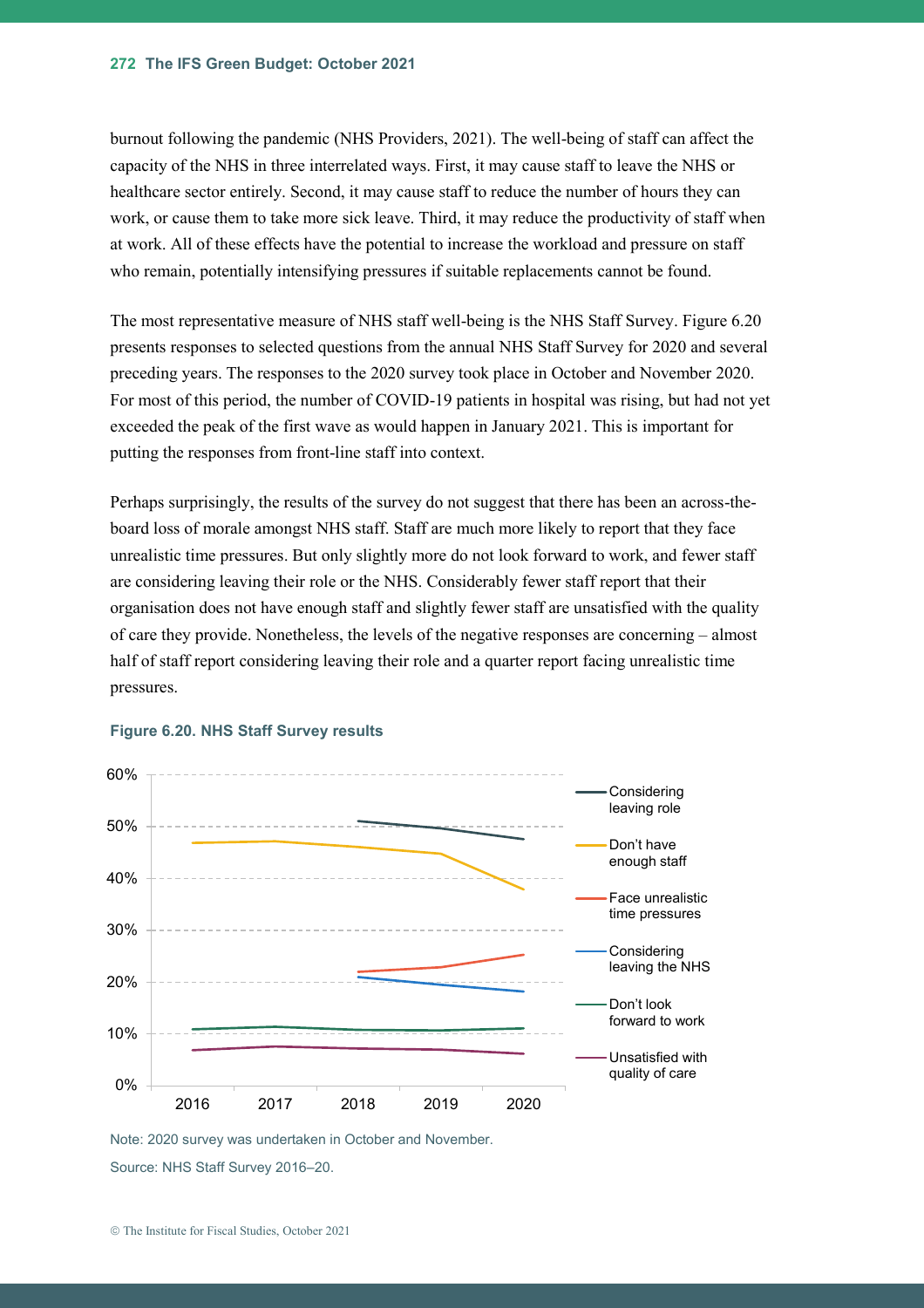There are differences between staff with different pandemic experiences. Staff who worked on COVID-19 wards during the pandemic are more likely to report that they want to leave their job, but less likely to report that they want to leave the NHS, compared with those who did not work on COVID-19 wards. Of course, there will be other differences between staff who did and did not work on COVID-19 wards, and we do not know what their intentions were before the pandemic, so the differences we now see might not be due to the pandemic.

Medical unions have also surveyed their staff members on the effects of the pandemic. The Royal College of Nursing's 2020 survey (conducted between May and June 2020, also including private hospitals) found that 36% of nurses were thinking about leaving the profession, but only 27% reported having felt the same way in 2019 (RCN, 2020). 58% of nurses reported that staff morale had worsened compared with prior to the pandemic, and only 13% reported that it had improved (NHS Pay Review Body, 2021). The British Medical Association (which represents doctors) has also frequently surveyed its members. In February 2021, 51% of respondents reported suffering from depression, anxiety, stress, burnout, emotional distress or other mental health conditions, of whom 80% reported that it was worse than pre-pandemic. 51% reported that their current level of health and well-being was worse than during the first wave, compared with just 15% who reported it was better (BMA, 2021). This suggests that even when hospitals are under less direct pressure from COVID-19 patients, the pandemic continues to have strong (and worsening) effects on well-being.



#### <span id="page-43-0"></span>**Figure 6.21. Percentage of FTE days lost to sickness**

Source: NHS Digital's NHS Sickness Absence Statistics March 2021.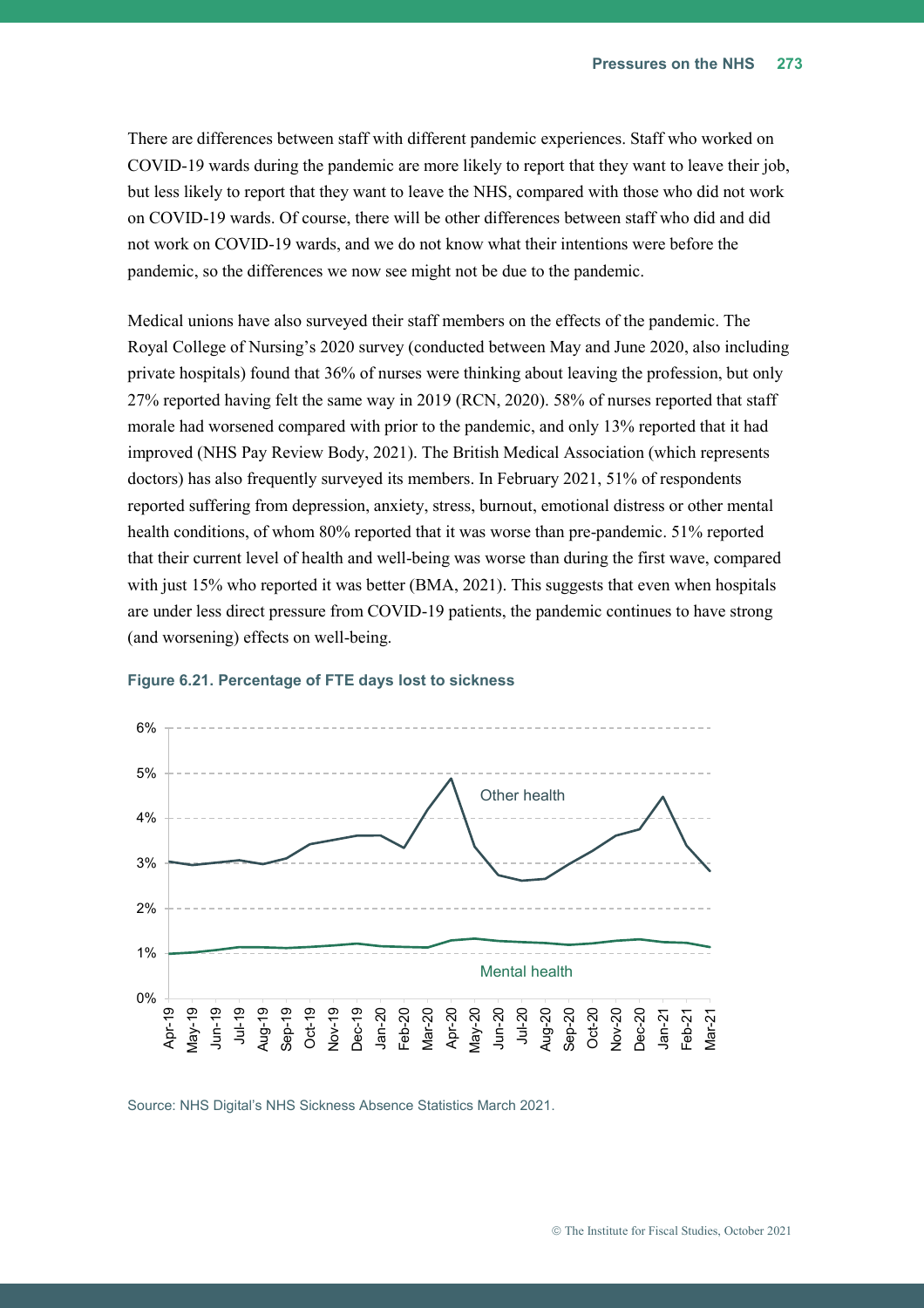Another source of information about staff well-being is staff sickness rates. [Figure 6.21](#page-43-0) shows the monthly percentages of FTE days lost to mental-health-related sickness and to all other forms of sickness. Prior to the pandemic, mental health was responsible for approximately a quarter of all staff sickness absence, and caused an average of 1.13% of all days to be missed. This rose to an average of 1.25% during the pandemic. However, this may underestimate the true effect of COVID-19 if staff decided to take fewer sick days due to the urgent nature of the pandemic – which is partially supported by the lower sick rates for other health in between the waves of the pandemic.

In 2020−21, the NHS's pay bill was approximately £45.6 billion (NHS Digital, 2021d). In 2019−20, 4.5% of FTE days were lost to staff sickness (NHS Digital, 2021e). We therefore estimate that a 1% increase in staff sickness rates would cost the NHS approximately  $£21$  million per year. In our central scenario, we assume that the pressures from the pandemic will increase staff sickness by 12.5% in 2022−23 relative to pre-pandemic, which is equivalent to an increase in mental-health-related sickness of 50% (though the pandemic may cause an increase in other forms of illness too). We then assume that this falls to 5% in 2023−24 and close to 0% thereafter. This would cost the NHS £0.25 billion in 2022−23 and £0.1 billion in 2023−24.

We do not quantify the other two potential costs of staff burnout – reduced on-the-job productivity and the requirement to hire new staff (at potentially higher wages if agency or temporary staff are needed) to replace staff who have decided to leave.

#### **Recruitment**

A key component of the nursing labour force is the supply of new nurses. It has been proposed that the high-profile role of the NHS during the crisis will encourage more people to join healthcare professions. Indeed, the number of people applying to nursing courses through the Universities and Colleges Admissions Service (UCAS) rose by 40% from 42,820 in 2019 to 60,130 in 2021 [\(Figure 6.22\)](#page-45-0).

However, this is likely not only due to the pandemic, as the government also reintroduced nursing bursaries for students starting courses from September 2020. In fact, the current level of nursing applicants is not much higher than it was in 2016, the last year when the government offered nursing bursaries. In addition, public sector jobs are plausibly seen as more attractive during a recession because of their greater job security and pay stability during an economic downturn.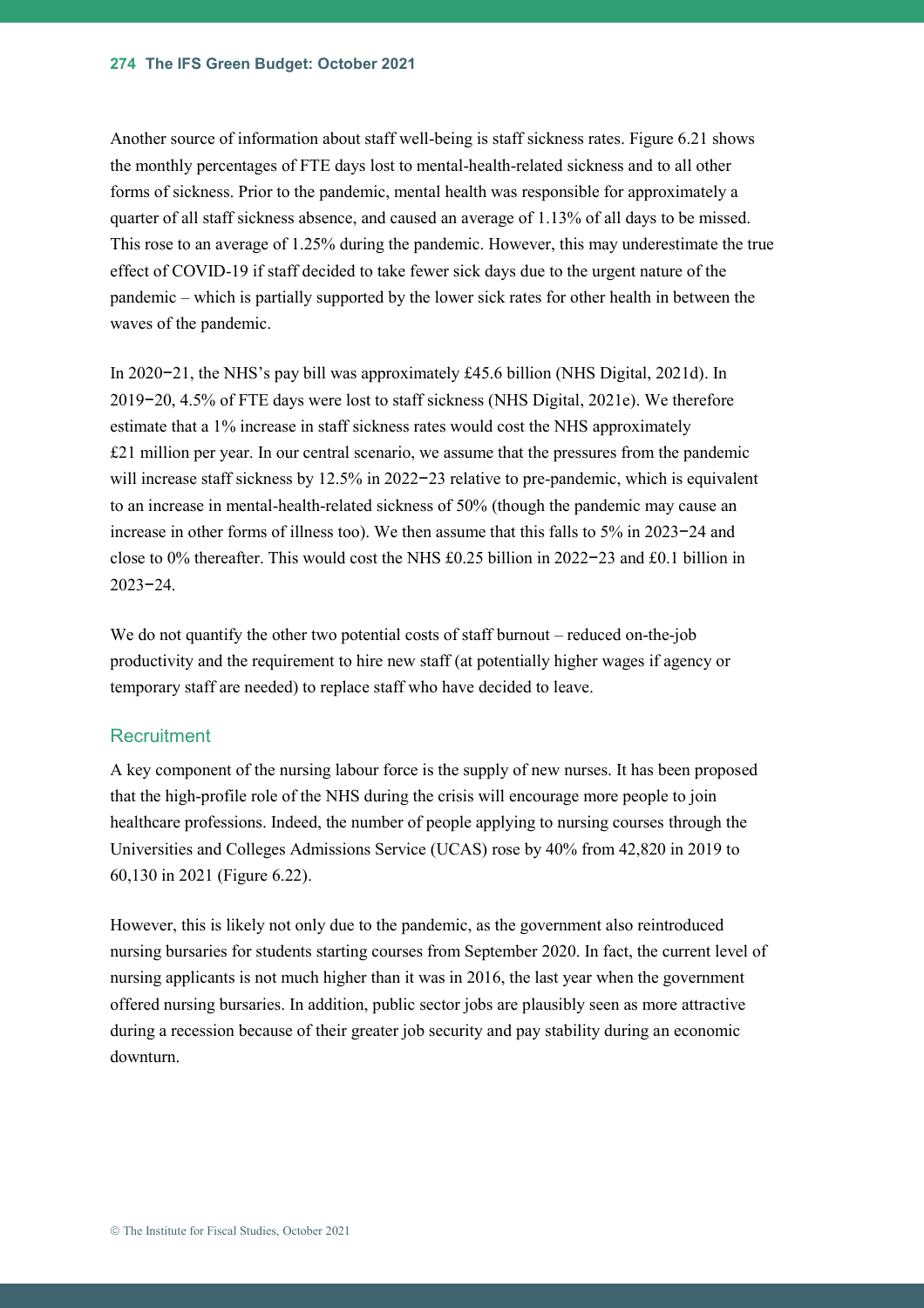

<span id="page-45-0"></span>**Figure 6.22. Number of applicants to nursing courses**

#### Source: UCAS 2021 Cycle Applicant Figures.

Another impact of COVID-19 will be on the recruitment and retention of international staff, and in particular of nurses. In the short term, travel restrictions and other disruption to international travel may make it less attractive for nurses to travel to the UK. Even if COVID-19 recedes in the UK, this may remain a problem if COVID-19 continues to spread in the home countries of international recruits.

In the long term, the pandemic may change the relative attractiveness of the UK to international recruits. It may be that the pandemic experiences of their home countries will discourage them from emigrating, or it may be that governments decide to restrict nurse emigration in order to build domestic health capacity.

#### Pay

The pandemic has heightened the issues around NHS staff pay, against a backdrop of declining average real pay for both doctors and nurses over the last 10 years (as discussed in Section [6.2\)](#page-5-0). The devolved governments of Northern Ireland, Scotland and Wales have all given bonuses to health and social care staff of between £500 and £735 for full-time workers for the important role they played during the pandemic. And pay is going to be an important determinant of the staffing resources available to catch up on the care that was missed during the pandemic.

As part of the pay-setting process, the government submits a proposal to independent pay review bodies, which also receive evidence from medical unions and other NHS bodies. The pay review bodies then make a recommendation on changes to pay bands, accounting for a range of factors,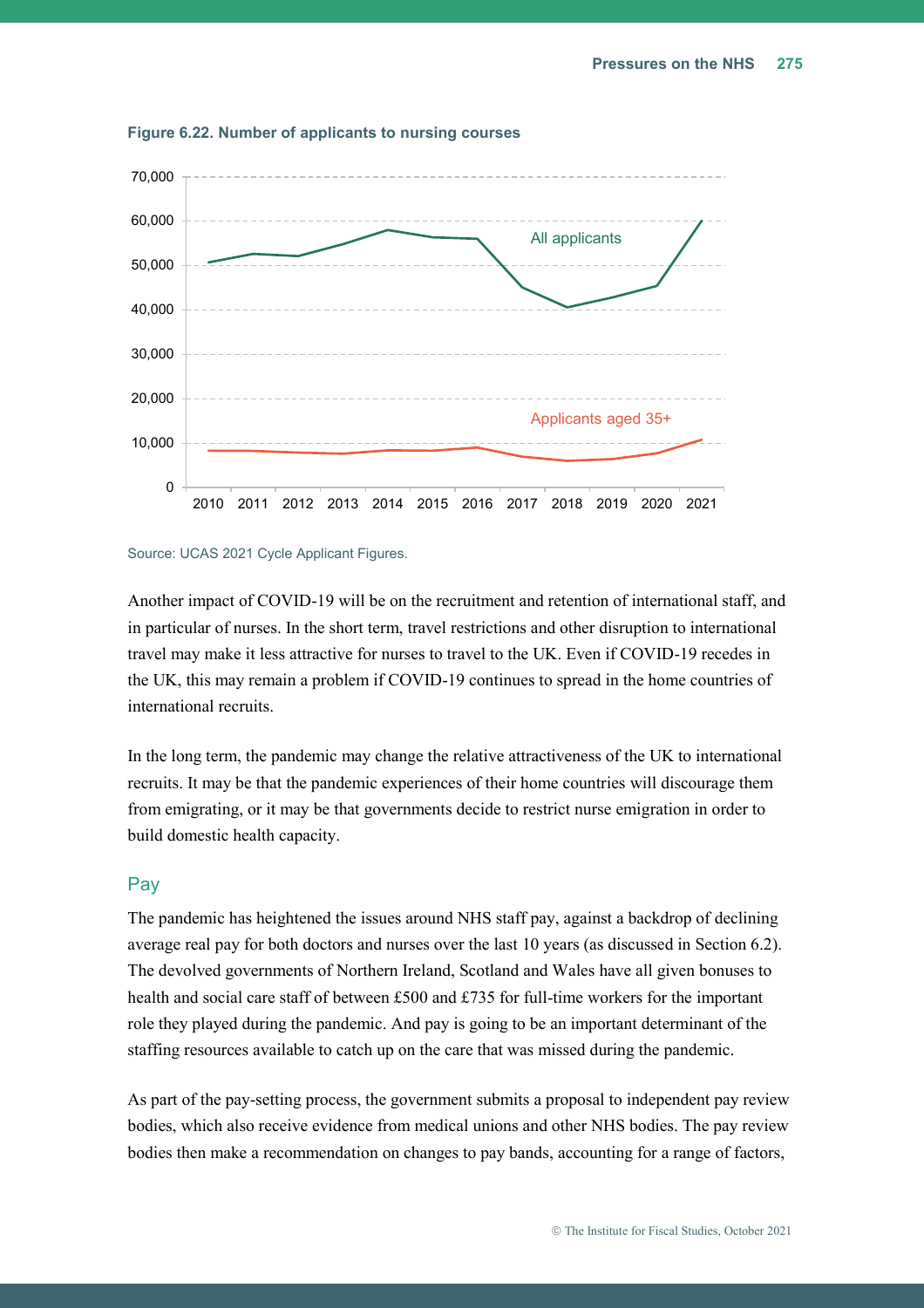including the need to recruit and retain staff, the level of NHS funding and the government's broader pay policy. The government then decides whether to accept these recommendations. This decision does not fully determine pay growth in the NHS as staff also experience pay increases as they move within and between pay bands.

In July 2021, the pay review bodies announced that they were recommending pay increases of 3% for most NHS staff and, separately, some doctors, backdated to April 2021. This was substantially higher than the government's initial proposal of 1% – which Mr Hancock stated was 'what we think is affordable' – and substantially lower than the proposals of many unions representing medical staff.

In 2020−21, the NHS's pay bill was approximately £45.6 billion (NHS Digital, 2021d). The NHS's long-term plan had assumed 2.1% pay growth (NHS, 2019), so we estimate that annual growth of 3% would cost the NHS approximately an additional £0.41 billion in 2021−22.

In our central scenario, we assume that due to similar pressures on the NHS, the pay review bodies continue to recommend a 3% pay rise in the coming years. Relative to the long-term plan, this will therefore cost the NHS an additional £0.8 billion in 2022−23, £1.3 billion in 2023−24 and £1.8 billion in 2024−25.

#### **Indirect effects of COVID-19**

We now consider two indirect effects of COVID-19. First is the effect that the pandemic and associated government public health measures have had on people's mental health. Second is the effect that the economic disruption and associated recession will have on people's mental and physical health.

#### Mental health

The pandemic and associated policy measures (including distancing guidelines, social restrictions and stay-at-home measures) have worsened mental health among UK adults. On one general measure, average mental health worsened by 8% at the start of the pandemic (Banks, Xu and Fancourt, 2021). This has partially recovered, but in September 2020 was still 2% below pre-pandemic levels. Even more concerningly, the number of adults experiencing moderate to severe depressive symptoms was 21% in early 2021, compared with 10% before the pandemic (ONS, 2021c).

At the same time as an increase in mental health problems, the pandemic has made it harder to access mental health services. The number of depression diagnoses has fallen during the pandemic (ONS, 2021d), as part of the wider disruption to primary care discussed earlier. Similarly, the number of people in contact with adult mental health services fell at the beginning of the pandemic, and has yet to recover to pre-pandemic levels (NHS Digital, 2021f)[. Figure](#page-47-0)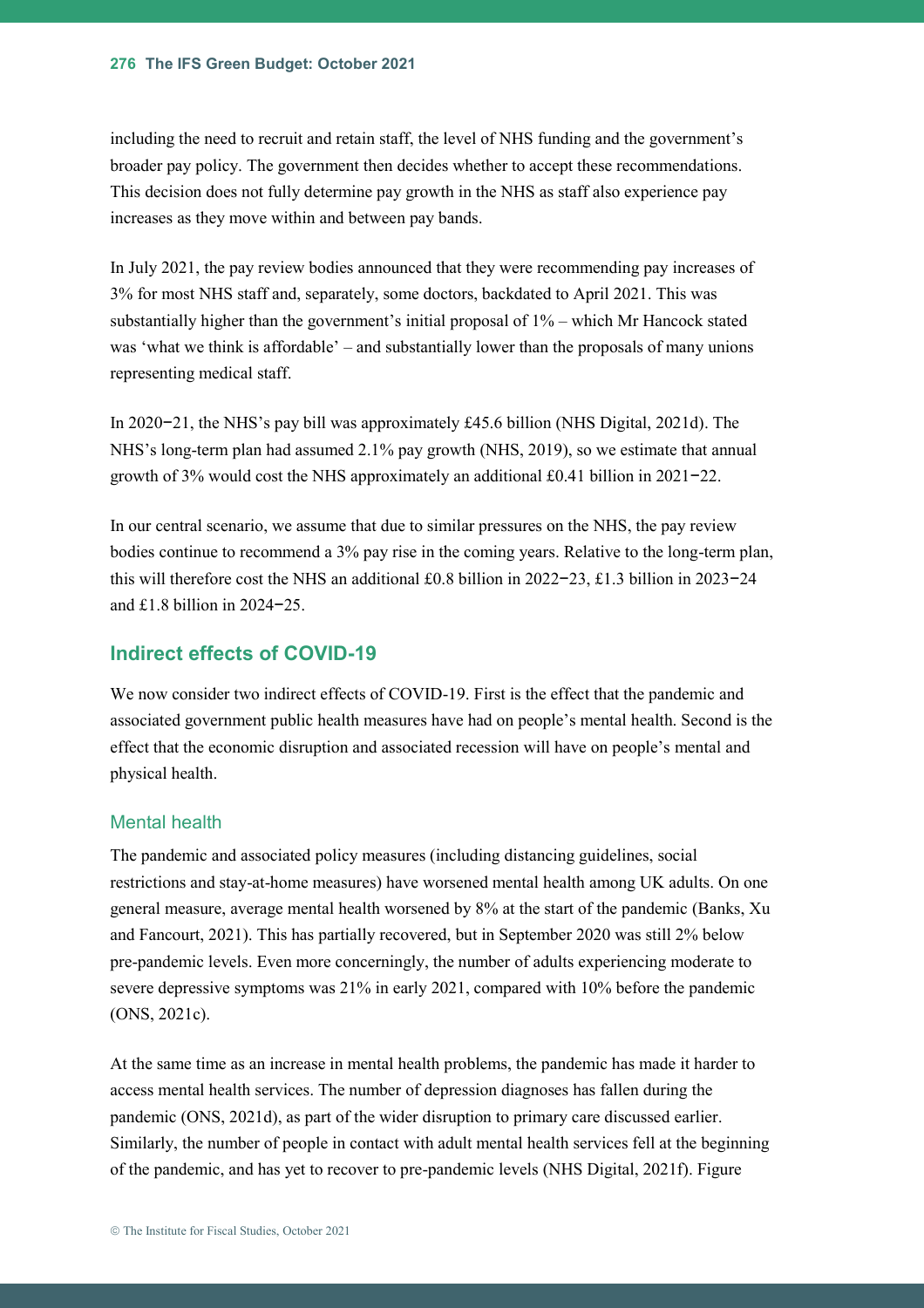[6.23](#page-47-0) compares the decline in the number of people in contact with adult mental health services with the proportion of adults reporting depressive symptoms since the beginning of 2019.

These factors both suggest that demand for mental health services will rise in the coming years, though there is large uncertainty about the size of the increase. The Health Foundation, for example, has estimated that referrals to dedicated mental health services for adults and children could increase by an average of 11% per year for the next three years (Kraindler et al., 2020).

The Centre for Mental Health has estimated that 8.5 million adults and 1.5 million children will need mental health support over the next three to five years because of the pandemic (O'Shea, 2021). In 2019−20, 2.1 million adults and 0.8 million children were in contact with mental health services (NHS Digital, 2021g). Even if only 20% of those 10 million people were referred to mental health services, this would increase demand by about 14% for the next five years.

In 2019−20, the NHS spent £8.0 billion on mental health services (NHS England, 2021c). Although there is much uncertainty about how much demand will increase, under our central scenario we assume that increased demand for mental health services will cost the NHS £1 billion in 2021−22, 2022−23 and 2023–24 (broadly in line with a 14% increase in demand).



<span id="page-47-0"></span>

Source: NHS Digital's Mental Health Services Monthly Statistics (2021), ONS's Coronavirus and Depression in Adults in Great Britain (2021).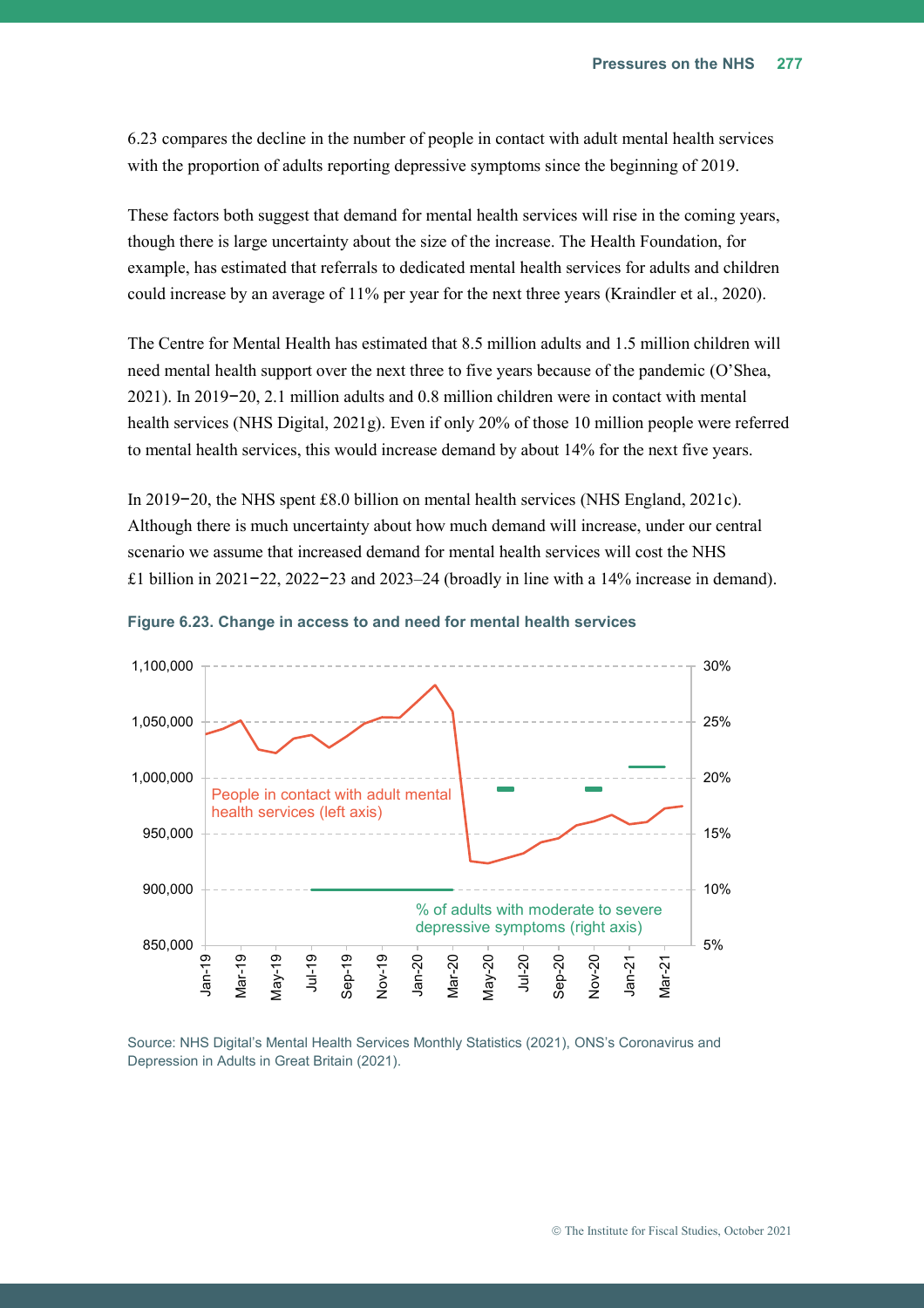#### **Recessions**

The pandemic has had a huge impact on the economy, with GDP falling by 19.5% in the second quarter of 2020, before partially recovering in the third and fourth quarters, and then falling again by 1.6% in the first quarter of 2021 (ONS, 2021e). The main way that this is likely to worsen health is through rising unemployment and falls in household earnings (Banks, Karjalainen and Propper, 2020). However, because of the labour market interventions (such as the furlough scheme) discussed in Chapter 9, the unemployment rate has only risen from 4% in the first quarter of 2020 to a peak of 5.2% in the fourth quarter of 2020 (ONS, 2021f) – far less than we might have expected given the scale of economic dislocation.

Therefore, although the economic shock has been larger than the financial crisis, it is far from clear that the consequential recession-related health shock will be as large. The clearest effect of the financial crisis on health was for mental health (Margerison-Zilko et al., 2016). That could also be the case this time, as pandemic-related economic disruption has primarily affected younger and lower-earning workers, who might have had more precarious mental health to begin with. However, recessions can also have impacts on physical health, and the 1.2 percentage point increase in unemployment could increase the prevalence of chronic conditions, such as cardiovascular disease and diabetes, by about 2% (Janke et al., 2020). The evidence suggests that these effects would take several years to emerge, however, and so we do not estimate the costs associated with any such increase.

#### **Pre-existing pressures**

Prior to the pandemic, the NHS was already facing a number of pressures. This was reflected in the fact that the NHS was already struggling to meet its waiting time and other performance targets pre-COVID. Central among these pressures is the UK's ageing population.

In 2018, there were 1.6 million people aged 85 or older in the UK. The ONS projects that this will rise to 1.9 million by 2025, 2.1 million by 2030, 2.6 million by 2035 and 3.0 million by 2043. Similarly, the number of pension-age people per 1,000 working-age people is predicted to rise by about 22% from 295 to 360 by 2043, and the number of annual deaths is predicted to rise by a third over the same period (ONS, 2019). This will put massive pressure on the NHS as the elderly use by far the most health services per capita, and much of lifetime healthcare spending is concentrated at the end of life.

Pre-pandemic, the OBR projected that to keep pace with demographic pressures, public spending on health would need to rise from 7.6% of national income in 2022−23 to 9.0% of national income by 2067−68. This excludes any other cost pressures (associated with, for example, new medical technologies and treatments); once those are included, the OBR projected that health spending would need to rise from 7.6% to 13.8% of national income by 2067−68 to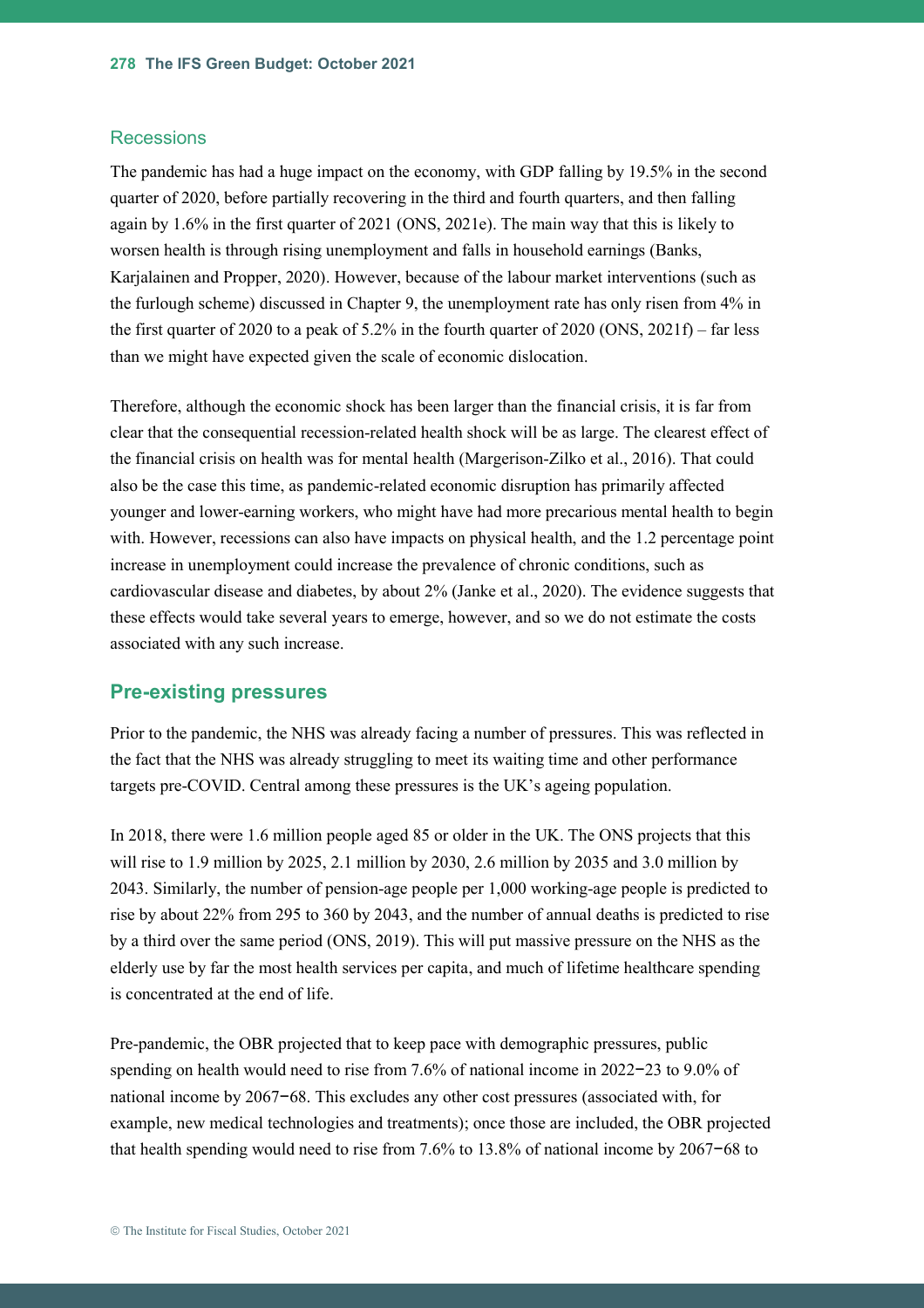keep pace (OBR, 2018). Even in the nearer term, the OBR projected that health spending would need to rise to 8.0% of national income by 2025−26 and 8.8% by 2030−31. Previous IFS and Health Foundation research shows that this means health spending will need to increase 3.3% per year in real terms over the 15 years to 2033−34 just to keep up with demographic pressures (Charlesworth et al., 2018).

## <span id="page-49-0"></span>**6.5 What might these pressures mean for NHS funding?**

In the previous section, we considered a number of pressures that the NHS faces in coming years. Here, we summarise what those pressures might mean in terms of additional funding requirements over the next few years. In the next section, we compare these estimates with the latest government funding announcement.

[Table 6.7](#page-50-0) summarises our estimated costs of each pressure over the next three years relative to the existing five-year settlement. That is, it provides our estimates of how much additional funding could be required to deal with the various pressures on the NHS as a direct result of the pandemic and the knock-on consequences it has had. These estimates are, of course, highly uncertain, and different assumptions would lead to different figures. But they provide an indication of the sort of sums that might be required.

Under all the assumptions of our central scenario, therefore, we estimate that the NHS faces pressures of £9.8 billion in 2022−23, £6.9 billion in 2023−24 and £6.2 billion in 2024−25. The cost falls over time due to our assumption that the prevalence of COVID-19 declines over time, and therefore the direct impacts are smaller, though this is partially offset by the rising pay bill. We also estimate that the NHS could achieve pandemic-related savings of £0.7 billion per year, potentially reducing the net pressure to £9.1 billion in 2022−23, £6.2 billion in 2023−24 and £5.5 billion in 2024−25. That would be equivalent to 6.4% and 4.1% of pre-existing plans for the NHS England resource budget in 2022−23 and 2023−24, respectively.

An important conclusion of this analysis is the quantification of the likely relative cost of different pressures in our central scenario. COVID-19 patients, vaccinations and long COVID are unlikely to cost the health service more than £1 billion per year. PPE, Test and Trace, and infection control are likely to have high costs initially, but these should decline quickly assuming the number of COVID-19 cases falls away. The cost of catching up on missed activity and mental health demand are more likely to remain for the whole period. In the case of staff pay rises, costs will rise significantly over time as the cumulative gap between 3% annual pay growth and 2.1% growth widens.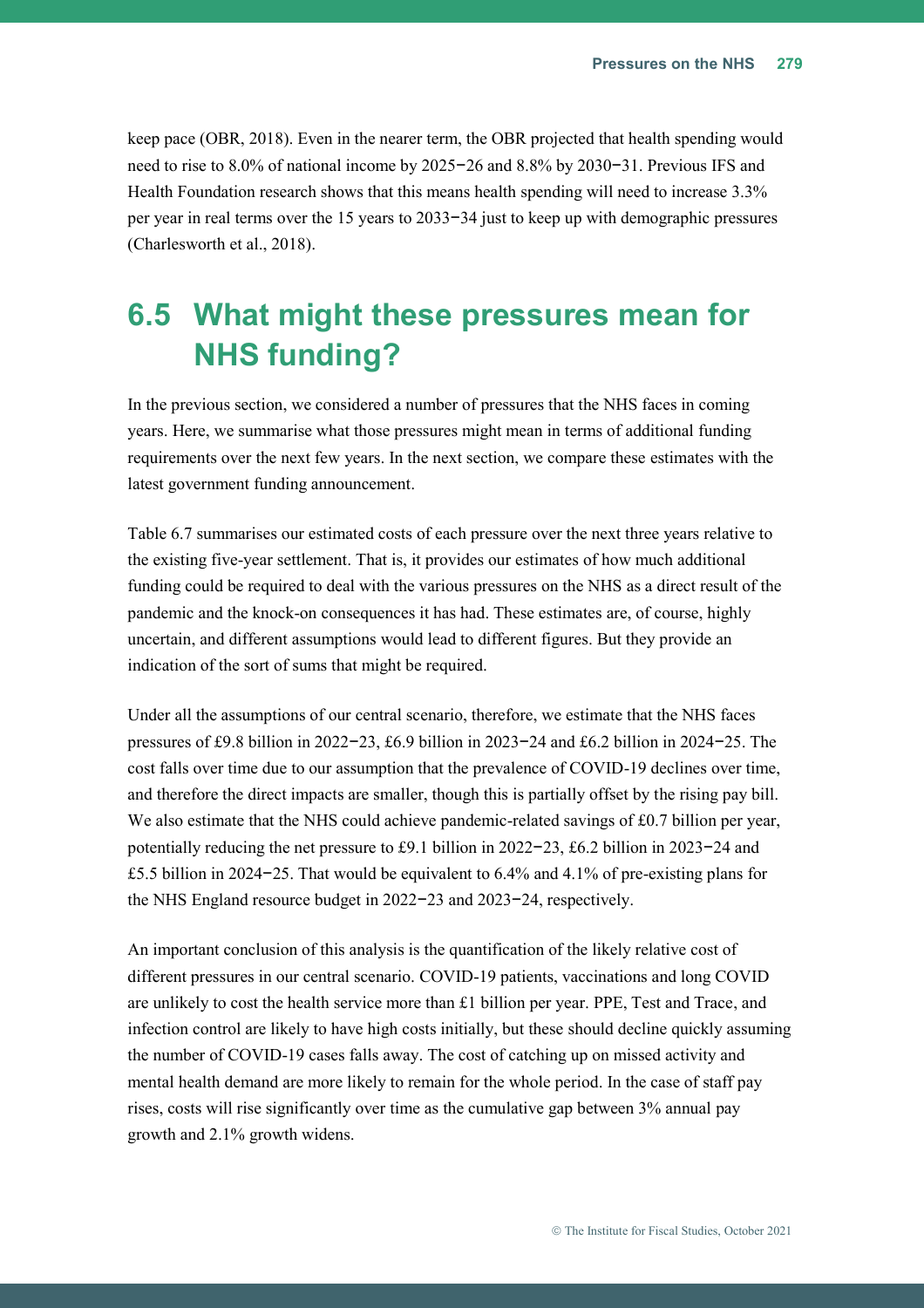The estimates also show that even if prevalence of COVID-19 falls to zero (and so there is no need for Test and Trace, and no costs associated with the treatment of COVID-19 patients), the NHS would also still face substantial cost pressures from the ongoing mental health impacts of the pandemic, the prevalence of long COVID, the likely need for future pay rises, and the costs of catching up on missed care.

| £ million                           | $2022 - 23$ | $2023 - 24$ | $2024 - 25$ |
|-------------------------------------|-------------|-------------|-------------|
| COVID-19 patients                   | 180         | 50          | 10          |
| Infection control                   | 880         | 590         | 290         |
| <b>PPE</b>                          | 1,150       | 350         | 150         |
| Vaccinations                        | 290         | 290         | 290         |
| Long COVID                          | 60          | 30          | 10          |
| <b>Test and Trace</b>               | 2,660       | 670         | 170         |
| Mental health                       | 1,000       | 1,000       | 1,000       |
| Catching up on missed activity      | 2,500       | 2,500       | 2,500       |
| <b>Staff burnout</b>                | 250         | 100         | 0           |
| Pay rises                           | 840         | 1,290       | 1,770       |
| <b>Total additional expenditure</b> | 9,810       | 6,860       | 6,190       |
| Mortality savings                   | 200         | 200         | 200         |
| Telemedicine savings                | 500         | 500         | 500         |
| <b>Total savings</b>                | 700         | 700         | 700         |
| Net additional expenditure          | 9,110       | 6,160       | 5,490       |

#### <span id="page-50-0"></span>**Table 6.7. Our central scenario for new NHS pressures (£m, nominal terms)**

Note: All figures are estimates and are highly sensitive to the underlying assumptions made – see the text for details. Figures are rounded to the nearest £10 million, and may not sum due to rounding.

Source: Authors' calculations using all sources in Section [6.4.](#page-23-0)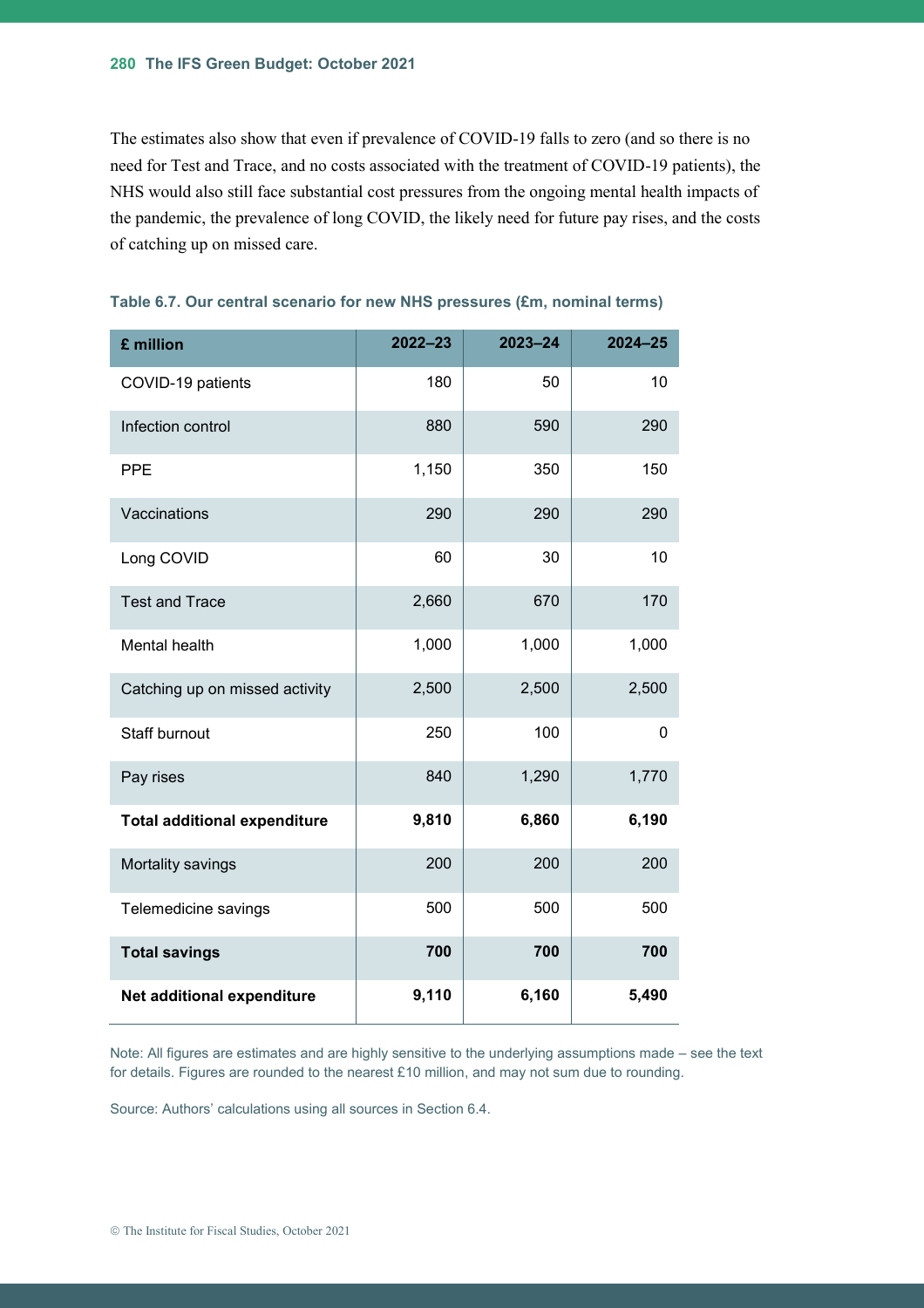

**Figure 6.24. Our central scenario for new NHS pressures**

Note: Direct COVID costs are COVID-19 patients, PPE, infection control and vaccinations. Source: Authors' calculations using all sources in Section [6.4.](#page-23-0)

These estimates are broadly similar to those produced by other organisations. In July 2021, the OBR estimated that pandemic-related pressures on health spending could be £7 billion per year between 2022−23 and 2024−25, with a small decline each year (OBR, 2021b). Our total estimated cost is only slightly higher than this, despite including several areas not considered by the OBR, but is more front-loaded.

In November 2020, the Health Foundation, in response to the Spending Review, estimated that total spending pressures for DHSC would be £11 billion in 2022−23 and £10 billion in 2023−24 (Kraindler et al., 2020). In August 2021, the Nuffield Trust estimated that NHS Trusts, a subsection of expenditure we have examined, face overspends of at least £4.7 billion in 2022−23 and £4.2 billion in 2023−24 (Nuffield Trust, 2021). In September 2021, NHS Confederation and NHS Providers published a joint report estimating that NHS Trusts would incur an additional £4.6 billion of costs in 2022−23, and estimated that they could require around £5 billion for other pressures, taking the total needed to £10 billion (NHS Confederation and NHS Providers, 2021). In short, there is wide agreement that the NHS faces substantial challenges and that meeting them will require additional funding of at least several billion per year.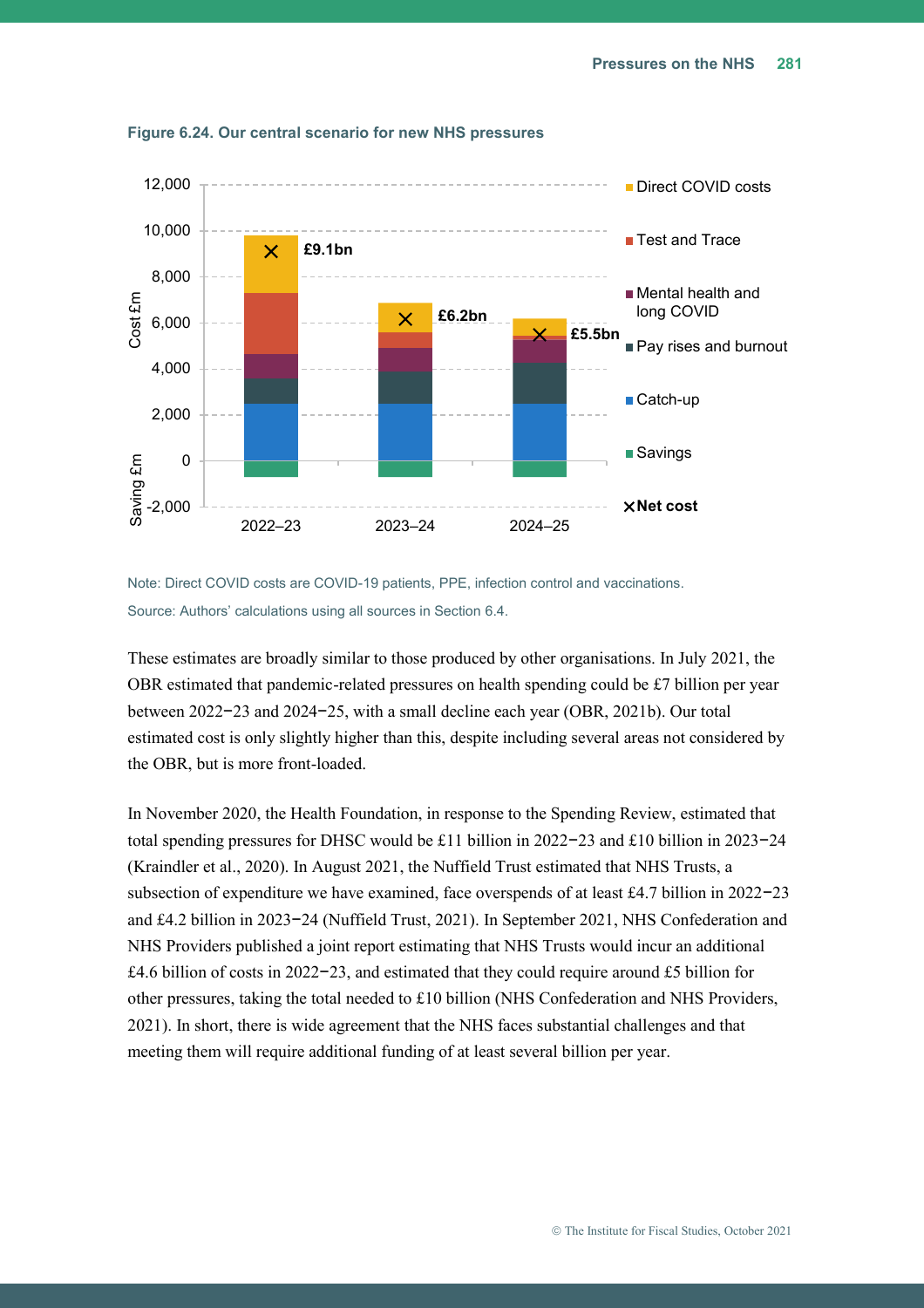## <span id="page-52-0"></span>**6.6 The government's September 2021 announcement**

On 7 September, the Prime Minister announced the government's 'Build Back Better' plan for health and social care (HMG, 2021c). This included an NHS recovery plan, adult social care reform and increased taxation to fund these changes. In this section, we first analyse the announced increases in NHS funding and then consider whether these will be enough to meet the pressures we outlined in Section [6.5.](#page-49-0)

#### **What was announced?**

The announcement included new resource (day-to-day spending) budgets for DHSC and NHS England. The headline increases to the DHSC budget were £11.2 billion in 2022−23, £9.0 billion in 2023−24 and £10.1 billion in 2024−25 (a total of £30.3 billion over the three years). Just over half of this money, £15.8 billion over the three years, is planned to go directly to NHS England, leaving £14.5 billion for everything else. A further £5.4 billion is earmarked for adult social care, which leaves £9.1 billion for other DHSC programmes over the three-year period. **13**

[Figure 6.25](#page-53-0) summarises the new NHS England funding settlement (which, as explained above, accounts for just over half of the newly announced funding). In the first two years, 2022−23 and 2023−24, the NHS receives additional money on top of its pre-COVID settlement. This comes to £6.6 billion in 2022–23 and £3.6 billion in 2023−24, on top of the previously agreed funding settlement. The pre-COVID settlement extended to 2023−24, so the announcement for 2024−25, a budget of £160.1 billion, represents entirely 'new' money in the sense that there is no preexisting baseline for it to be compared against.

[Figure 6.25](#page-53-0) shows that the new funding settlement is more generous than the one it replaces, to the tune of £6.6 billion in 2022−23 and £3.6 billion in 2023−24. But, importantly, the new settlement for 2024−25 implies that the NHS England budget will return to its pre-pandemic spending trajectory. Under the funding settlement that pre-dated the pandemic, NHS England funding was planned to grow at an average real annual rate of 3.9% over the five years between 2018−19 and 2023−24.**<sup>14</sup>** Over the six-year period from 2018−19 to 2024−25, funding is still set to grow at an average real annual rate of 3.9%. That would suggest an extension of the long-term plan, and thus a similar amount of NHS funding to what might have been expected pre-COVID.

**<sup>13</sup>** The 7 September announcement also included funding to compensate public sector employers for the cost associated with the increase in employer National Insurance contributions, but this funding is in addition to the DHSC numbers discussed here.

**<sup>14</sup>** Note that this exceeds the 3.4% real-terms increases announced by Theresa May in 2018 due to top-ups to the budget since then, and changes to the inflation forecast (lower inflation means that the same cash budgets imply faster real-terms growth).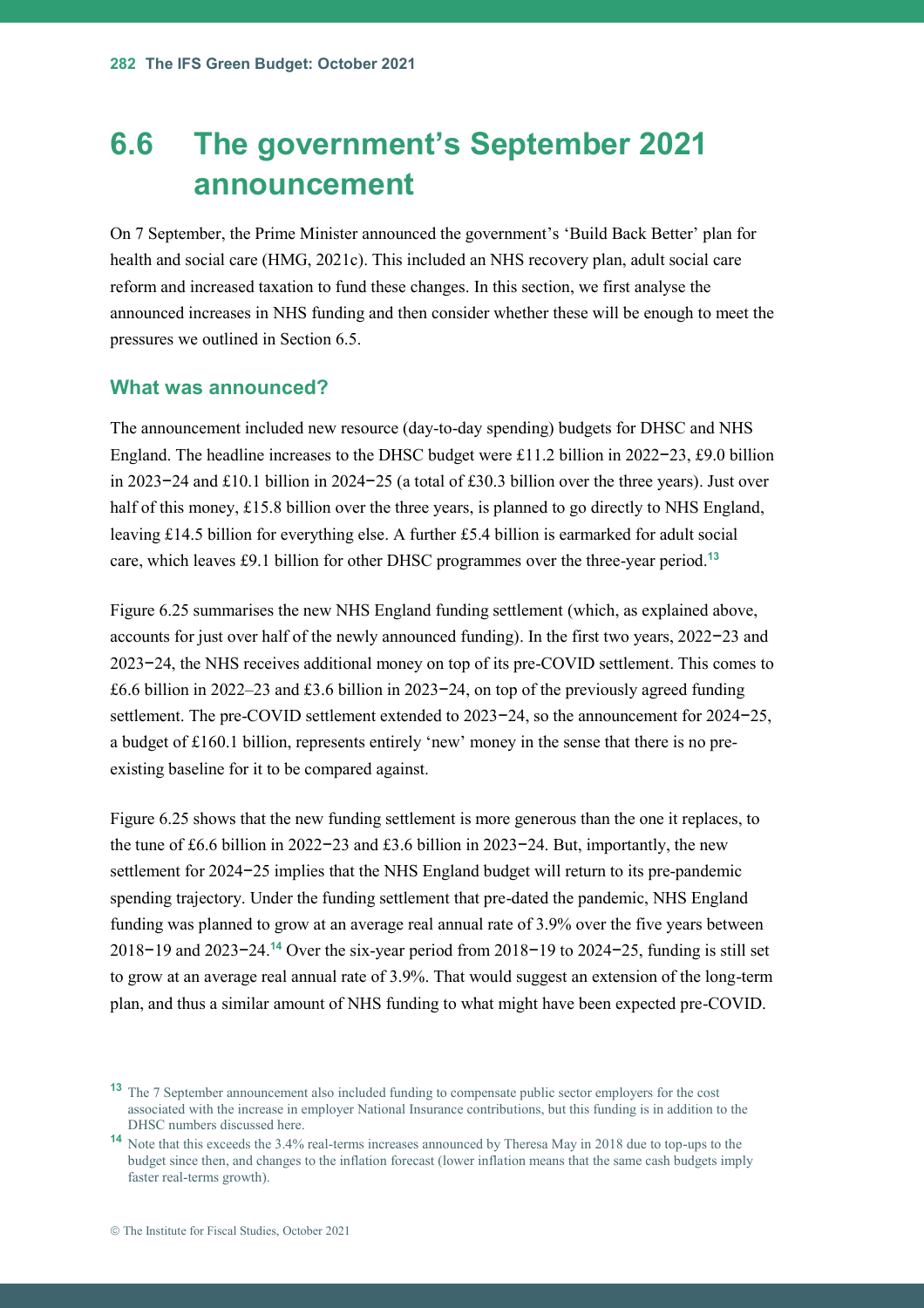This implies minimal additional virus-related spending on the NHS after that point. Note that 3.9% average growth is slightly above the long-run average of 3.6% growth in UK health spending discussed earlier, and well above the 1.2% per year seen between 2009−10 and 2018−19, but well below the average 6.0% seen under the Blair and Brown governments.



<span id="page-53-0"></span>**Figure 6.25. NHS England resource funding under September 2021 settlement**

Source: HM Treasury's PESA 2021, DHSC's 2020–21 Revised Financial Directions to NHS England, HMG's Build Back Better: Our Plan for Health and Social Care (September 2021).

#### **Is it enough?**

This begs the question: is it enough? Will this additional funding be enough to meet short-term COVID pressures, enough to return the service to its pre-pandemic level, or enough to 'build back better' and return to meeting constitutional targets that were being missed pre-pandemic?

#### NHS England

We first consider 2022−23 and 2023−24, where the new funding can be viewed as a top-up to pre-pandemic plans, and thus genuinely 'additional' funding to deal with pandemic-related pressures. In our central scenario, we estimate that the pressures on *overall* health spending will amount to around £9.1 billion in 2022−23 and £6.2 billion in 2023−24. Within that, NHS England faces pressures of £5.3 billion in 2022−23 and £5.1 billion in 2023−24 (the remainder is for non-NHS items such as Test & Trace and procurement of PPE). The government's new funding announcement gives NHS England £6.6 billion and £3.6 billion over those two years: almost exactly what our central scenario suggests the NHS would need in total  $(\text{\textsterling}10.4 \text{ billion})$ under our estimates, compared with £10.2 billion announced). This is shown in [Figure 6.26.](#page-54-0) We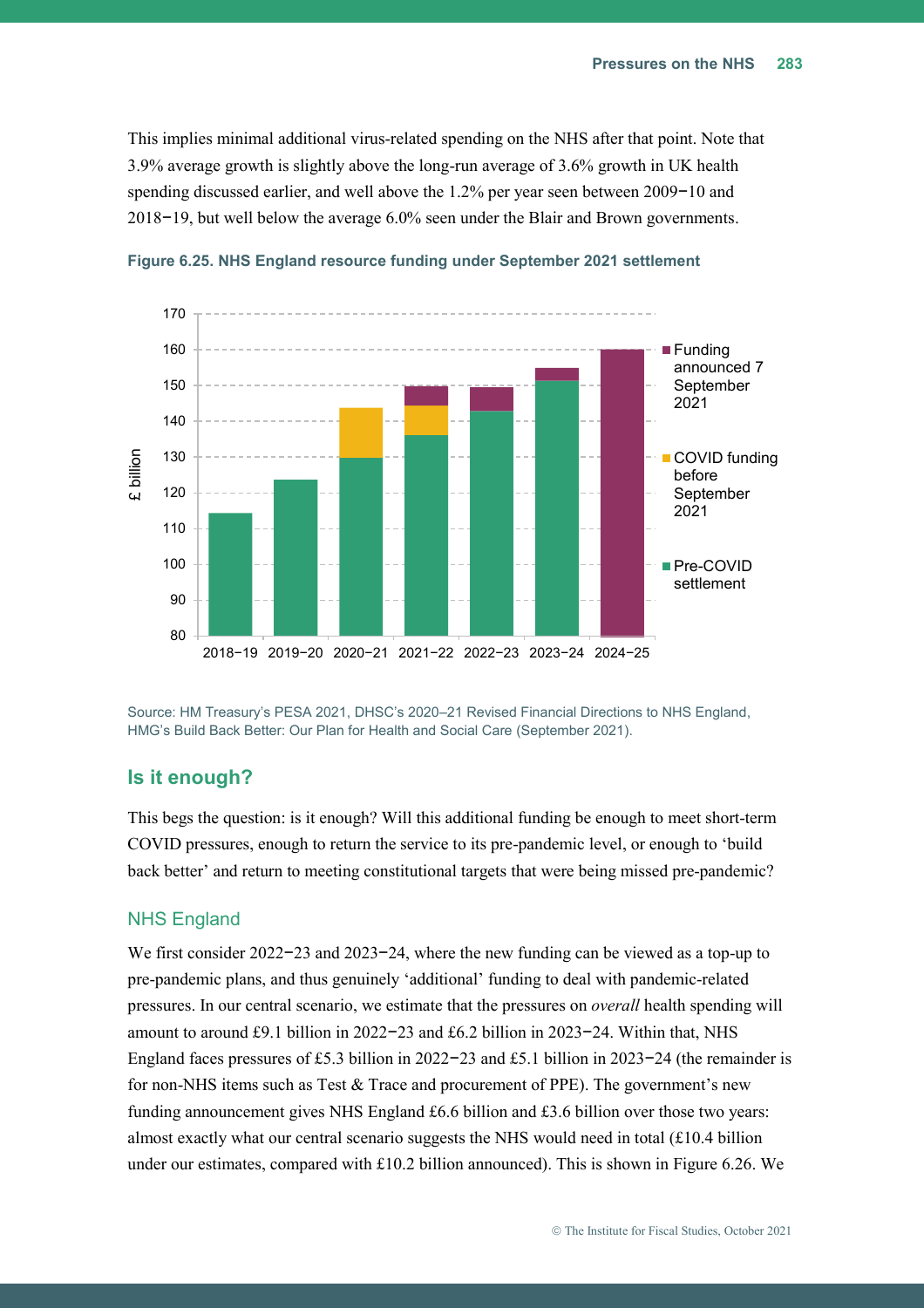therefore judge that, based on our analysis, the government has provided enough funding in the next two years for the NHS to meet the pressures it faces.

The pre-COVID NHS settlement only went to 2023−24 which makes it harder to evaluate the funding announced for 2024−25. The figure was announced as £5.6 billion of 'additional' funding, but this assumes that NHS funding would have stayed constant in real terms compared with 2023−24. The pre-COVID plan increased NHS funding in real terms each year to account for growing demand due to demographic pressures and other cost pressures. If we instead assume that funding would have grown in real terms by 3.6% in 2024−25 (the long-term average rate, and close to average growth under pre-COVID plans), the NHS's budget would have been £160.0 billion in that year. This is almost exactly the figure that has been announced by the government (£160.1 billion). That suggests that the NHS budget is to return to its pre-pandemic trajectory, implying next-to-nothing in the way of additional virus-related funding (just £0.1 billion, under our assumed counterfactual, as shown in [Figure 6.26\)](#page-54-0).



<span id="page-54-0"></span>**Figure 6.26. Estimated NHS COVID pressures compared with new announcement**

\* This assumes that NHS England funding would have grown in real terms by 3.6% in 2024−25, in line with the long-run historical average and the 2018 NHS funding settlement. Relative to a counterfactual where NHS spending was held flat in real terms between 2023−24 and 2024−25, the government's latest announcement equates to a £5.6 billion funding increase (which is the figure used in government documents).

Source: Authors' calculations using all sources in Section 6.4 and HMG's Build Back Better: Our Plan for Health and Social Care (September 2021).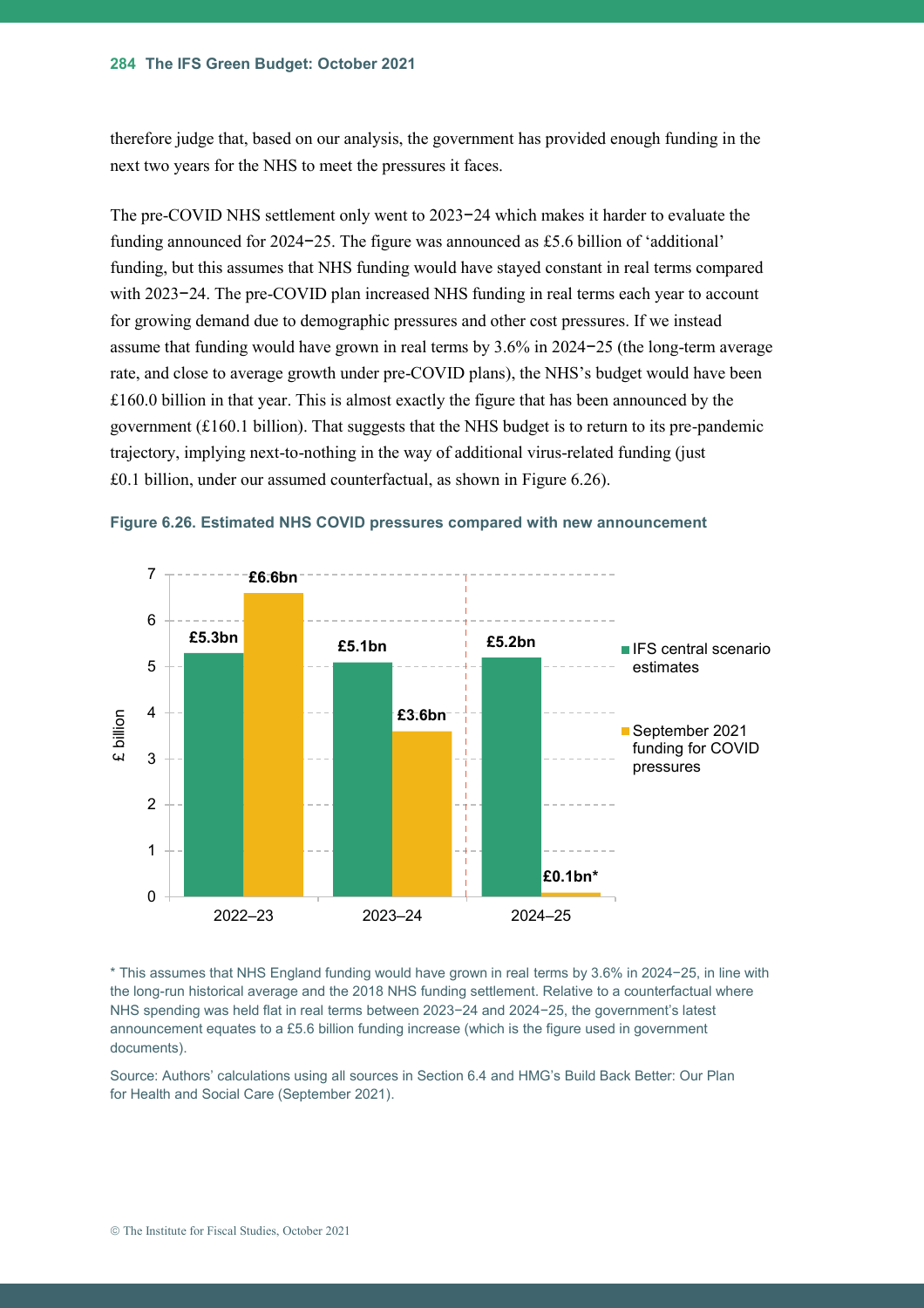In our central scenario, we estimate that COVID pressures will cost the NHS £5.2 billion in 2024−25. Given that the government appears to have provided virtually nothing in that year for virus-related costs, this suggests that the NHS may not have sufficient funding in the medium term to meet the pressures placed upon it. That could mean that additional funding is required from 2024−25 – and history suggests that NHS spending plans are more often than not topped up (Zaranko, 2021) – or that funding may need to be found from elsewhere in the NHS budget.

One of the key purposes of this increased funding, alongside dealing with direct COVID pressures, is to deal with the backlog of elective treatment that has built up during the pandemic. As part of that, the government has announced that with this additional funding, the NHS should aim to deliver 30% more elective activity in 2024−25 than it was doing pre-pandemic, and that once the NHS has recovered from the pandemic, activity should be the equivalent of 10% higher than under the NHS Long Term Plan (HMG, 2021c).

We estimate that the government's target to increase NHS capacity to 10% above the level in the NHS's Long Term Plan would be enough to return waiting lists to pre-COVID levels within three or four years. And in our central scenario the increase in NHS funding would be sufficient to achieve this for the first two years. But with little additional funding in 2024−25 relative to the NHS Long Term Plan, it is hard to see how the NHS could maintain these large increases in volumes into the medium term. Even with extra funding, a boost to capacity on that scale will still be highly challenging, given long-standing staffing shortages and the potential need for ongoing infection control measures. If these constraints bite, and the NHS struggles to increase capacity by the desired amount, it could take longer to deal with the elective care backlog. And if they cause marginal costs of providing care to increase then even more additional funding would likely be needed to clear the backlog.

#### Other parts of the DHSC budget

Some COVID expenditure, in particular Test & Trace and PPE procurement, is funded from DHSC's budget directly rather than via NHS England. In our central scenario, we estimate that that this will cost DHSC £3.8 billion in 2022−23, £1.0 billion in 2023−24 (£4.8 billion over the first two years) and £0.3 billion in 2024–25 (taking it to £5.1 billion in total). To compare with the government's latest plans, we assume that the additional £5.4 billion for adult social care is spread evenly over the three years (i.e.  $\pounds$ 1.8 billion in each year). That would leave  $\pounds$ 2.8 billion and £3.6 billion for other DHSC programmes in the first two years: £6.4 billion in total, more than the £4.8 billion that we estimate would be needed. That could allow for spending increases on areas not considered in detail in this chapter, such as the new UK Health Security Agency. But in the medium term, any spare funding could be siphoned off to meet any shortfalls in NHS funding.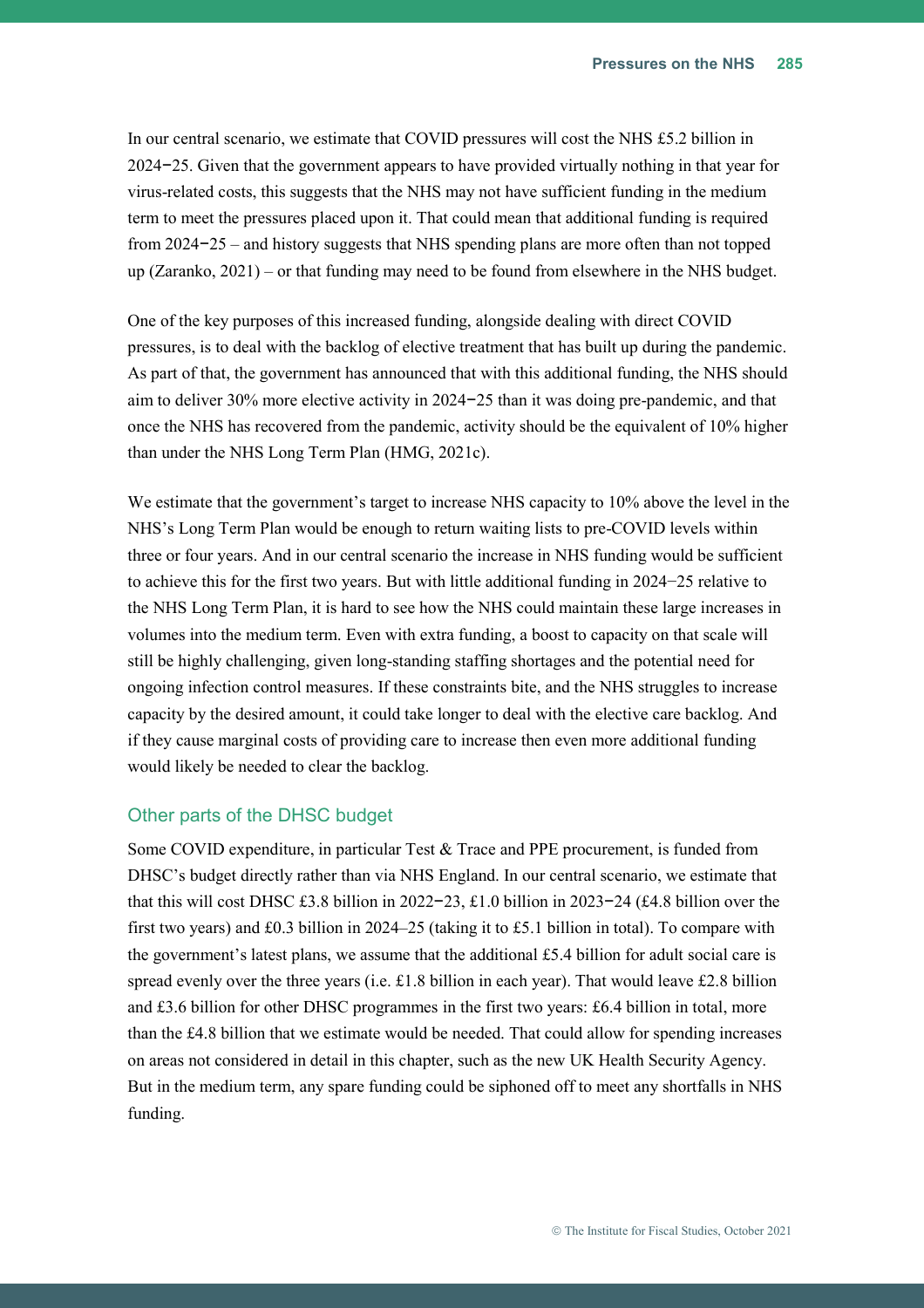In sum, then, the new funding announced by the government looks to be sufficient to meet the pressures on the NHS and other parts of the health system over the coming two years. This is, of course, highly uncertain and dependent on the future path of the pandemic, but looks to be 'about right' in scale. In 2024−25, however, the latest plans seem to imply that the NHS will return to its pre-pandemic growth path, which suggests minimal additional funding for pandemic pressures. At this point, it would be a surprise if the Chancellor, or his successor, did not find themselves following the time-honoured tradition of topping up the NHS budget.

## **6.7 Conclusion**

The NHS has faced huge pressures during the pandemic. Appropriately, this led to huge emergency increases in funding for NHS services, PPE procurement and vaccines, and for new bodies such as NHS Test and Trace. Although there are now far fewer COVID-19 patients in hospital than in earlier waves of the pandemic, this does not mean that the NHS is out of the woods. Even if COVID-19 disappeared tomorrow, its consequences for the health service – such as patients suffering from long COVID, increased demand for mental health services, the cost of catching up on missed activity, and concerns around staff burnout – would still remain for years to come.

We estimate that dealing with these pandemic-related pressures could require additional funding to the tune of £9 billion in 2022−23, £6 billion in 2023−24 and £5 billion in 2024−25. These estimates are subject to huge uncertainty, and reasonable people could disagree with our assumptions, but they indicate the broad scale of the challenge ahead. £21 billion spread over three years is a large but manageable amount – especially when placed in the context of overall NHS spending, and when compared with the £34 billion cash increase announced by Theresa May in 2018.

These estimates also provide a sense of where the largest cost pressures are likely to arise. Some of the largest estimated costs are those associated with catching up on missed activity, dealing with increased demand for mental health services, and the ongoing costs of Test and Trace while community transmission of COVID-19 remains high. Many of the direct pressures of COVID-19 – such as the treatment of patients with COVID-19 and/or long COVID – are likely to come with a smaller price tag than some of the indirect pressures caused by the pandemic.

Using this analysis, we can provide an assessment of the adequacy of the government's latest funding announcement. In our judgement, the newly announced settlement should be enough to meet pandemic-related pressures over the next two years. These figures are highly uncertain, and there is a chance that our central scenario turns out to be too optimistic (if, for instance, there is a worse-than-usual flu pandemic this winter, or a vaccine-resistant COVID-19 variant emerges).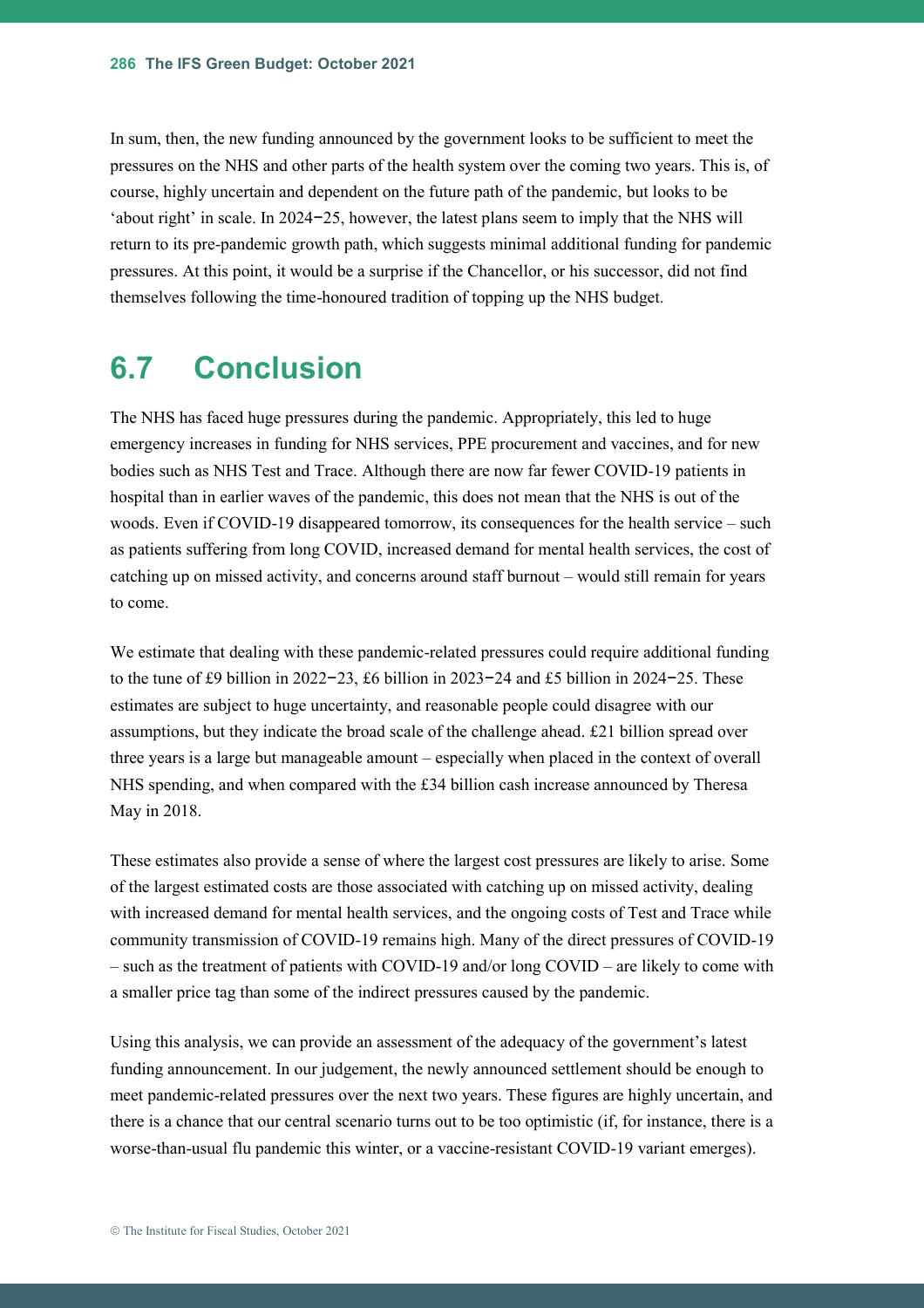In that case, these sums could prove to be insufficient, and the Chancellor will therefore need to continue to be prepared to provide more funding in the short term, should circumstances require it.

While the newly announced funding might suffice in the near term, the medium-term picture looks very different. The latest NHS spending plans appear to allow for virtually no additional virus-related funding in 2024−25 (or, if they do, it would likely need to be found from other parts of the NHS budget). Given the pressures that the NHS was already facing pre-pandemic, and given the historical tendency for NHS spending plans to be topped up, an upwards revision to the spending totals pencilled in for 2024−25 is the most likely eventual outcome. And even with this week's announcement and with or without any future top-up, the next few years will still be highly challenging given the risks of staff burnout, long-standing staffing shortages and other capacity limitations.

## **References**

- Banks, J., Karjalainen, H. and Propper, C. (2020), 'Recessions and health: the long-term health consequences of responses to the coronavirus', *Fiscal Studies*, 41, 337–44, [https://doi.org/10.1111/1475-5890.12230.](https://doi.org/10.1111/1475-5890.12230)
- Banks, J., Xu, X. and Fancourt, D. (2021), 'Mental health and the COVID-19 pandemic', in J. Helliwell, R. Layard, J. Sachs and J. De Neve, *World Happiness Report 2021*, Sustainable Development Solutions Network.
- BBC (2021a, 11 July), 'Covid: NHS backlog in England could reach 13 million, says Sajid Javid', [https://www.bbc.co.uk/news/uk-57793122.](https://www.bbc.co.uk/news/uk-57793122)
- BBC (2021b, 3 February), 'Covid: when will I get the vaccine?', [https://web.archive.org/web/20210203130902if\\_/https://www.bbc.com/news/health-55045639.](https://web.archive.org/web/20210203130902if_/https:/www.bbc.com/news/health-55045639)
- BMA (2021, February), *BMA COVID Tracker Survey February 2021*, [https://www.bma.org.uk/media/3810/bma-covid-tracker-survey-february-2021.pdf.](https://www.bma.org.uk/media/3810/bma-covid-tracker-survey-february-2021.pdf)
- Buchan, J., Ball, J., Shembavnekar, N. and Charlesworth, A. (2020, December), 'Building the NHS nursing workforce in England', [https://www.health.org.uk/publications/reports/building-the-nhs-nursing](https://www.health.org.uk/publications/reports/building-the-nhs-nursing-workforce-in-england)[workforce-in-england.](https://www.health.org.uk/publications/reports/building-the-nhs-nursing-workforce-in-england)
- Burn, S., Propper, C., Stoye, G., Warner, M., Aylin, P. and Bottle, A. (2021, 13 May), 'What happened to English NHS hospital activity during the COVID-19 pandemic?', [https://ifs.org.uk/publications/15432.](https://ifs.org.uk/publications/15432)
- Charlesworth, A., Firth, Z., Gershlick, B., Johnson, P., Kelly, E., Lee, T., Roberts, A., Stoye, G., Watt, T. and Zaranko, B. (2018, 24 May), 'Securing the future: funding health and social care to the 2030s', [https://ifs.org.uk/publications/12994.](https://ifs.org.uk/publications/12994)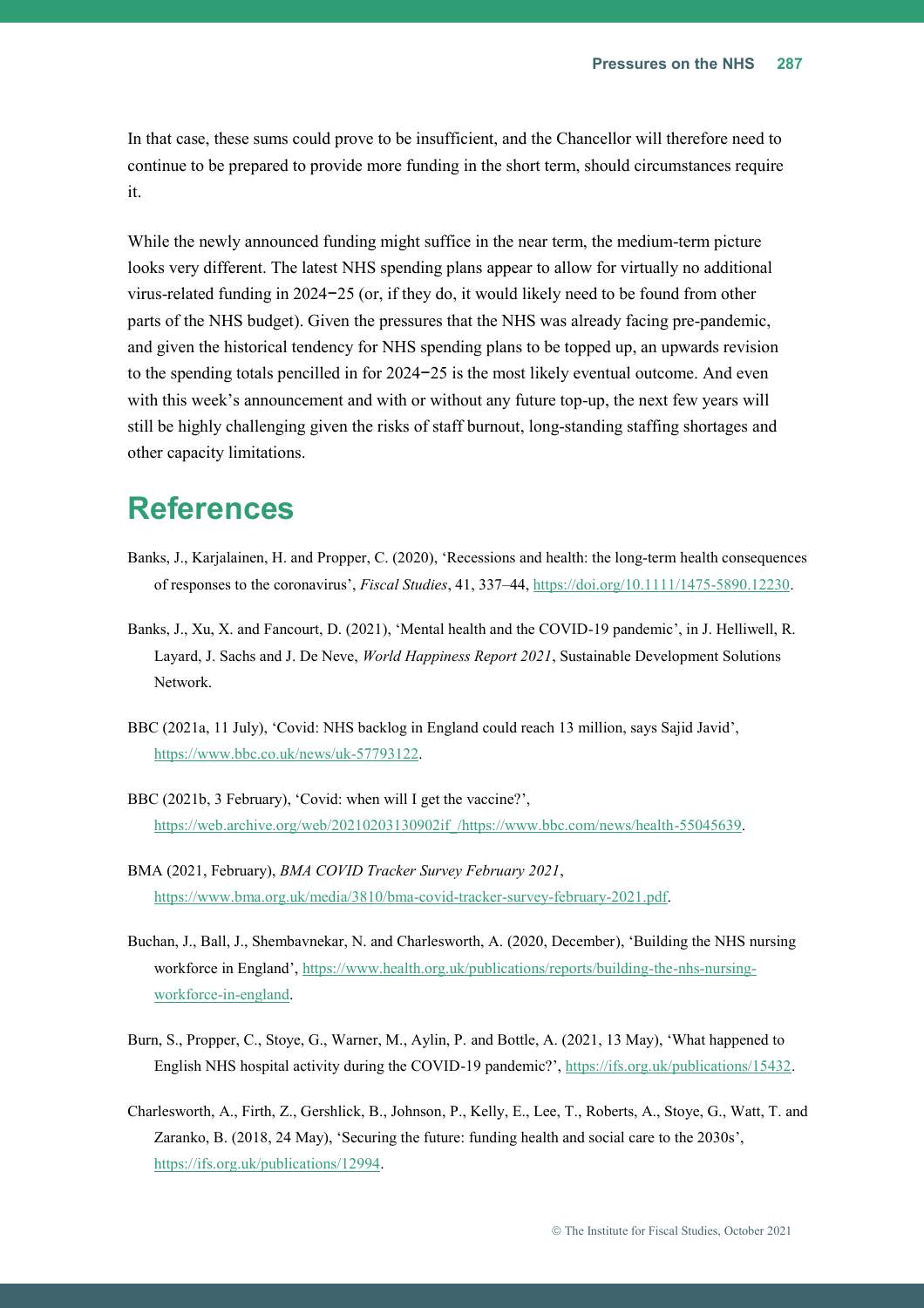- Cook, C. (2020, 30 March), 'The NHS at capacity', [https://www.tortoisemedia.com/2020/03/30/chris-cook](https://www.tortoisemedia.com/2020/03/30/chris-cook-coronavirus-nhs-at-capacity/)[coronavirus-nhs-at-capacity/.](https://www.tortoisemedia.com/2020/03/30/chris-cook-coronavirus-nhs-at-capacity/)
- Coyle, D., Dreesbeimdieck, K. and Manley, A. (2021), 'Productivity in UK healthcare during and after the Covid-19 pandemic', [https://www.productivity.ac.uk/wp-content/uploads/2021/04/Health-Productivity-](https://www.productivity.ac.uk/wp-content/uploads/2021/04/Health-Productivity-Diane-Coyle-FINAL.pdf)[Diane-Coyle-FINAL.pdf.](https://www.productivity.ac.uk/wp-content/uploads/2021/04/Health-Productivity-Diane-Coyle-FINAL.pdf)
- Curtis, L. and Burns, A. (2019), 'Unit costs of health and social care 2019', [https://kar.kent.ac.uk/79286/11/UCFinalFeb20.pdf.](https://kar.kent.ac.uk/79286/11/UCFinalFeb20.pdf)
- DHSC (2021a, 18 March), '£7 billion for NHS and social care for COVID-19 response and recovery', [https://www.gov.uk/government/news/7billion-for-nhs-and-social-care-for-covid-19-response-and](https://www.gov.uk/government/news/7billion-for-nhs-and-social-care-for-covid-19-response-and-recovery)[recovery.](https://www.gov.uk/government/news/7billion-for-nhs-and-social-care-for-covid-19-response-and-recovery)
- DHSC (2021b, 25 March), '2020-21 revised financial directions to NHS England', [https://assets.publishing.service.gov.uk/government/uploads/system/uploads/attachment\\_data/file/973226](https://assets.publishing.service.gov.uk/government/uploads/system/uploads/attachment_data/file/973226/Revised_Financial_directions_2020-21.pdf) [/Revised\\_Financial\\_directions\\_2020-21.pdf.](https://assets.publishing.service.gov.uk/government/uploads/system/uploads/attachment_data/file/973226/Revised_Financial_directions_2020-21.pdf)
- DHSC (2021c, 22 June), 'PAC hearing initial lessons learned', [https://committees.parliament.uk/publications/6537/documents/70830/default/.](https://committees.parliament.uk/publications/6537/documents/70830/default/)
- DHSC (2021d, 11 January), 'UK COVID-19 vaccines delivery plan', [https://www.gov.uk/government/publications/uk-covid-19-vaccines-delivery-plan.](https://www.gov.uk/government/publications/uk-covid-19-vaccines-delivery-plan)
- DHSC (2021e, 6 September), 'Additional £5.4 billion for NHS COVID-19 response over next 6 months', [https://www.gov.uk/government/news/additional-54-billion-for-nhs-covid-19-response-over-next-six](https://www.gov.uk/government/news/additional-54-billion-for-nhs-covid-19-response-over-next-six-months)[months.](https://www.gov.uk/government/news/additional-54-billion-for-nhs-covid-19-response-over-next-six-months)
- Ewbank, L., Thompson, J., McKenna, H. and Anandaciva, S. (2020, 26 March), 'NHS hospital bed numbers: past, present, future', [https://www.kingsfund.org.uk/publications/nhs-hospital-bed-numbers.](https://www.kingsfund.org.uk/publications/nhs-hospital-bed-numbers)
- Farquharson, C., Phillips, D. and Zaranko, B. (2021, 14 April), 'Public service spending in Scotland: trends and key issues', [https://ifs.org.uk/publications/15395.](https://ifs.org.uk/publications/15395)
- FT (2020, 10 November), 'UK government to pump up to £43bn into Covid testing', *Financial Times*, [https://www.ft.com/content/07f76b06-73db-4647-97b6-ef0a9a58626d.](https://www.ft.com/content/07f76b06-73db-4647-97b6-ef0a9a58626d)
- FT (2021, 23 July), 'NHS chief Simon Stevens: "You've got to make the weather"', *Financial Times*, [https://www.ft.com/content/3747c7f1-ac3f-4062-998e-4506b4a131f4.](https://www.ft.com/content/3747c7f1-ac3f-4062-998e-4506b4a131f4)
- Ghazaryan, A., Giulietti, C. and Wahba, J. (2020, 27 September), 'How prepared was the NHS for coronavirus?', [https://www.economicsobservatory.com/how-prepared-was-nhs-coronavirus.](https://www.economicsobservatory.com/how-prepared-was-nhs-coronavirus)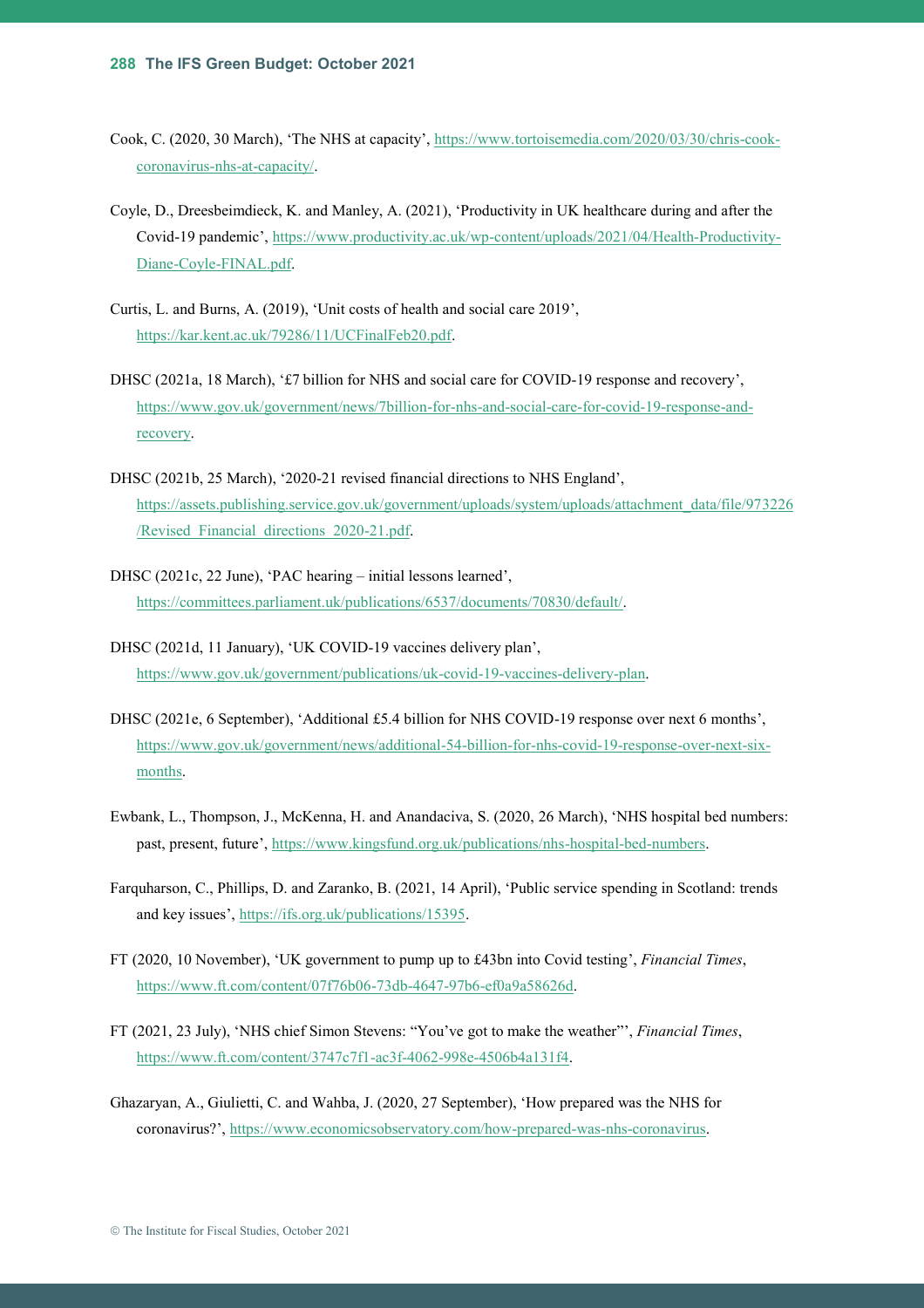Health Education England (n.d.), 'Advanced clinical practice introduction',

[https://www.hee.nhs.uk/sites/default/files/documents/ACP%20webinar%20introduction%20and%20pract](https://www.hee.nhs.uk/sites/default/files/documents/ACP%20webinar%20introduction%20and%20practice_0.pdf) [ice\\_0.pdf.](https://www.hee.nhs.uk/sites/default/files/documents/ACP%20webinar%20introduction%20and%20practice_0.pdf)

- HMG (2018, 18 June), 'Prime Minister sets out 5-year NHS funding plan', [https://www.gov.uk/government/news/prime-minister-sets-out-5-year-nhs-funding-plan.](https://www.gov.uk/government/news/prime-minister-sets-out-5-year-nhs-funding-plan)
- HMG (2019, 4 September), 'Spending Round 2019', [https://www.gov.uk/government/publications/spending](https://www.gov.uk/government/publications/spending-round-2019-document/spending-round-2019)[round-2019-document/spending-round-2019.](https://www.gov.uk/government/publications/spending-round-2019-document/spending-round-2019)
- HMG (2020a, 11 May), 'Budget 2020', [https://assets.publishing.service.gov.uk/government/uploads/system/uploads/attachment\\_data/file/871799](https://assets.publishing.service.gov.uk/government/uploads/system/uploads/attachment_data/file/871799/Budget_2020_Web_Accessible_Complete.pdf) [/Budget\\_2020\\_Web\\_Accessible\\_Complete.pdf.](https://assets.publishing.service.gov.uk/government/uploads/system/uploads/attachment_data/file/871799/Budget_2020_Web_Accessible_Complete.pdf)
- HMG (2020b, 13 April), 'Chancellor provides over £14 billion for our NHS and vital public services', [https://www.gov.uk/government/news/chancellor-provides-over-14-billion-for-our-nhs-and-vital-public](https://www.gov.uk/government/news/chancellor-provides-over-14-billion-for-our-nhs-and-vital-public-services)[services.](https://www.gov.uk/government/news/chancellor-provides-over-14-billion-for-our-nhs-and-vital-public-services)
- HMG (2020c, November), 'Spending Review 2020', [https://www.gov.uk/government/publications/spending](https://www.gov.uk/government/publications/spending-review-2020-documents/spending-review-2020#responding-to-covid-19-1)[review-2020-documents/spending-review-2020#responding-to-covid-19-1.](https://www.gov.uk/government/publications/spending-review-2020-documents/spending-review-2020#responding-to-covid-19-1)
- HMG (2021a, 3 March), 'Budget 2021', [https://assets.publishing.service.gov.uk/government/uploads/system/uploads/attachment\\_data/file/966868](https://assets.publishing.service.gov.uk/government/uploads/system/uploads/attachment_data/file/966868/BUDGET_2021_-_web.pdf) [/BUDGET\\_2021\\_-\\_web.pdf.](https://assets.publishing.service.gov.uk/government/uploads/system/uploads/attachment_data/file/966868/BUDGET_2021_-_web.pdf)

HMG (2021b), 'Cornavirus (COVID-19) in the UK', [https://coronavirus.data.gov.uk/.](https://coronavirus.data.gov.uk/)

- HMG (2021c, 7 September), 'Build back better: our plan for health and social care', [https://www.gov.uk/government/publications/build-back-better-our-plan-for-health-and-social-care.](https://www.gov.uk/government/publications/build-back-better-our-plan-for-health-and-social-care)
- HMT (2020, July), 'Public Expenditure Statistical Analyses 2020', [https://assets.publishing.service.gov.uk/government/uploads/system/uploads/attachment\\_data/file/901406](https://assets.publishing.service.gov.uk/government/uploads/system/uploads/attachment_data/file/901406/CCS207_CCS0620768248-001_PESA_ARA_Complete_E-Laying__002_.pdf) [/CCS207\\_CCS0620768248-001\\_PESA\\_ARA\\_Complete\\_E-Laying\\_\\_002\\_.pdf.](https://assets.publishing.service.gov.uk/government/uploads/system/uploads/attachment_data/file/901406/CCS207_CCS0620768248-001_PESA_ARA_Complete_E-Laying__002_.pdf)
- HMT (2021, July), 'Public Expenditure Statistical Analyses 2021', [https://assets.publishing.service.gov.uk/government/uploads/system/uploads/attachment\\_data/file/100375](https://assets.publishing.service.gov.uk/government/uploads/system/uploads/attachment_data/file/1003755/CCS207_CCS0621818186-001_PESA_ARA_2021_Web_Accessible.pdf#page=154) [5/CCS207\\_CCS0621818186-001\\_PESA\\_ARA\\_2021\\_Web\\_Accessible.pdf#page=154.](https://assets.publishing.service.gov.uk/government/uploads/system/uploads/attachment_data/file/1003755/CCS207_CCS0621818186-001_PESA_ARA_2021_Web_Accessible.pdf#page=154)

Hopson, C. (2021, 11 August), [https://twitter.com/ChrisCEOHopson/status/1425418710819516417.](https://twitter.com/ChrisCEOHopson/status/1425418710819516417)

Horton, T. and Jones, B. (2020, 4 June), 'Three key quality considerations for remote consultations', [https://www.health.org.uk/news-and-comment/blogs/three-key-quality-considerations-for-remote](https://www.health.org.uk/news-and-comment/blogs/three-key-quality-considerations-for-remote-consultations)[consultations.](https://www.health.org.uk/news-and-comment/blogs/three-key-quality-considerations-for-remote-consultations)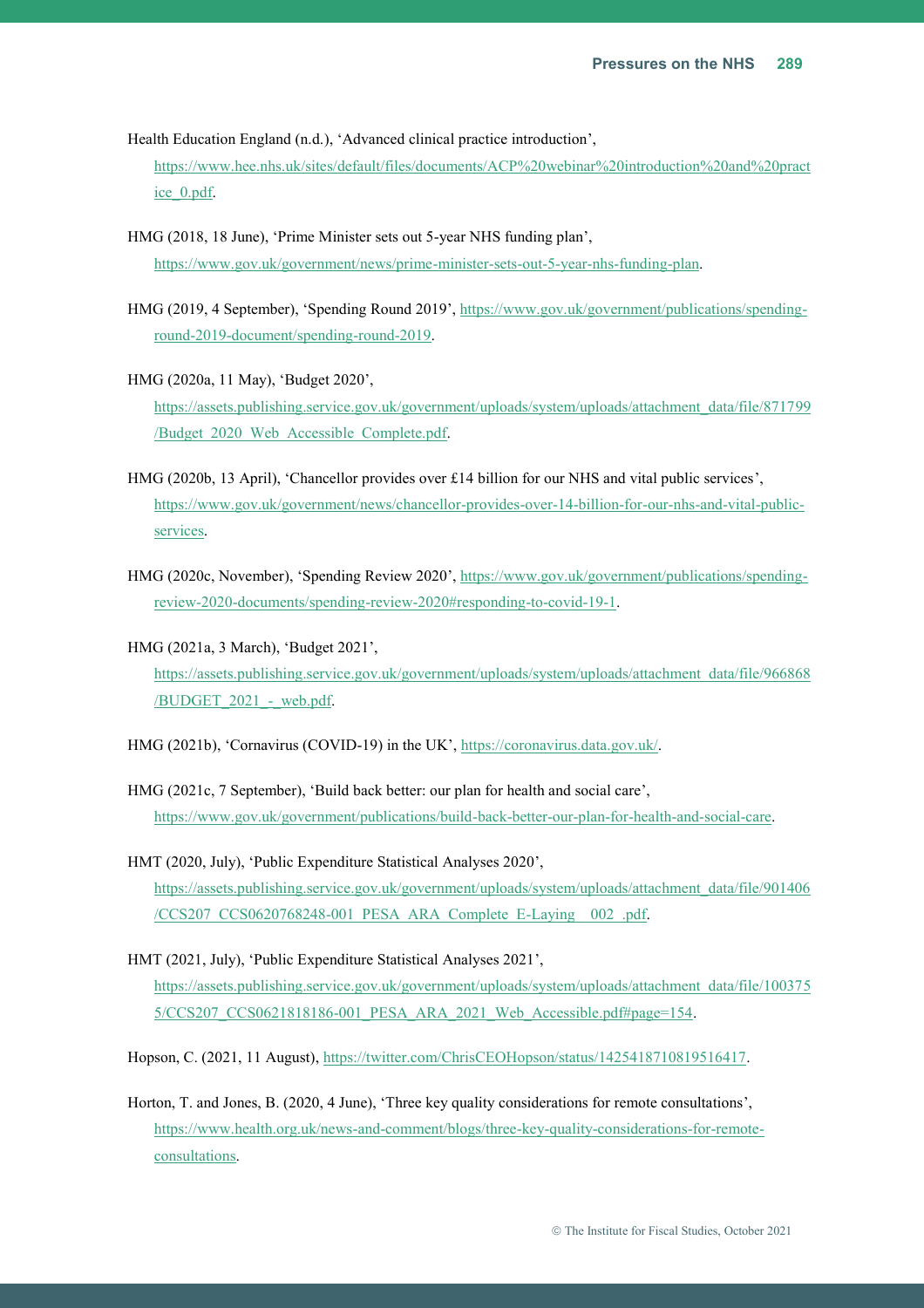- Janke, K., Lee, K., Propper, C., Shields, K. and Shields, M. A. (2020, March), 'Macroeconomic conditions and health in Britain: aggregation, dynamics and local area heterogeneity', [https://ftp.iza.org/dp13091.pdf.](https://ftp.iza.org/dp13091.pdf)
- King's Fund (2019, 8 November), 'Key facts and figures about the NHS', [https://www.kingsfund.org.uk/audio-video/key-facts-figures-nhs.](https://www.kingsfund.org.uk/audio-video/key-facts-figures-nhs)
- Kraindler, J., Rocks, S., Charlesworth, A., Tallack, C., Barclay, C., Idriss, O. and Shembavnekar, N. (2020, 24 November), 'Spending Review 2020: managing uncertainty', [https://www.health.org.uk/publications/long-reads/managing-uncertainty.](https://www.health.org.uk/publications/long-reads/managing-uncertainty)
- Margerison-Zilko, C., Goldman-Mellor, S., Falconi, A. and Downing, J. (2016), 'Health impacts of the Great Recession: a critical review', *Current Epidemiology Reports*, 3, 81–91, [https://doi.org/10.1007/s40471-](https://doi.org/10.1007/s40471-016-0068-6) [016-0068-6.](https://doi.org/10.1007/s40471-016-0068-6)
- Murray, R. (2021, 29 July), 'Lessons from the 2000s: the ambition to reduce waits must be matched with patience and realism', [https://www.kingsfund.org.uk/publications/nhs-waiting-times.](https://www.kingsfund.org.uk/publications/nhs-waiting-times)
- NAO (2020, 25 November), 'The supply of personal protective equipment (PPE) during the COVID-19 pandemic', [https://www.nao.org.uk/wp-content/uploads/2020/11/The-supply-of-personal-protective](https://www.nao.org.uk/wp-content/uploads/2020/11/The-supply-of-personal-protective-equipment-PPE-during-the-COVID-19-pandemic.pdf)[equipment-PPE-during-the-COVID-19-pandemic.pdf.](https://www.nao.org.uk/wp-content/uploads/2020/11/The-supply-of-personal-protective-equipment-PPE-during-the-COVID-19-pandemic.pdf)
- NAO (2021a, 25 June), 'Test and trace in England progress update', [https://www.nao.org.uk/wp](https://www.nao.org.uk/wp-content/uploads/2021/06/Test-and-trace-in-England-progress-update.pdf)[content/uploads/2021/06/Test-and-trace-in-England-progress-update.pdf.](https://www.nao.org.uk/wp-content/uploads/2021/06/Test-and-trace-in-England-progress-update.pdf)
- NAO (2021b, May), 'COVID-19 Cost Tracker', [https://www.nao.org.uk/covid-19/cost-tracker/.](https://www.nao.org.uk/covid-19/cost-tracker/)
- NHS (2019, June), 'NHS Long Term Plan Implementation Framework', [https://www.longtermplan.nhs.uk/wp-content/uploads/2019/06/long-term-plan-implementation](https://www.longtermplan.nhs.uk/wp-content/uploads/2019/06/long-term-plan-implementation-framework-v1.pdf)[framework-v1.pdf.](https://www.longtermplan.nhs.uk/wp-content/uploads/2019/06/long-term-plan-implementation-framework-v1.pdf)
- NHS (2021, 15 June), 'Long COVID: the NHS plan for 2021/22', [https://www.england.nhs.uk/coronavirus/wp-content/uploads/sites/52/2021/06/C1312-long-covid-plan](https://www.england.nhs.uk/coronavirus/wp-content/uploads/sites/52/2021/06/C1312-long-covid-plan-june-2021.pdf)[june-2021.pdf.](https://www.england.nhs.uk/coronavirus/wp-content/uploads/sites/52/2021/06/C1312-long-covid-plan-june-2021.pdf)
- NHS Confederation and NHS Providers (2021, 2 September), 'A reckoning: the continuing cost of COVID-19', [https://www.nhsconfed.org/publications/reckoning-continuing-cost-covid-19.](https://www.nhsconfed.org/publications/reckoning-continuing-cost-covid-19)
- NHS Digital (2021a, 3 June), 'NHS vacancy statistics England', [https://digital.nhs.uk/data-and](https://digital.nhs.uk/data-and-information/publications/statistical/nhs-vacancies-survey/april-2015---march-2021)[information/publications/statistical/nhs-vacancies-survey/april-2015---march-2021.](https://digital.nhs.uk/data-and-information/publications/statistical/nhs-vacancies-survey/april-2015---march-2021)
- NHS Digital (2021b, 13 July), 'Provisional monthly Hospital Episode Statistics for admitted patient care, outpatient and accident and emergency data April 2021 - May 2021', [https://digital.nhs.uk/data-and-](https://digital.nhs.uk/data-and-information/publications/statistical/hospital-episode-statistics-for-admitted-patient-care-outpatient-and-accident-and-emergency-data/april-2021---may-2021)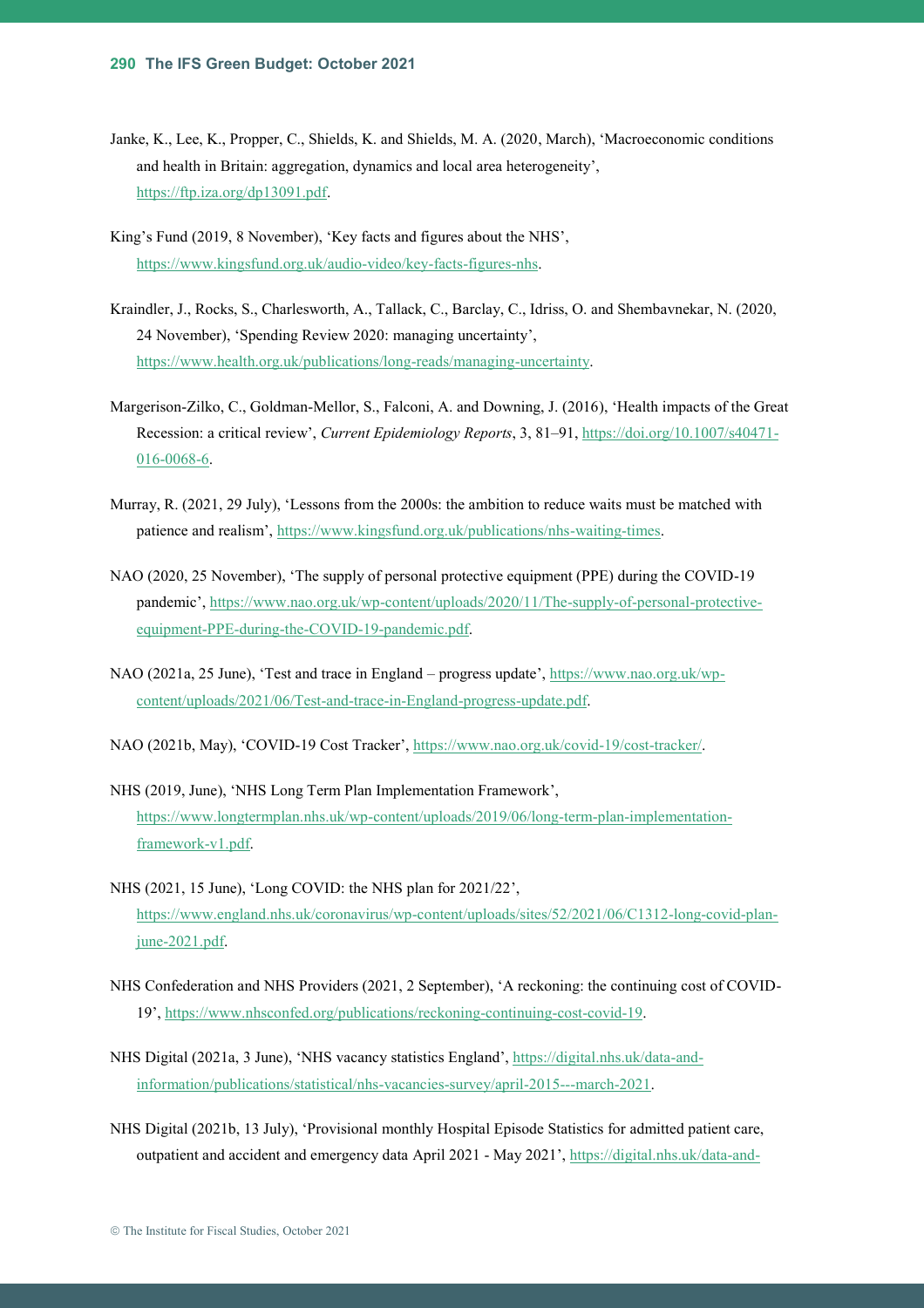[information/publications/statistical/hospital-episode-statistics-for-admitted-patient-care-outpatient-and](https://digital.nhs.uk/data-and-information/publications/statistical/hospital-episode-statistics-for-admitted-patient-care-outpatient-and-accident-and-emergency-data/april-2021---may-2021)[accident-and-emergency-data/april-2021---may-2021.](https://digital.nhs.uk/data-and-information/publications/statistical/hospital-episode-statistics-for-admitted-patient-care-outpatient-and-accident-and-emergency-data/april-2021---may-2021)

- NHS Digital (2021c, 5 August), 'General practice workforce 30 June 2021', [https://digital.nhs.uk/data-and](https://digital.nhs.uk/data-and-information/publications/statistical/general-and-personal-medical-services/30-june-2021)[information/publications/statistical/general-and-personal-medical-services/30-june-2021.](https://digital.nhs.uk/data-and-information/publications/statistical/general-and-personal-medical-services/30-june-2021)
- NHS Digital (2021d, 1 July), 'NHS staff earnings estimates March 2021, provisional statistics', [https://digital.nhs.uk/data-and-information/publications/statistical/nhs-staff-earnings-estimates/march-](https://digital.nhs.uk/data-and-information/publications/statistical/nhs-staff-earnings-estimates/march-2021)[2021.](https://digital.nhs.uk/data-and-information/publications/statistical/nhs-staff-earnings-estimates/march-2021)
- NHS Digital (2021e, 29 July), 'NHS sickness absence rates', [https://digital.nhs.uk/data-and](https://digital.nhs.uk/data-and-information/publications/statistical/nhs-sickness-absence-rates/march-2021-annual-summary-2009-to-2020)[information/publications/statistical/nhs-sickness-absence-rates/march-2021-annual-summary-2009-to-](https://digital.nhs.uk/data-and-information/publications/statistical/nhs-sickness-absence-rates/march-2021-annual-summary-2009-to-2020)[2020.](https://digital.nhs.uk/data-and-information/publications/statistical/nhs-sickness-absence-rates/march-2021-annual-summary-2009-to-2020)
- NHS Digital (2021f, 8 July), 'Mental health services monthly statistics', [https://digital.nhs.uk/data-and](https://digital.nhs.uk/data-and-information/publications/statistical/mental-health-services-monthly-statistics)[information/publications/statistical/mental-health-services-monthly-statistics.](https://digital.nhs.uk/data-and-information/publications/statistical/mental-health-services-monthly-statistics)
- NHS Digital (2021g, 28 January), 'Mental Health Bulletin 2019-20 Annual Report', [https://files.digital.nhs.uk/0E/62D5B5/MHB-1920-Annual%20Report.pdf.](https://files.digital.nhs.uk/0E/62D5B5/MHB-1920-Annual%20Report.pdf)
- NHS England (2020a, 9 November), 'Urgent preparing for general practice to contribute to a potential COVID-19 vaccination programme', [https://www.england.nhs.uk/coronavirus/wp](https://www.england.nhs.uk/coronavirus/wp-content/uploads/sites/52/2020/03/C0856_COVID-19-vaccineletter_9-Novrevb.pdf#page=5)[content/uploads/sites/52/2020/03/C0856\\_COVID-19-vaccineletter\\_9-Novrevb.pdf#page=5.](https://www.england.nhs.uk/coronavirus/wp-content/uploads/sites/52/2020/03/C0856_COVID-19-vaccineletter_9-Novrevb.pdf#page=5)
- NHS England (2020b, 29 April), 'Second phase of NHS response to COVID19', [https://www.england.nhs.uk/coronavirus/wp-content/uploads/sites/52/2020/04/second-phase-of-nhs](https://www.england.nhs.uk/coronavirus/wp-content/uploads/sites/52/2020/04/second-phase-of-nhs-response-to-covid-19-letter-to-chief-execs-29-april-2020.pdf)[response-to-covid-19-letter-to-chief-execs-29-april-2020.pdf.](https://www.england.nhs.uk/coronavirus/wp-content/uploads/sites/52/2020/04/second-phase-of-nhs-response-to-covid-19-letter-to-chief-execs-29-april-2020.pdf)
- NHS England (2021a, June), 'National Cost Collection for the NHS', [https://www.england.nhs.uk/national](https://www.england.nhs.uk/national-cost-collection/#ncc1819)[cost-collection/#ncc1819.](https://www.england.nhs.uk/national-cost-collection/#ncc1819)
- NHS England (2021b, June), 'Long COVID: the NHS plan for 2021/22', [https://www.england.nhs.uk/coronavirus/wp-content/uploads/sites/52/2021/06/C1312-long-covid-plan](https://www.england.nhs.uk/coronavirus/wp-content/uploads/sites/52/2021/06/C1312-long-covid-plan-june-2021.pdf)[june-2021.pdf.](https://www.england.nhs.uk/coronavirus/wp-content/uploads/sites/52/2021/06/C1312-long-covid-plan-june-2021.pdf)
- NHS England (2021c, June), 'National Cost Collection 2019/20 Report', [https://www.england.nhs.uk/wp](https://www.england.nhs.uk/wp-content/uploads/2021/06/National-Cost-Collection-2019-20-Report-FINAL.pdf)[content/uploads/2021/06/National-Cost-Collection-2019-20-Report-FINAL.pdf.](https://www.england.nhs.uk/wp-content/uploads/2021/06/National-Cost-Collection-2019-20-Report-FINAL.pdf)
- NHS England (2021d, 26 May), 'Clinically led review of urgent and emergency care standards: measuring performance in a transformed system', [https://www.england.nhs.uk/publication/clinically-led-review-of](https://www.england.nhs.uk/publication/clinically-led-review-of-urgent-and-emergency-care-standards-measuring-performance-in-a-transformed-system/)[urgent-and-emergency-care-standards-measuring-performance-in-a-transformed-system/.](https://www.england.nhs.uk/publication/clinically-led-review-of-urgent-and-emergency-care-standards-measuring-performance-in-a-transformed-system/)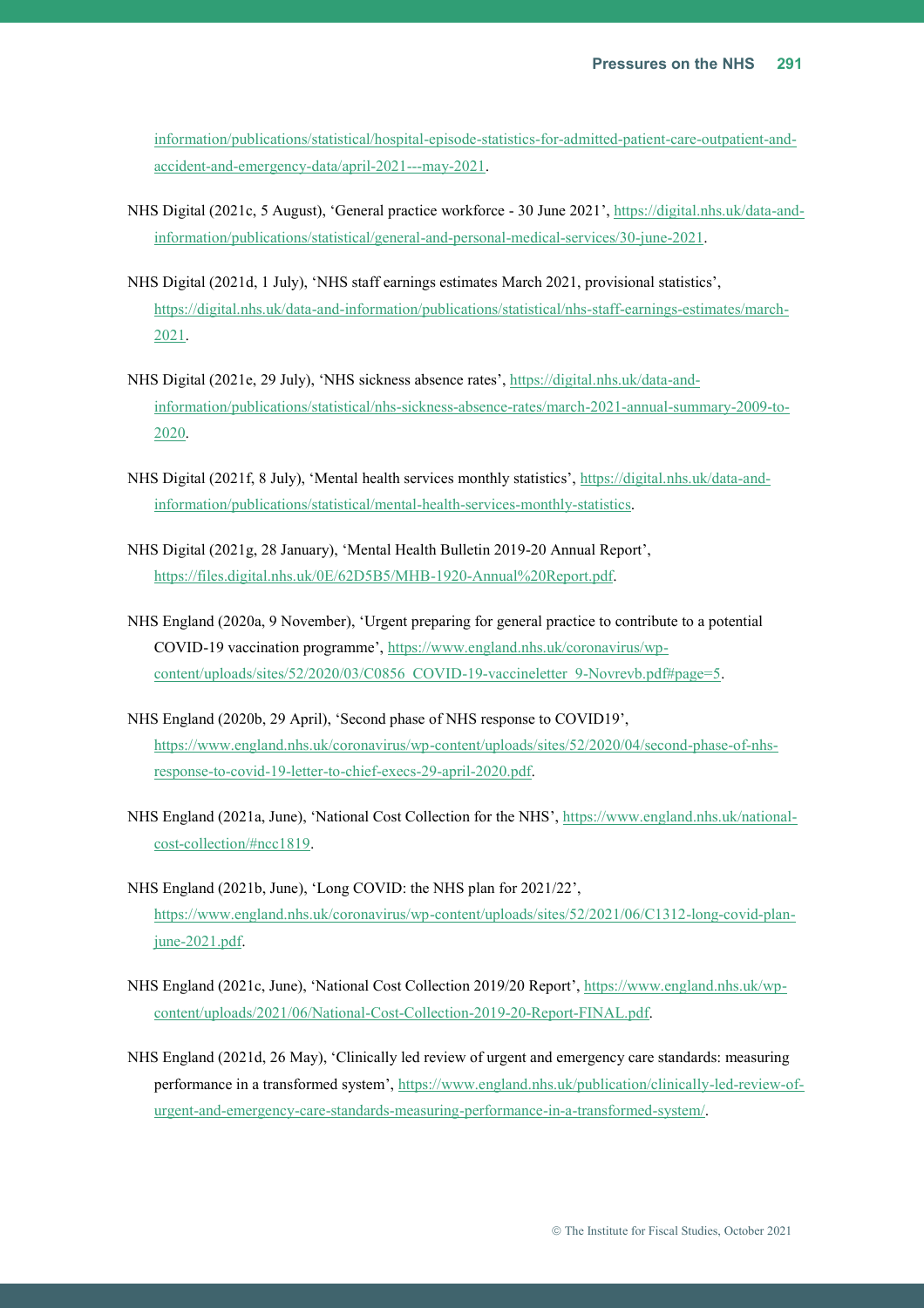NHS Pay Review Body (2021, July), 'Thirty-Fourth Report 2021',

[https://assets.publishing.service.gov.uk/government/uploads/system/uploads/attachment\\_data/file/100501](https://assets.publishing.service.gov.uk/government/uploads/system/uploads/attachment_data/file/1005011/NHSPRB_2021__Report_-_Web_accessible_version.pdf) 1/NHSPRB 2021 Report - Web accessible version.pdf.

- NHS Providers (2021), 'The impact of the pandemic on the workforce', [https://nhsproviders.org/recovery](https://nhsproviders.org/recovery-position-what-next-for-the-nhs/the-impact-of-the-pandemic-on-the-workforce)[position-what-next-for-the-nhs/the-impact-of-the-pandemic-on-the-workforce.](https://nhsproviders.org/recovery-position-what-next-for-the-nhs/the-impact-of-the-pandemic-on-the-workforce)
- NMC (2017, July), 'The NMC register 2012/13-2016/17', Nursing & Midwifery Council, [https://www.nmc.org.uk/globalassets/sitedocuments/other-publications/nmc-register-2013-2017.pdf.](https://www.nmc.org.uk/globalassets/sitedocuments/other-publications/nmc-register-2013-2017.pdf)
- Nuffield Trust (2021, 8 August), 'NHS trusts face unfunded spending pressures of £5bn in coming year', [https://www.nuffieldtrust.org.uk/news-item/nuffield-trust-nhs-trusts-face-unfunded-spending-pressures](https://www.nuffieldtrust.org.uk/news-item/nuffield-trust-nhs-trusts-face-unfunded-spending-pressures-of-5bn-in-coming-year#details-of-analysis)[of-5bn-in-coming-year#details-of-analysis.](https://www.nuffieldtrust.org.uk/news-item/nuffield-trust-nhs-trusts-face-unfunded-spending-pressures-of-5bn-in-coming-year#details-of-analysis)
- Nuffield Trust (n.d.), 'The history of the NHS', [https://www.nuffieldtrust.org.uk/health-and-social-care](https://www.nuffieldtrust.org.uk/health-and-social-care-explained/the-history-of-the-nhs/)[explained/the-history-of-the-nhs/.](https://www.nuffieldtrust.org.uk/health-and-social-care-explained/the-history-of-the-nhs/)
- OBR (2018, 17 July), 'Fiscal sustainability report July 2018', [https://obr.uk/fsr/fiscal-sustainability-report](https://obr.uk/fsr/fiscal-sustainability-report-july-2018/)[july-2018/.](https://obr.uk/fsr/fiscal-sustainability-report-july-2018/)
- OBR (2021a, 3 March), 'Economic and fiscal outlook March 2021', [https://obr.uk/efo/economic-and-fiscal](https://obr.uk/efo/economic-and-fiscal-outlook-march-2021/)[outlook-march-2021/.](https://obr.uk/efo/economic-and-fiscal-outlook-march-2021/)
- OBR (2021b, 6 July), 'Fiscal risks report July 2021', [https://obr.uk/frr/fiscal-risks-report-july-2021/.](https://obr.uk/frr/fiscal-risks-report-july-2021/)
- ONS (2019, 21 October), 'National population projections: 2018-based', [https://www.ons.gov.uk/peoplepopulationandcommunity/populationandmigration/populationprojections/b](https://www.ons.gov.uk/peoplepopulationandcommunity/populationandmigration/populationprojections/bulletins/nationalpopulationprojections/2018based) [ulletins/nationalpopulationprojections/2018based.](https://www.ons.gov.uk/peoplepopulationandcommunity/populationandmigration/populationprojections/bulletins/nationalpopulationprojections/2018based)
- ONS (2021a, 1 April), 'Prevalence of ongoing symptoms following coronavirus (COVID-19) infection in the UK: 1 April 2021', [https://www.ons.gov.uk/peoplepopulationandcommunity/healthandsocialcare/conditionsanddiseases/bulle](https://www.ons.gov.uk/peoplepopulationandcommunity/healthandsocialcare/conditionsanddiseases/bulletins/prevalenceofongoingsymptomsfollowingcoronaviruscovid19infectionintheuk/1april2021) [tins/prevalenceofongoingsymptomsfollowingcoronaviruscovid19infectionintheuk/1april2021.](https://www.ons.gov.uk/peoplepopulationandcommunity/healthandsocialcare/conditionsanddiseases/bulletins/prevalenceofongoingsymptomsfollowingcoronaviruscovid19infectionintheuk/1april2021)
- ONS (2021b, 1 July), 'Prevalence of ongoing symptoms following coronavirus (COVID-19) infection in the UK: 1 July 2021', [https://www.ons.gov.uk/peoplepopulationandcommunity/healthandsocialcare/conditionsanddiseases/bulle](https://www.ons.gov.uk/peoplepopulationandcommunity/healthandsocialcare/conditionsanddiseases/bulletins/prevalenceofongoingsymptomsfollowingcoronaviruscovid19infectionintheuk/1july2021/) [tins/prevalenceofongoingsymptomsfollowingcoronaviruscovid19infectionintheuk/1july2021/.](https://www.ons.gov.uk/peoplepopulationandcommunity/healthandsocialcare/conditionsanddiseases/bulletins/prevalenceofongoingsymptomsfollowingcoronaviruscovid19infectionintheuk/1july2021/)
- ONS (2021c, 5 May), 'Coronavirus and depression in adults, Great Britain: January to March 2021', [https://www.ons.gov.uk/peoplepopulationandcommunity/wellbeing/articles/coronavirusanddepressionina](https://www.ons.gov.uk/peoplepopulationandcommunity/wellbeing/articles/coronavirusanddepressioninadultsgreatbritain/latest) [dultsgreatbritain/latest.](https://www.ons.gov.uk/peoplepopulationandcommunity/wellbeing/articles/coronavirusanddepressioninadultsgreatbritain/latest)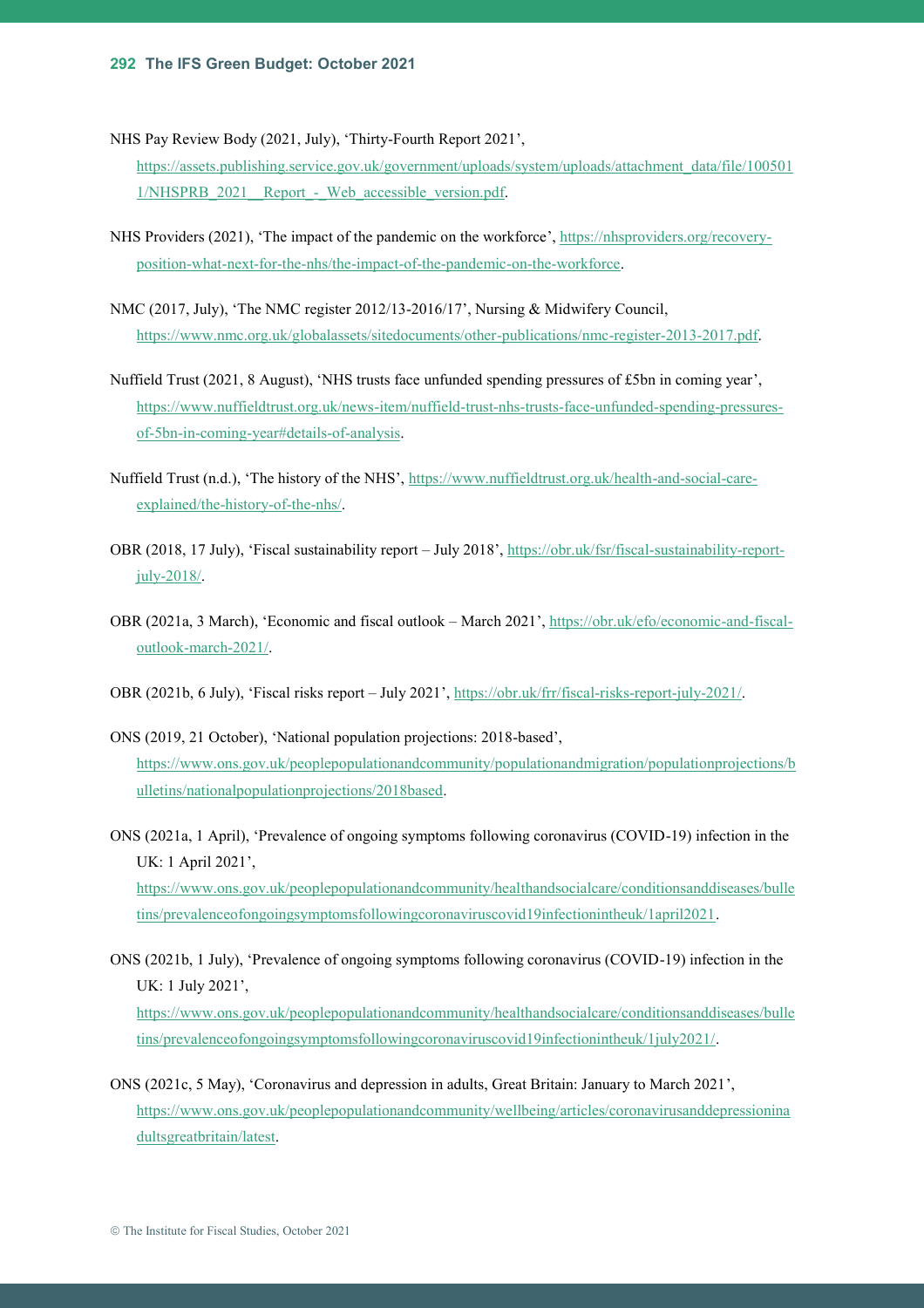ONS (2021d, 5 May), 'Coronavirus and GP diagnosed depression in England: 2020', [https://www.ons.gov.uk/peoplepopulationandcommunity/healthandsocialcare/mentalhealth/bulletins/coro](https://www.ons.gov.uk/peoplepopulationandcommunity/healthandsocialcare/mentalhealth/bulletins/coronavirusandgpdiagnoseddepressioninengland2020/coronavirusandgpdiagnoseddepressioninengland2020) [navirusandgpdiagnoseddepressioninengland2020/coronavirusandgpdiagnoseddepressioninengland2020.](https://www.ons.gov.uk/peoplepopulationandcommunity/healthandsocialcare/mentalhealth/bulletins/coronavirusandgpdiagnoseddepressioninengland2020/coronavirusandgpdiagnoseddepressioninengland2020)

- ONS (2021e, 30 June), 'Gross domestic product: quarter on quarter growth: CVM SA %', [https://www.ons.gov.uk/economy/grossdomesticproductgdp/timeseries/ihyq/qna.](https://www.ons.gov.uk/economy/grossdomesticproductgdp/timeseries/ihyq/qna)
- ONS (2021f, 17 August), 'Unemployment rate (aged 16 and over, seasonally adjusted)', [https://www.ons.gov.uk/employmentandlabourmarket/peoplenotinwork/unemployment/timeseries/mgsx/l](https://www.ons.gov.uk/employmentandlabourmarket/peoplenotinwork/unemployment/timeseries/mgsx/lms) [ms.](https://www.ons.gov.uk/employmentandlabourmarket/peoplenotinwork/unemployment/timeseries/mgsx/lms)
- O'Shea, N. (2021, 12 May), 'Covid-19 and the nation's mental health: May 2021', [https://www.centreformentalhealth.org.uk/publications/covid-19-and-nations-mental-health-may-2021.](https://www.centreformentalhealth.org.uk/publications/covid-19-and-nations-mental-health-may-2021)
- PHE (2021a, 1 June), 'COVID-19: guidance for maintaining services within health and care settings', [https://assets.publishing.service.gov.uk/government/uploads/system/uploads/attachment\\_data/file/990923](https://assets.publishing.service.gov.uk/government/uploads/system/uploads/attachment_data/file/990923/20210602_Infection_Prevention_and_Control_Guidance_for_maintaining_services_with_H_and_C_settings__1_.pdf) [/20210602\\_Infection\\_Prevention\\_and\\_Control\\_Guidance\\_for\\_maintaining\\_services\\_with\\_H\\_and\\_C\\_sett](https://assets.publishing.service.gov.uk/government/uploads/system/uploads/attachment_data/file/990923/20210602_Infection_Prevention_and_Control_Guidance_for_maintaining_services_with_H_and_C_settings__1_.pdf) ings 1 .pdf.
- PHE (2021b, August), 'COVID-19: infection prevention and control: dental appendix', [https://www.gov.uk/government/publications/wuhan-novel-coronavirus-infection-prevention-and](https://www.gov.uk/government/publications/wuhan-novel-coronavirus-infection-prevention-and-control/covid-19-infection-prevention-and-control-dental-appendix)[control/covid-19-infection-prevention-and-control-dental-appendix.](https://www.gov.uk/government/publications/wuhan-novel-coronavirus-infection-prevention-and-control/covid-19-infection-prevention-and-control-dental-appendix)
- Propper, C., Sutton, M., Whitnall, C. and Windmeijer, F. (2008), 'Did "targets and terror" reduce waiting times in England for hospital care?', *B.E. Journal of Economic Analysis & Policy*, 8(2), [https://doi.org/10.2202/1935-1682.1863.](https://doi.org/10.2202/1935-1682.1863)
- Public Accounts Committee (2021a, 10 June), 'Oral evidence: initial lessons from the government's response to the COVID-19 pandemic, HC 175', [https://committees.parliament.uk/oralevidence/2332/default/.](https://committees.parliament.uk/oralevidence/2332/default/)
- Public Accounts Committee (2021b, 11 January), 'Oral evidence: Covid-19: planning for a vaccine, HC 930', [https://committees.parliament.uk/oralevidence/1670/default/.](https://committees.parliament.uk/oralevidence/1670/default/)
- RCN (2020, 17 July), 'Members have spoken: survey shows increase in those considering leaving the profession', [https://www.rcn.org.uk/news-and-events/news/uk-members-have-spoken-survey-shows](https://www.rcn.org.uk/news-and-events/news/uk-members-have-spoken-survey-shows-increase-in-those-considering-leaving-the-profession-170720)[increase-in-those-considering-leaving-the-profession-170720.](https://www.rcn.org.uk/news-and-events/news/uk-members-have-spoken-survey-shows-increase-in-those-considering-leaving-the-profession-170720)
- Read, J. M., Green, C. A., Harrison, E. M., [Docherty,](https://www.thelancet.com/journals/lancet/article/PIIS0140-6736(21)01786-4/fulltext) A. B., [Funk,](https://www.thelancet.com/journals/lancet/article/PIIS0140-6736(21)01786-4/fulltext) S., [Harrison,](https://www.thelancet.com/journals/lancet/article/PIIS0140-6736(21)01786-4/fulltext) J., [Girvan,](https://www.thelancet.com/journals/lancet/article/PIIS0140-6736(21)01786-4/fulltext) M., Hardwick, H. E., [Turtle,](https://www.thelancet.com/journals/lancet/article/PIIS0140-6736(21)01786-4/fulltext) L., [Dunning,](https://www.thelancet.com/journals/lancet/article/PIIS0140-6736(21)01786-4/fulltext) J., Nguyen-Van-Tam, J. S., Openshaw, P. J. M.[, Baillie,](https://www.thelancet.com/journals/lancet/article/PIIS0140-6736(21)01786-4/fulltext) J. K., Semple, M. G. and the ISARIC4C investigators (2021), 'Hospital-acquired SARS-CoV-2 infection in the UK's first COVID-19 pandemic wave', *The Lancet*, [https://doi.org/10.1016/S0140-6736\(21\)01786-4.](https://doi.org/10.1016/S0140-6736(21)01786-4)